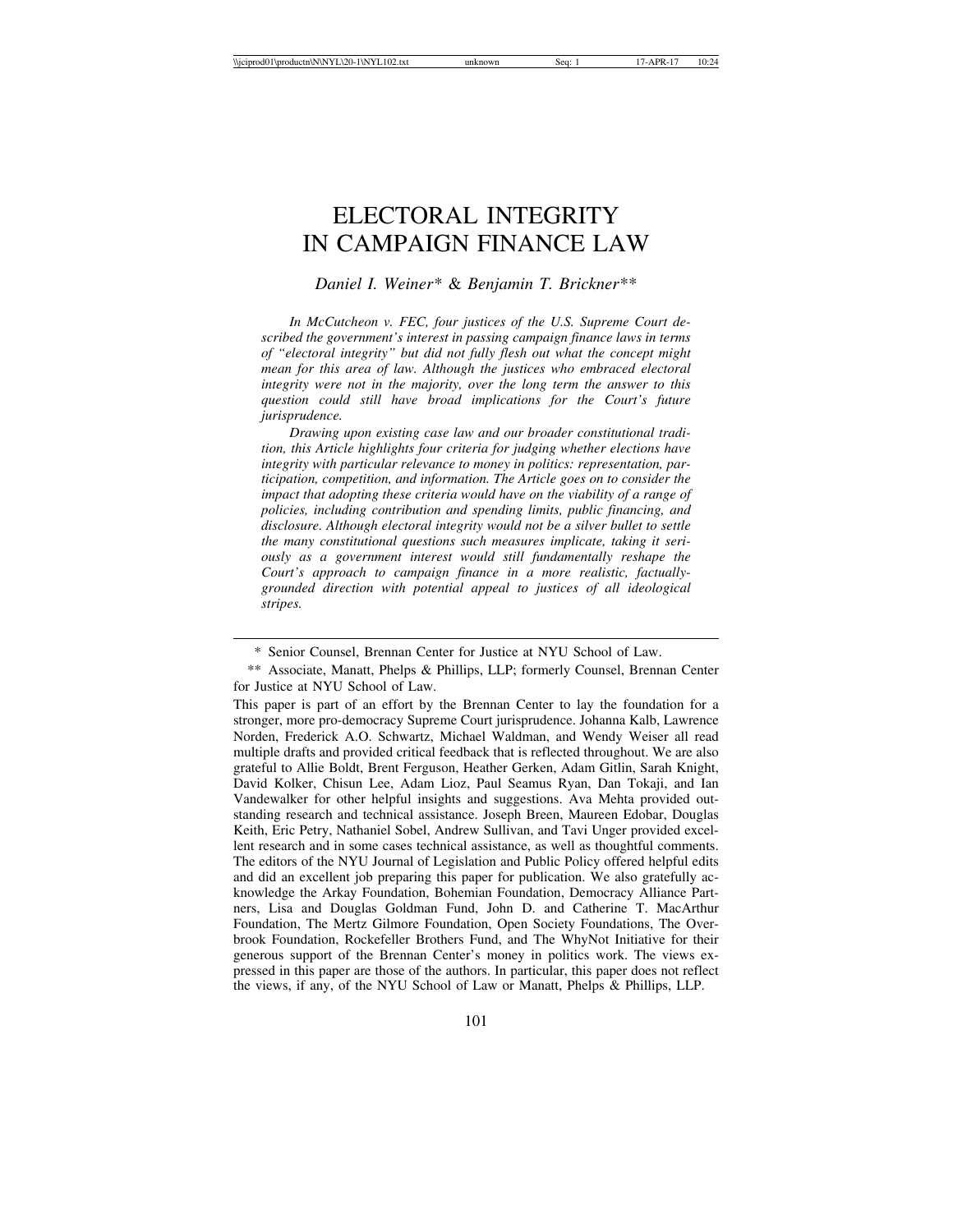*Part I of this Article explores the concept of electoral integrity in the Court's existing jurisprudence, highlighting the extent to which it is a value rooted in the First Amendment, rather than antagonistic to it. Part II sets forth key criteria for judging electoral integrity that have particular relevance for campaign finance law. Part III discusses how courts might apply such criteria in specific cases, including how they might use record evidence and other factual materials to answer key questions about how the political system actually functions. Part IV briefly addresses several hard doctrinal issues that would remain, and considers how the Court might think about these questions consistent with the broader approach outlined here.*

| L. |                     | UNDERSTANDING THE GOVERNMENT'S INTEREST IN                                                    |     |
|----|---------------------|-----------------------------------------------------------------------------------------------|-----|
|    | ELECTORAL INTEGRITY |                                                                                               | 111 |
|    |                     | II. IMAGINING AN ELECTORAL PROCESS WITH INTEGRITY                                             | 114 |
|    |                     | A. Elected Leaders Should Represent the People                                                | 115 |
|    |                     | B. Citizens Should Have Meaningful Opportunities to                                           |     |
|    |                     |                                                                                               | 118 |
|    |                     | C. Candidates and Parties Should Have a Fair Chance                                           |     |
|    |                     |                                                                                               | 122 |
|    |                     | D. Voters Should Have Access to Sufficient                                                    |     |
|    |                     |                                                                                               | 124 |
|    | E.                  | Implications for Campaign Finance Law                                                         | 125 |
| Ш. |                     | JUDGING ELECTORAL INTEGRITY IN CAMPAIGN FINANCE                                               |     |
|    |                     |                                                                                               | 131 |
|    |                     |                                                                                               | 131 |
|    |                     |                                                                                               | 134 |
|    |                     |                                                                                               | 139 |
|    |                     | A. Determining the Boundaries of the Electoral                                                |     |
|    |                     | $Process \dots \dots \dots \dots \dots \dots \dots \dots \dots \dots \dots \dots \dots \dots$ | 139 |
|    |                     | B. Policing Invidious Discrimination                                                          | 143 |
|    |                     | C. The Proper Scope of Media Exemptions                                                       | 145 |
|    |                     |                                                                                               | 147 |

#### **INTRODUCTION**

American campaign finance law is at a crossroads. In a series of controversial five-to-four decisions over the last decade, a new majority of the Supreme Court aggressively pared back the anti-corruption rationale that the Court traditionally has invoked to uphold efforts to regulate money in politics, invalidating or endangering many important protections and clearing the way for billions in new campaign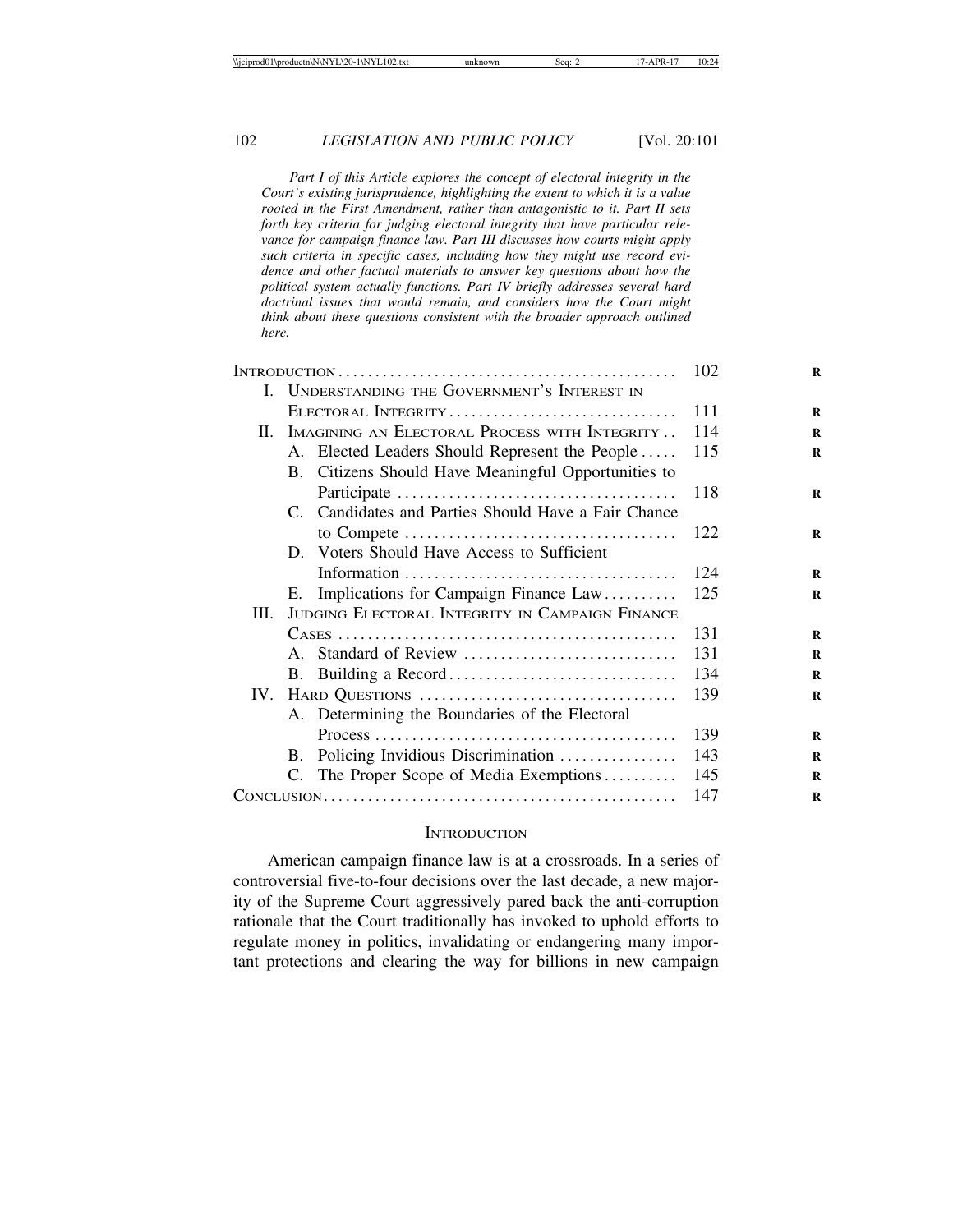spending.<sup>1</sup> They did so over the vigorous dissents of their four colleagues, who advocated a more nuanced and deferential approach focused on the realities of how money impacts the integrity of the electoral process. The new majority's approach has not been popular. Roughly seventy-eight percent of Americans disapprove of the Court's landmark ruling in *Citizens United v. FEC* and would like to see it overturned.2 Limits of the sort that *Citizens United* struck down enjoy broad support across the ideological spectrum, including from seventy-two percent of Republicans in one survey.<sup>3</sup> Bipartisan anger regarding our political system's bias toward wealthy elites was one of the most powerful forces propelling the campaigns of both President Donald J. Trump and Senator Bernie Sanders in 2016.4 One way or another, the Court's current path is not sustainable. This Article examines how the Court might one day expand on the concept of electoral integrity championed by the dissenters in its recent rulings to fashion a new campaign finance jurisprudence rooted in core First Amendment values and its own wider body of precedent on the law of democracy.5

<sup>1.</sup> *See* DANIEL I. WEINER, BRENNAN CTR. FOR JUSTICE, <sup>C</sup>ITIZENS UNITED FIVE YEARS LATER 4 (2015), http://www.brennancenter.org/publication/citizens-unitedfive-years-later (offering overview of the Court's recent campaign finance jurisprudence).

<sup>2.</sup> Greg Stohr, *Bloomberg Poll: Americans Want Supreme Court to Turn Off Political Spending Spigot*, BLOOMBERG (Sept. 28, 2015), http://www.bloomberg.com/poli tics/articles/2015-09-28/bloomberg-poll-americans-want-supreme-court-to-turn-off-po litical-spending-spigot.

<sup>3.</sup> *Beyond Distrust: How Americans View their Government*, PEW RESEARCH CTR. (Nov. 23, 2015), http://www.people-press.org/2015/11/23/beyond-distrust-how-ameri cans-view-their-government/.

<sup>4.</sup> *See* Tom LoBionco, *Trump and Sanders Using Anger Against Big Money to Build Their Movements*, CNN (Jan. 20, 2016), http://www.cnn.com/2016/01/20/poli tics/donald-trump-bernie-sanders-money-super-pac/ (reporting extent to which Trump and Sanders successfully harnessed anti-establishment dissatisfaction with campaign finance).

<sup>5.</sup> When that day will come is unclear. With the February 2016 death of conservative Justice Antonin Scalia, it appeared that Democratic President Barack Obama would fill the resulting vacancy, perhaps shifting the ideological balance of the Supreme Court. However, President Obama's nominee, Judge Merrick Garland, never received a hearing in the U.S. Senate, leaving the choice to his Republican successor, Donald J. Trump. President Trump nominated Judge Neil Gorsuch of the Tenth Circuit, whose record appears much closer to that of Justice Scalia than did Judge Garland's. Justice Gorsuch was confirmed and seated on the Supreme Court in April 2017. The replacement of Justice Scalia by Justice Gorsuch makes it less likely that the electoral integrity frame will immediately become the majority approach.

Yet while the divide over money in politics on today's Court closely tracks party affiliation—with Democratic appointees generally favoring regulation and Republican appointees generally opposed—this has not always been true. Indeed, campaign finance reform was a bipartisan cause until about ten years ago. *See infra* note 11 and accompanying text. There is reason to believe the situation will continue to evolve. As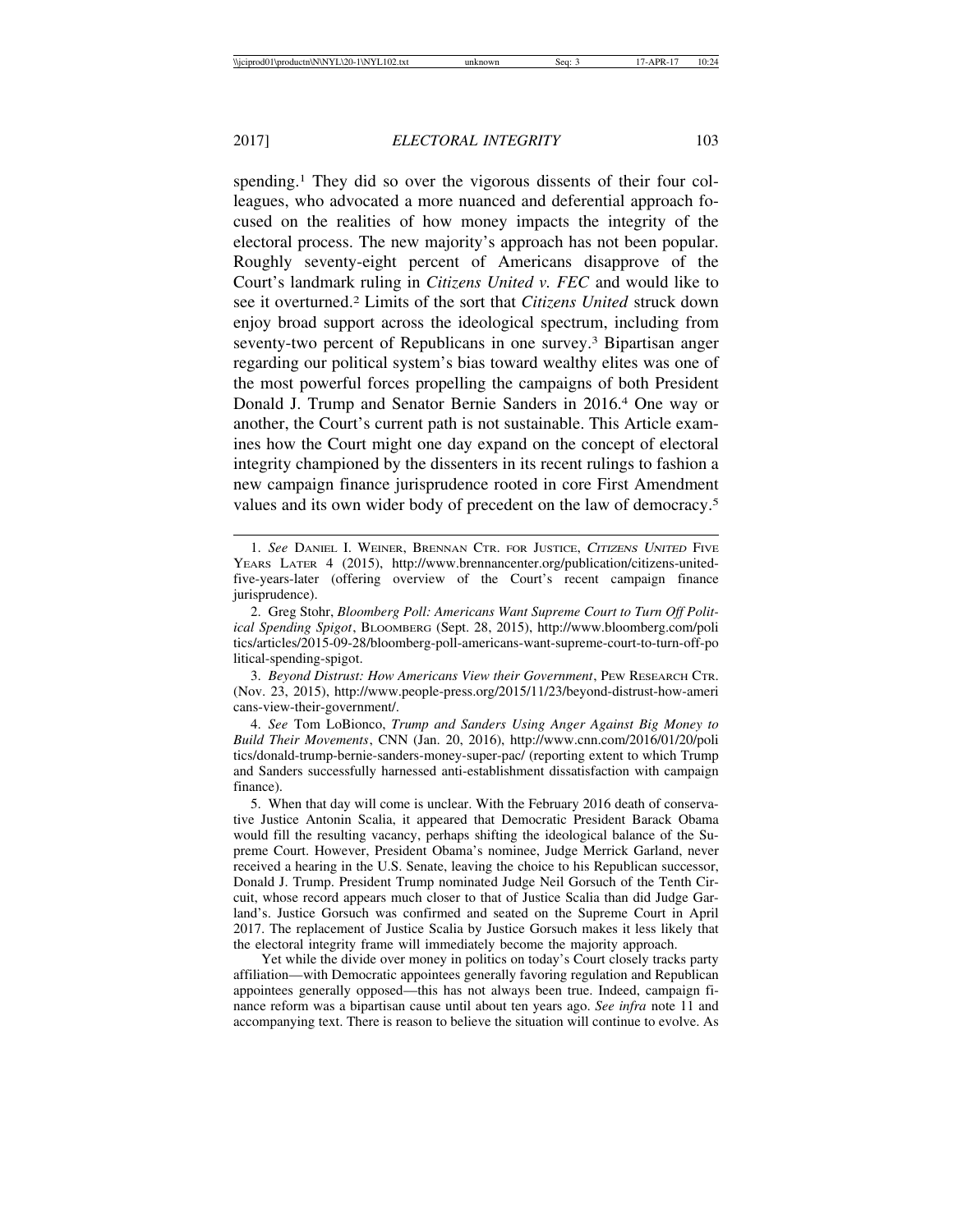Forty years ago, *Buckley v. Valeo* held that campaign finance limits infringe core expressive and associational rights under the First Amendment, but that they may still survive judicial review if the government can show they are justified to fight "corruption."6 To the consternation of many, *Buckley* rejected other potential justifications for limiting private campaign funding—most notably, the need to promote political equality.7 But for decades, the Supreme Court at least took a broad view of what corruption actually means.8 In *McConnell v. FEC* in 2003, for example, the Court defined corruption to cover any type of "undue influence" over those in power.9 Relying on this definition, it largely upheld the significant expansion of federal campaign finance rules that Congress passed in the Bipartisan Campaign Reform Act of 2002 ("McCain-Feingold").10

Beginning shortly after *McConnell* was decided, however, a new majority—under the leadership of a new Chief Justice, John Roberts—led a profound retrenchment. In *Citizens United v. FEC*, the new majority proclaimed that the "ingratiation and access" connoted by the concept of undue influence are "not corruption."11 Henceforth, campaign finance limits could target only literal *quid pro quo* exchanges—akin to outright bribery.12 *Citizens United* held—without the benefit of any significant record—that corporate "independent expenditures"13 do not create a sufficient risk of this sort of corruption

6. Buckley v. Valeo, 424 U.S. 1, 15–16, 23 (1976).

7. *Id.* at 49; *see also* BURT NEUBORNE, MADISON'S MUSIC 64 (2015) (calling *Buckley* a "democratic disaster").

8. *See* Heather K. Gerken, *The Real Problem with* Citizens United, 97 MARQ. L. REV. 903, 908–09 (2014) (discussing a broad view of corruption).

9. McConnell v. FEC, 540 U.S. 93, 143 (2003); *accord* FEC v. Colo. Republican Fed. Campaign Comm*.*, 533 U.S. 431, 441 (2001); Nixon v. Shrink Mo. Gov't PAC, 528 U.S. 377, 389 (2000).

10. 540 U.S. at 143; Bipartisan Campaign Reform Act of 2002 ("McCain-Feingold"), Pub. L. No. 107-155, § 214(c), 116 Stat. 81, 95.

11. Citizens United v. FEC, 558 U.S. 310, 360 (2010).

12. *Id.*; WEINER, *supra* note 1, at 3. **R**

13. Under federal law (which many states mirror), the term "expenditure" means, with certain exceptions, any direct "purchase, payment, loan, advance, deposit, or gift of money or anything of value made . . . for the purpose of influencing a federal election." 52 U.S.C. § 30101(9) (2015). When such a disbursement is made by a third

a candidate for the Republican nomination, President Trump was highly critical of *Citizens United* and the perception of big donor influence over his rivals. *See* Marge Baker, *Trump is Wrong About Basically Everything, Except This*, MSNBC (Aug. 16, 2015), http://www.msnbc.com/msnbc/trump-wrong-about-basically-everything-except. Moreover, justices across the ideological spectrum have embraced electoral integrity as a compelling basis for regulation in a variety of contexts. *See infra* Part I. For these reasons, we remain optimistic that a campaign finance jurisprudence focused on electoral integrity is achievable, regardless of which party appoints the majority of Supreme Court justices.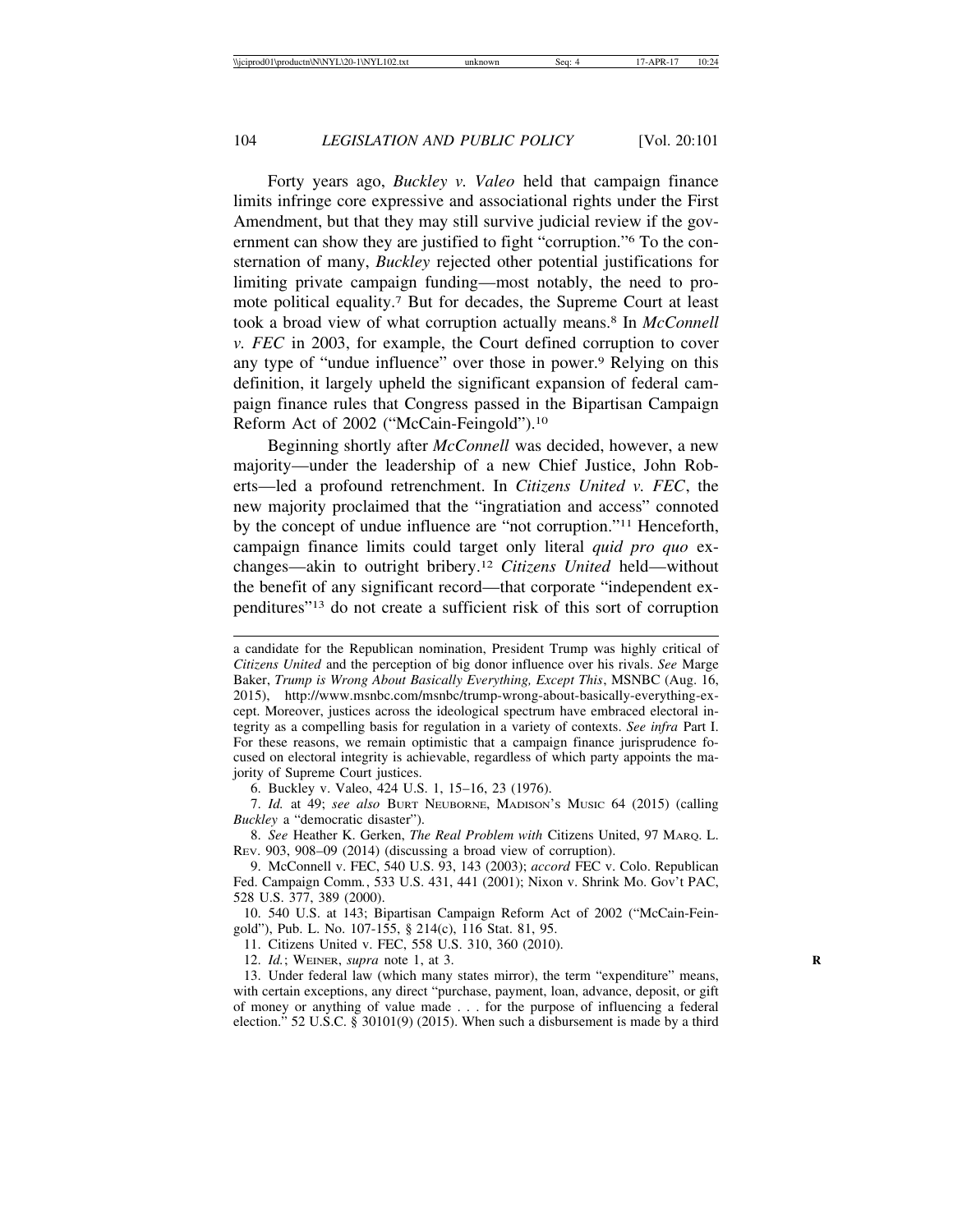and thus cannot be limited, kicking off the Super PAC era in which we live today.14 In *McCutcheon v. FEC* in 2014, a plurality of the Court extended the reasoning in *Citizens United* beyond independent spending to invalidate limits on how much any one donor can give directly in total to all federal candidates and parties—again without the benefit of a record.15 The *McCutcheon* plurality's reasoning in turn could have implications for a variety of other limits and restrictions.<sup>16</sup>

Even as it eviscerated the anti-corruption rationale for campaign finance regulation, the new majority also doubled down against the alternative rationale of political equality. In 2011, for instance, it struck down Arizona's system of subsidizing publicly-financed campaigns based on the amount spent by a candidate's opponents—known as "trigger-matching"—labeling even this modest effort to level the electoral playing field by stimulating *more* speech a "dangerous enterprise" at odds with First Amendment values.17 With *Davis v. FEC* in 2008, the Court invalidated higher contribution limits for candidates facing wealthy self-financed opponents based on the same reasoning.18

Only disclaimer and disclosure requirements have escaped the new majority's narrow corruption paradigm. Even under *Citizens United*, such transparency rules properly serve as a "disinfectant" against corruption, and as a way to provide voters with information to

party independently from any candidate or party committee, the expenditure is considered "independent." *Buckley* was the first case to draw a sharp distinction between independent expenditures and "contributions" to candidates and parties. *See* Buckley v. Valeo, 424 U.S. 1, 20–21 (1976); *infra* note 188 and accompanying text. *Citizens* **R** *United* and its progeny essentially doubled down on the *Buckley* distinction to hold that independent expenditures can almost never be limited. *Cf. Citizens United*, 558 U.S. at 356–60; *infra* note 14. **R**

<sup>14.</sup> *Citizens United,* 558 U.S. at 357; *see also* Speechnow.org v. FEC, 599 F.3d 686 (D.C. Cir. 2010) (en banc) (applying reasoning in *Citizens United* to invalidate all limits on PACs that do not make direct contributions to candidates).

<sup>15.</sup> McCutcheon v. FEC, 134 S. Ct. 1434 (2014).

<sup>16.</sup> For example, commentators have suggested the plurality's reasoning might be used to strike down both contribution limits for political parties and pay-to-play restrictions. *See, e.g.*, Robert K. Kelner, *The Practical Consequences of* McCutcheon, 127 HARV. L. REV. F. 380 (2014), http://harvardlawreview.org/2014/06/the-practicalconsequences-of-mccutcheon; Stefan Passantino, *Did the U.S. Supreme Court's Ruling in* McCutcheon v. FEC *Put the Constitutionality of Some Pay-to-Play Laws in Doubt?*, PAY TO PLAY L. BLOG (Apr. 4, 2014), http://www.paytoplaylawblog.com/ tag/mccutcheon.

<sup>17.</sup> Ariz. Free Enter. Club's Freedom Club PAC v. Bennett, 564 U.S. 721, 750 (2011).

<sup>18.</sup> *See* Davis v. FEC, 554 U.S. 724, 742 (2008) (striking down the so-called "Millionaire's Amendment" to McCain-Feingold).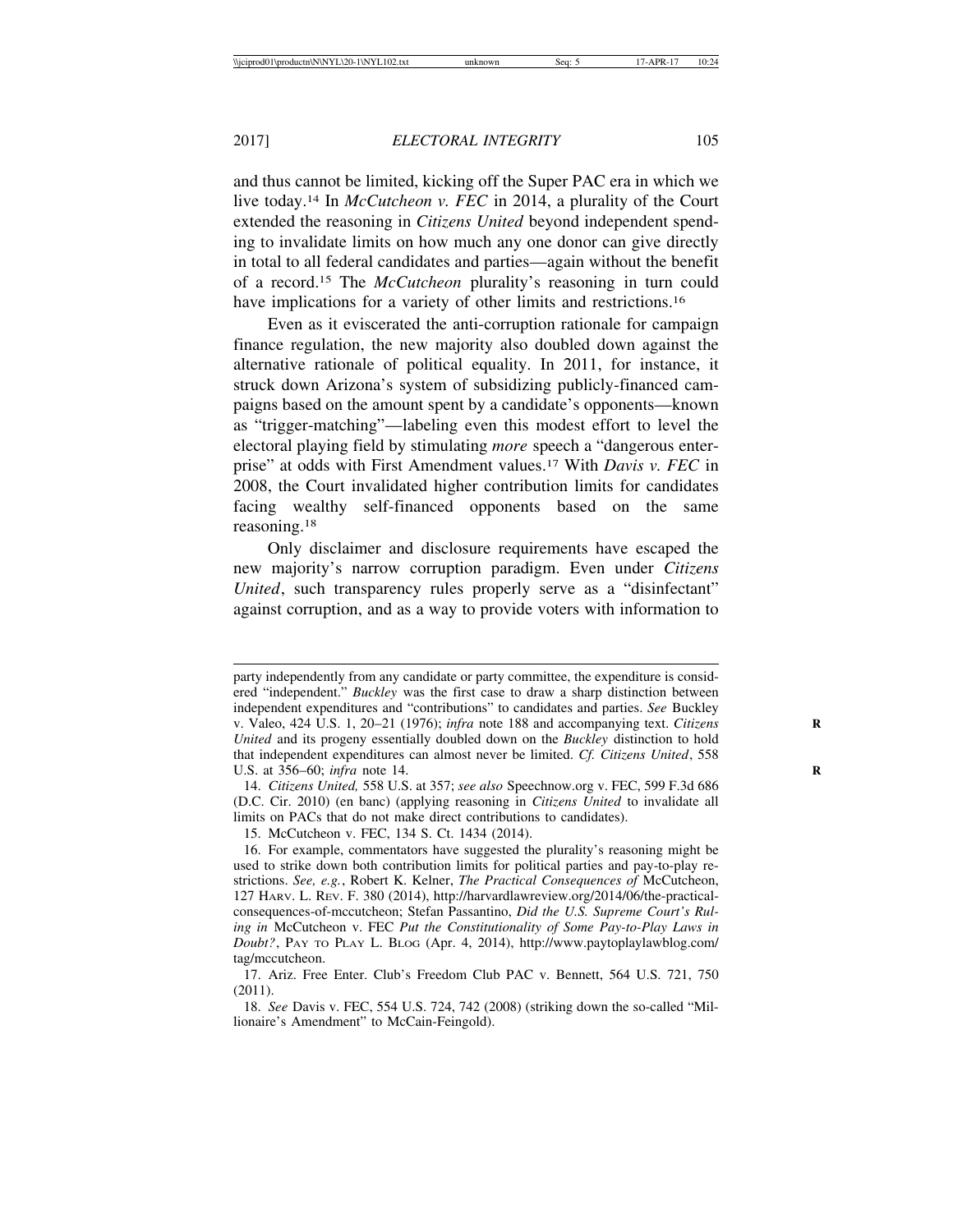aid their decisions—one of the few remaining points of agreement across the Court's competing blocs.19

While the new majority's campaign finance jurisprudence has received significant attention, the views of their four dissenting colleagues have drawn less notice. Given widespread discontent with the current jurisprudence and uncertainty about where the Court is ultimately headed, however, this opposing perspective also merits close study.

Over the last decade, the dissenting justices have coalesced around an alternative to the new majority's increasingly rigid, factually unsupported approach, which one scholar has dubbed the "jurisprudence in exile."20 The jurisprudence in exile has many elements of continuity with *McConnell* and the Court's pre-2003 campaign finance rulings. The dissenters have abandoned neither the concern that campaign finance laws can burden important First Amendment rights, nor the idea that, notwithstanding this risk, their primary justification is to fight "corruption."

Corruption is not a fixed concept, however. It can mean individual malfeasance, including acts of bribery, kickbacks, or conflicts of interest. But it can also denote a broader "disease" or contamination of the political system.21 Up through *McConnell*, the Court's rhetoric would often switch back and forth between these two frames, describing corruption in terms of the behavior of individual officeholders while also gesturing towards broader, though often ill-defined, concerns about the health of our democracy.22

Recent dissenting opinions suggest that a bloc of the Court is moving towards a more focused version of the broader structural approach reflected in these earlier cases. The *McCutcheon* dissent—authored by Justice Stephen Breyer on behalf of all four dissenting justices—describes this approach in terms of "electoral integrity."23

<sup>19.</sup> *Citizens United*, 558 U.S. at 369–72.

<sup>20.</sup> Richard M. Re, *The New Supreme Court and the Jurisprudence in Exile*, PRAWFSBLAWG (Feb. 17, 2016), http://prawfsblawg.blogs.com/prawfsblawg/2016/02/ the-new-supreme-court-and-the-jurisprudence-in-exile.html.

<sup>21.</sup> *See* Deborah Hellman, *Defining Corruption and Constitutionalizing Democracy*, 111 MICH. L. REV. 1385, 1391 (2013) [hereinafter Hellman, *Defining Corruption*].

<sup>22.</sup> For example, in *FEC v. National Conservative PAC*, the Court noted that "[t]he hallmark of corruption is the financial *quid pro quo*: dollars for political favors," but also stated more broadly that "[c]orruption is a subversion of the political process." 470 U.S. 480, 497 (1985).

<sup>23.</sup> McCutcheon v. FEC, 134 S. Ct. 1434, 1468 (2014) (Breyer, J., dissenting); *see also, e.g.*, *Citizens United*, 558 U.S. at 446 (Stevens, J., concurring in part and dissenting in part) (noting limits on corporate spending justified to protect the "integrity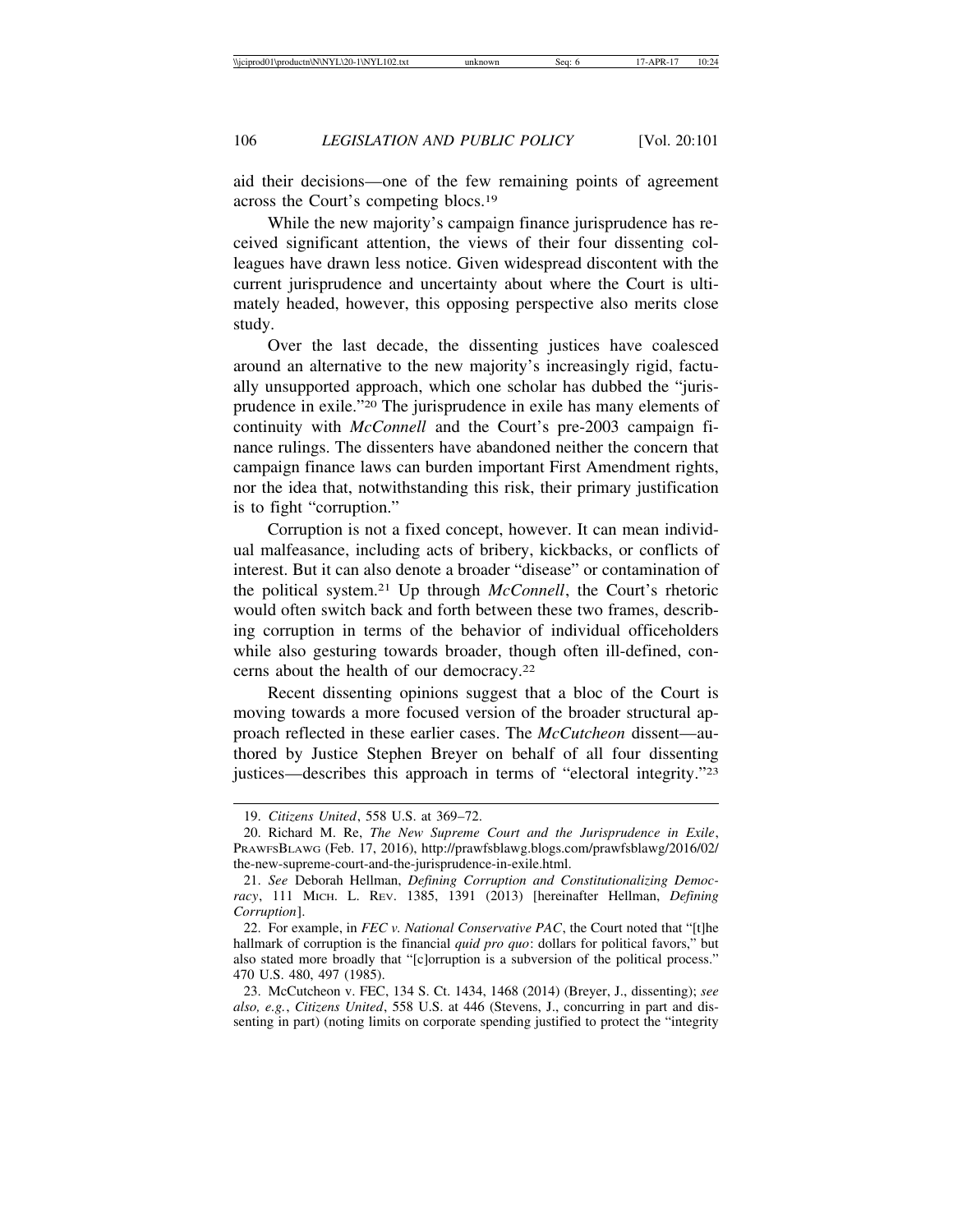But while the dissent tantalizingly references the concept, it does not fully flesh out what electoral integrity actually means in the campaign finance context. The answer to that question has implications far beyond the comparatively narrow issue before the Court in *McCutcheon*.

Like corruption, integrity has multiple meanings. The term can signify, among other things, "freedom from corruption or impurity,"<sup>24</sup> "moral soundness,"<sup>25</sup> "honesty,"<sup>26</sup> or "the state of being complete or undivided."27 In the electoral context, if corruption denotes a process that is sick or broken, integrity suggests a process that is healthy and functional. This is how the Court has used the word in past election cases, including older campaign finance cases—to connote an orderly, efficient, and reliable process in whose legitimacy all participants, candidates and voters, can have confidence.28

The legitimacy of the political process is also the *McCutcheon* dissenters' core concern. The Constitution's ultimate aim, they argue, is to create a "democracy responsive to the people."29 Corruption endangers this objective because it threatens to "break[] the constitutionally necessary chain between the people and their representatives."30 This can happen if "enough money calls the tune" so that "the general public will not be heard," or even if that only appears to be the case, which can lead "a cynical public [to] lose interest in political participation altogether."31 Guarding against such "subversion of the political process," the dissenters argue, is a government interest "of the highest order."32

That interest is rooted in the First Amendment, not antagonistic to it. The dissenters observe that the Framers imagined both frequent periodic elections *and* political speech as dual mechanisms to hold elected officials accountable. The two mechanisms not only serve the same purpose, they also depend on each other. Just as the electoral process requires robust political debate to foster wise decision-mak-

31. *Id.*

32. *Id.*

of the electoral process"); Ariz. Free Enter. Club's Freedom Club PAC v. Bennett, 564 U.S. 721, 756 (2011) (Kagan, J., dissenting) (citing the "integrity of our democracy" as justification for trigger-match public financing).

<sup>24.</sup> BLACK'S LAW DICTIONARY (10th ed. 2014).

<sup>25.</sup> *Id.*

<sup>26.</sup> MERRIAM-WEBSTER DICTIONARY (11th ed. 2003).

<sup>27.</sup> *Id.*

<sup>28.</sup> *See, e.g.*, Crawford v. Marion Cty. Election Bd., 553 U.S. 181, 200 (2008); Eu v. S.F. Cty. Democratic Cent. Comm., 489 U.S. 214, 231 (1989); Storer v. Brown, 415 U.S. 724, 730 (1974); Rosario v. Rockefeller, 410 U.S. 752, 761–62 (1973)*.*

<sup>29.</sup> McCutcheon v. FEC, 134 S. Ct. 1434, 1468 (2014) (Breyer, J., dissenting). 30. *Id.*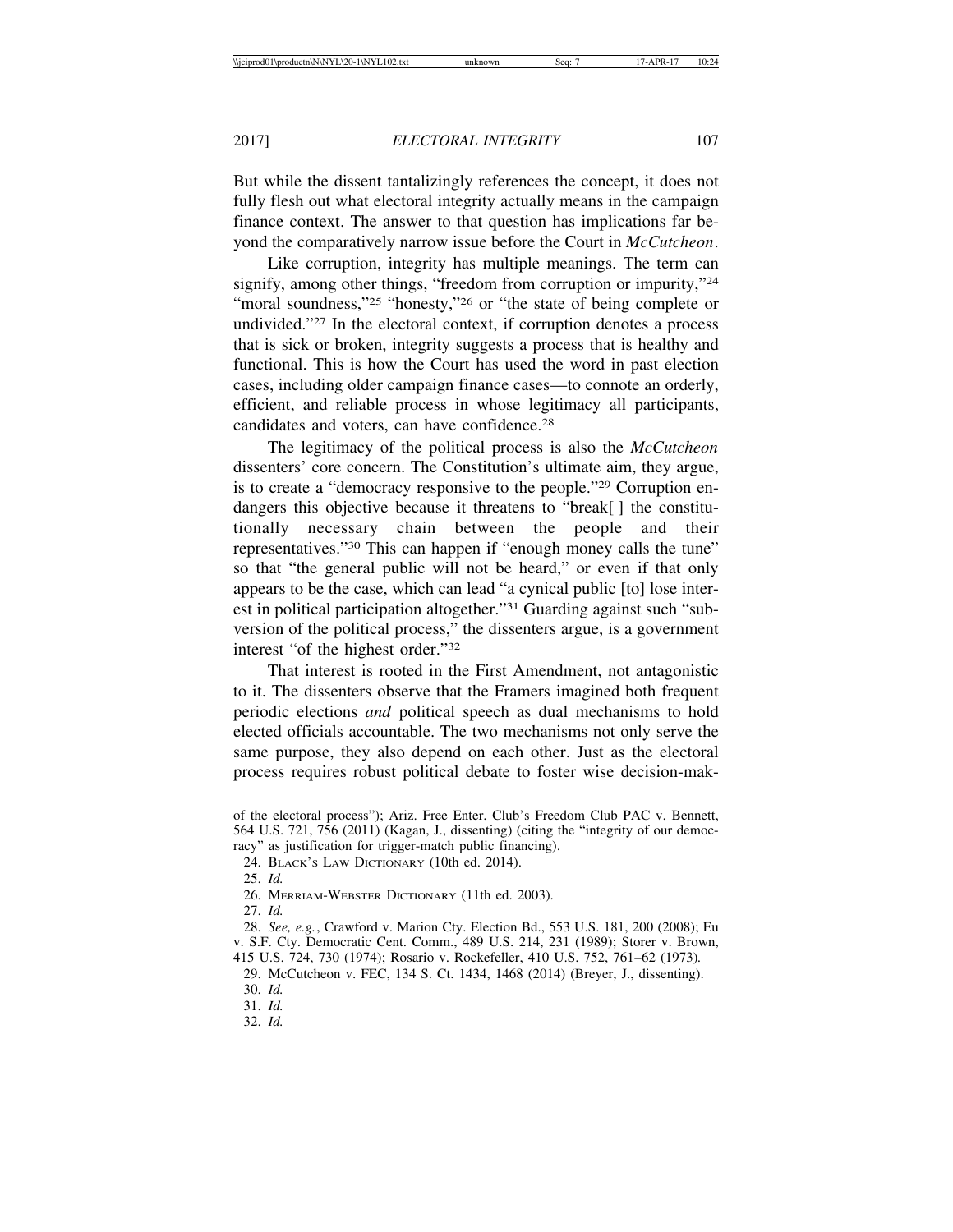ing, the "free marketplace of political ideas" in which such debate takes place requires reliable elections through which citizens can translate their views into government action. When "the link between political thought and political action" is sundered, "a free marketplace of political ideas loses its point."33

Such reasoning suggests deep constitutional underpinnings for the regulation of money in politics that the Court has never fully explored. If campaign finance rules are truly electoral integrity protections, the Court ought to weigh their constitutionality using a broader array of criteria than solely whether they deter some type of corruption—although preventing corruption is certainly a relevant consideration. But what are these criteria?

We hope that many commentators will take up this question, but to start, a survey of existing case law and our broader constitutional tradition highlights at least four well-established guideposts that are particularly relevant.34 These considerations reflect, among other things, both the Framers' core focus on democratic accountability and the struggle later generations waged for equal inclusion in the political community.35 They can be summarized as follows:

*First*, **elected leaders should represent the people.** "[F]air and effective representation" is the acknowledged lynchpin of our democracy.36 It requires a fair, orderly, and reliable process through which voters can select their representatives. It also requires measures to ensure that these officials continue to honor the voters' choice once in office by prioritizing the needs and views of their

<sup>33.</sup> *Id.* at 1467–68. Of course, the First Amendment also protects individual expression as a means of self-fulfillment. But "speech concerning public affairs is more than self-expression; it is the essence of self-government." Garrison v. Louisiana, 379 U.S. 64, 74 (1964); *see also, e.g.*, J. Skelly Wright, *Money and the Pollution of Politics: Is the First Amendment an Obstacle to Political Equality?*, 82 COLUM. L. REV. 609, 633 (1982) ("Political discussion is indeed at the core of the first amendment's [sic] guarantees, but the very centrality of political speech calls for a thorough rather than a conclusory analysis.").

<sup>34.</sup> We do not mean to suggest that these are the only criteria for judging electoral integrity. For instance, the Court has upheld some ballot access rules on the grounds that they promote political stability and prevent fragmentation. *See, e.g.*, Anderson v. Celebrezze, 460 U.S. 780, 804 (1983). These may very well be important benchmarks for judging the electoral process, but they have relatively little bearing on the constitutional justifications for campaign finance law.

<sup>35.</sup> Suffragist leader Susan B. Anthony described this struggle in terms of a battle against "oligarchy"—including the oligarchies of sex, race, and, importantly, wealth. Susan B. Anthony, *On Women's Right to Vote*, DIGITAL HIST., http:// www.digitalhistory.uh.edu/disp\_textbook.cfm?smtid=3&psid=3604 (last visited Feb. 7, 2017).

<sup>36.</sup> Gaffney v. Cummings, 412 U.S. 735, 748 (1973).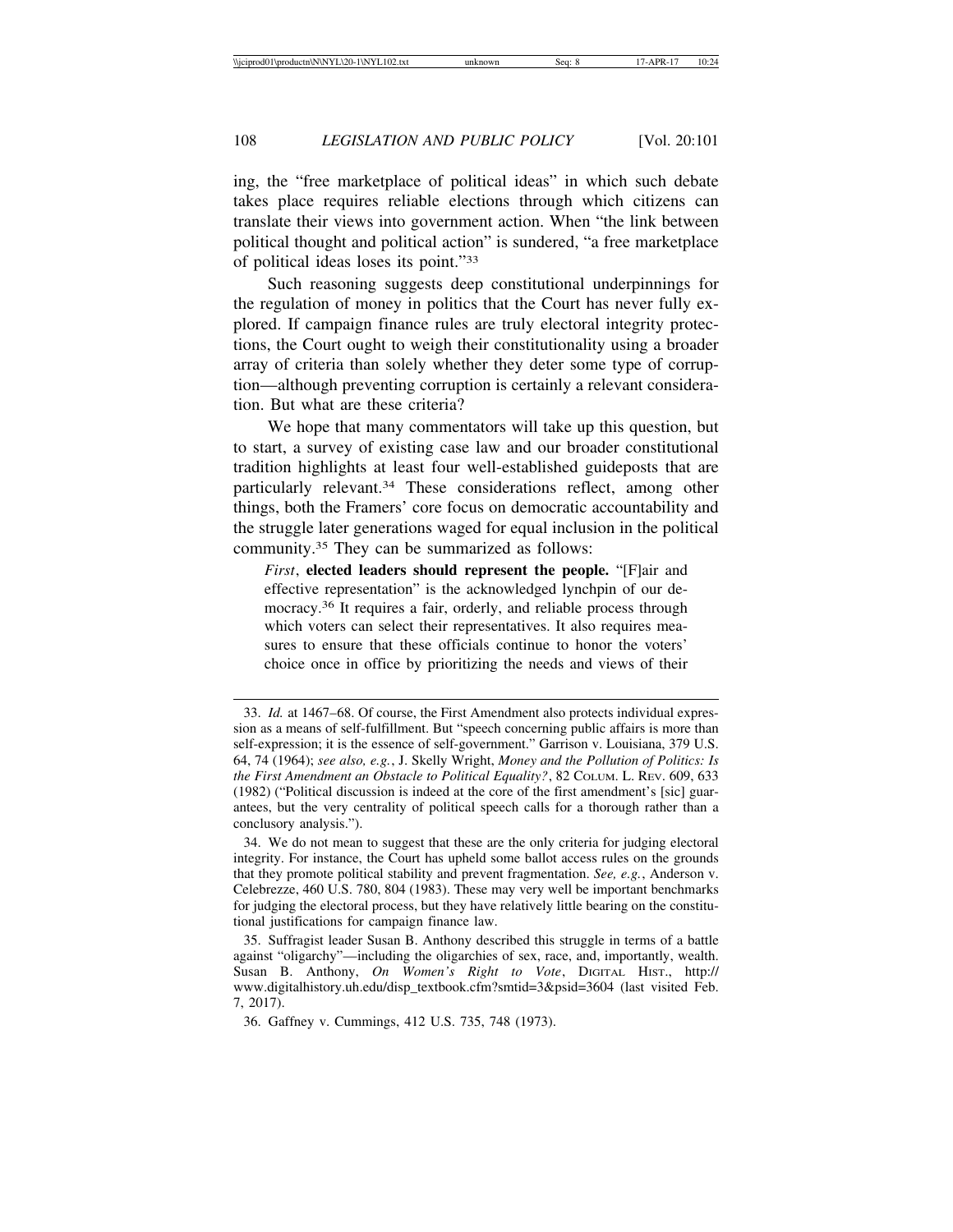constituents above their own self-interest or the interests of their major financial backers.

*Second*, **citizens should have meaningful opportunities to participate.** The Court has long taken to heart the constitutional imperative to expand participatory rights in the electoral process. Exclusionary lines drawn on the basis of wealth—like race and sex—"are traditionally disfavored."37 While the Court's focus has often been on removing literal barriers to the franchise, the ideal of democratic participation enshrined in the Constitution encompasses more than just the act of voting.<sup>38</sup>

*Third*, **candidates and parties should have a fair chance to compete.** The Court has long held that the right to vote means the right to select "a candidate of one's choice."39 It has further recognized that meaningful choice requires robust electoral competition uninhibited by artificial barriers to entry, including those based on wealth. Such genuine "[c]ompetition in ideas and governmental policies" is also at the heart of the First Amendment ideal of a free marketplace of ideas necessary for enlightened self-government.40

*Fourth*, **voters should have access to sufficient information to make informed decisions.** As *Buckley* itself acknowledged, "informed public opinion is the most potent of all restraints against misgovernment."41 The Court has thus upheld many measures to provide the electorate with sufficient information to make educated decisions.

As noted, the current jurisprudence fully embraces only the last of these criteria as a justification for disclosure requirements. Other legitimate objectives get short shrift. For instance, various types of limits that the Court has invalidated—including the corporate independent expenditure limits struck down in *Citizens United*—plausibly safeguard fair and effective representation by preventing wealthy interests from dominating election campaigns and deterring official self-dealing once the votes are counted. Limits and some types of currently-impermissible public financing might also function as engines of grassroots participation by making ordinary citizens' participation more valuable. Such measures could also help to break down wealth-

<sup>37.</sup> Harper v. Va. State Bd. of Elections, 383 U.S. 663, 669 (1966).

<sup>38.</sup> *E.g.*, *McCutcheon*, 134 S. Ct. at 1440–41 (plurality opinion).

<sup>39.</sup> Reynolds v. Sims, 377 U.S. 533, 555 (1964).

<sup>40.</sup> Williams v. Rhodes, 393 U.S. 23, 32 (1968).

<sup>41.</sup> Buckley v. Valeo, 424 U.S. 1, 67 n.79 (1976) (quoting Grosjean v. Am. Press Co., 297 U.S. 233, 250 (1936)).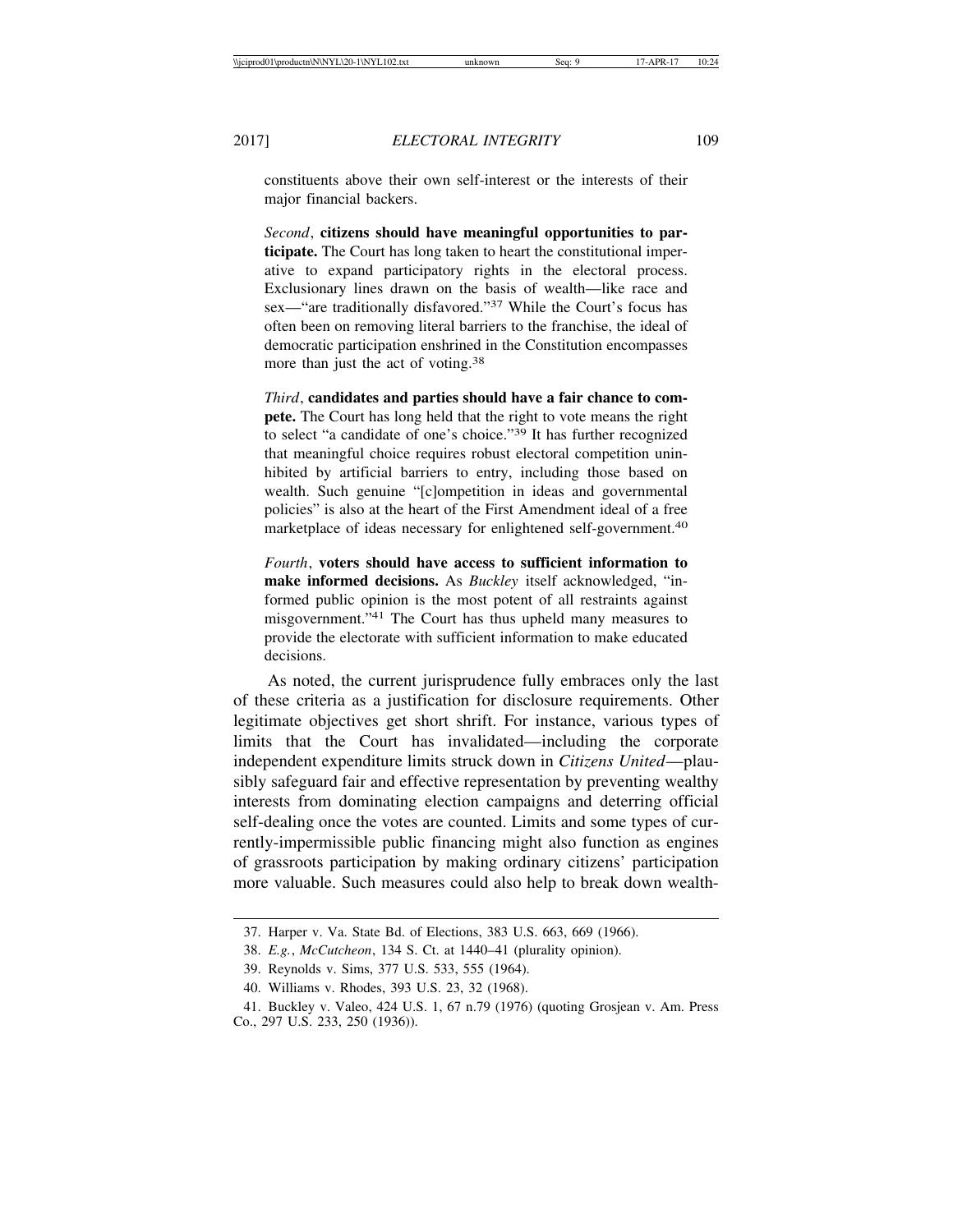based barriers to entry in the political marketplace, thereby fostering more electoral competition.

Of course, to say that the government's interest in electoral integrity may justify such policies notwithstanding the burdens they place on individual rights does not mean the balance would always tilt in favor of more regulation. Courts owe policymakers healthy deference in this area as in others, but even under an electoral integrity framework they would still need to weigh the competing societal and individual interests at stake in particular cases, ideally with the help of record evidence and other factual materials to ground their reasoning in the realities of how campaigns actually unfold. A number of hard doctrinal questions also would remain—including how to determine which types of spending are sufficiently related to the electoral process to allow the government to invoke electoral integrity as a justification for regulation, how to police the use of campaign finance laws to commit invidious discrimination against particular groups or viewpoints, and to what degree "the media" must be exempted from generally-applicable rules.

In short, framing the constitutionality of campaign finance laws in terms of electoral integrity is not a silver bullet to settle the many legitimate constitutional questions such laws implicate. But this frame—unlike the Court's current approach—would at least compel courts to reckon more fully with the many real and compelling justifications for such laws. That would likely result in a more realistic and careful jurisprudential approach, and a healthier democracy over the long term.

This Article contains four parts. Part I explores the concept of electoral integrity in the Court's jurisprudence and the views of the dissenting justices in recent campaign finance cases. Part II sets forth several criteria for judging the integrity of the electoral process that the Court has already developed in various contexts, and how these criteria might apply to campaign finance laws. Part III discusses how courts might apply such criteria in specific cases, including the kinds of empirical questions they would need to address with the help of record evidence. Part IV briefly addresses several hard doctrinal questions that would remain, and considers how the Court might think about these issues consistent with the broader approach this Article outlines.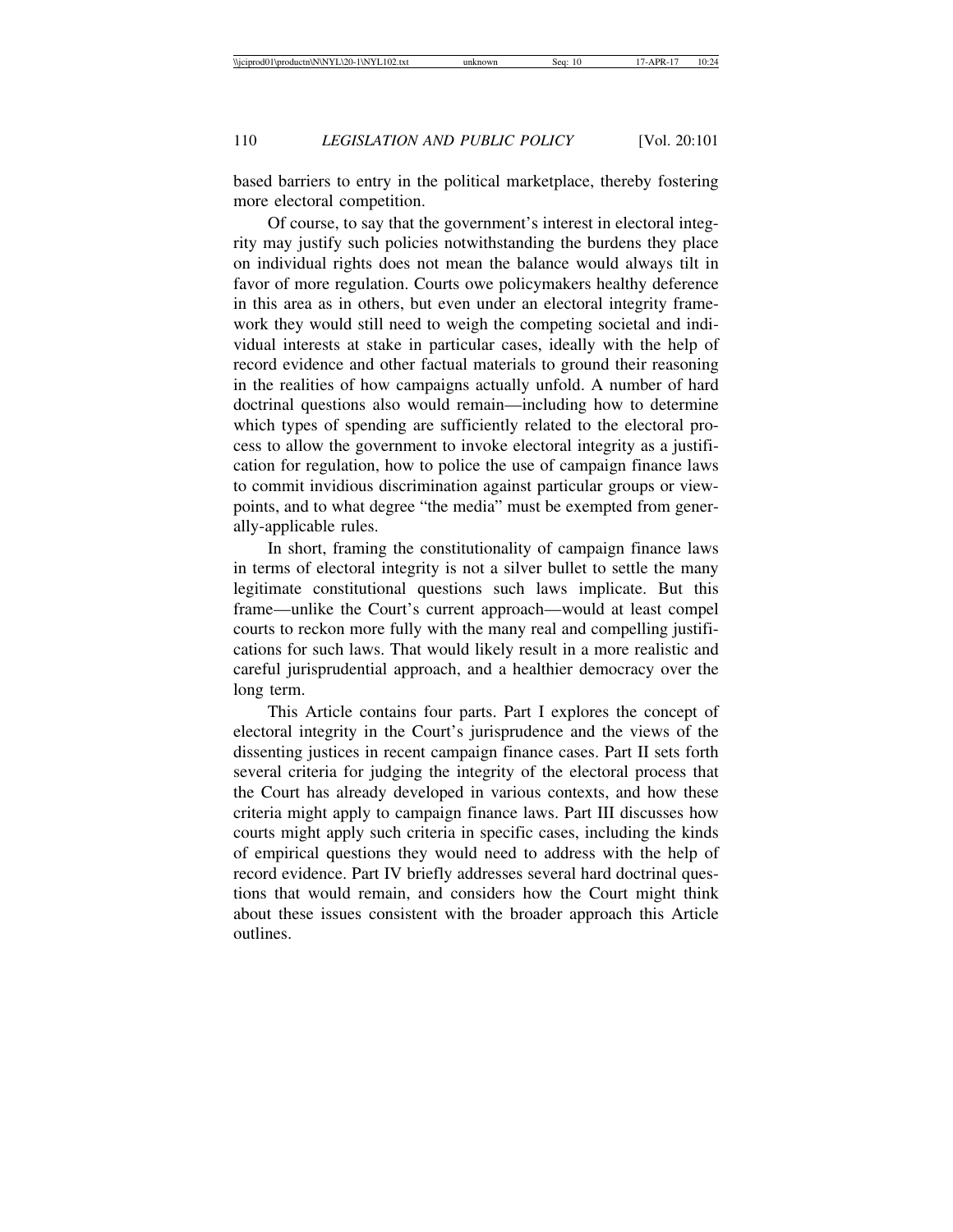#### I.

# UNDERSTANDING THE GOVERNMENT'S INTEREST IN ELECTORAL INTEGRITY

Elections determine who controls the government but, paradoxically, managing the electoral process is also a core government function. In reviewing state rules governing voting, ballot access, and other matters, the Court has consistently recognized "that government must play an active role in structuring elections" to ensure that they are "fair and honest" and to maintain "order, rather than chaos [in] the democratic processes."42 Fairness, honesty, and order are all facets of what the Court has meant when it talks about electoral integrity.

The Court has described electoral integrity as a "broad" and "compelling" government interest, one that may justify even measures that significantly burden individual rights.43 Among other things, the Court has held that the government's interest in electoral integrity justifies limitations on who can vote in party primaries;<sup>44</sup> limitations on which candidates have access to the ballot;<sup>45</sup> disclosure requirements;<sup>46</sup> and voter identification requirements.<sup>47</sup> The Court upheld these measures, notwithstanding the disadvantages imposed on certain individuals or groups, reasoning that "[c]onfidence in the integrity of our electoral processes is essential to the functioning of our participatory democracy."48

For a long time the Court also cited electoral integrity as a justification for campaign finance regulation. As early as 1957 it held that

<sup>42.</sup> Burdick v. Takushi, 504 U.S. 428, 433 (1992) (quoting Storer v. Brown, 415 U.S. 724, 730 (1974)).

<sup>43.</sup> Crawford v. Marion Cty. Election Bd., 553 U.S. 181, 200 (2008); Eu v. S.F. Cty. Democratic Cent. Comm., 489 U.S. 214, 231 (1989).

<sup>44.</sup> *See, e.g.*, Rosario v. Rockefeller, 410 U.S. 752, 761–62 (1973) (upholding laws against "raiding"—i.e., voting in the opposing party's primary to manipulate the result).

<sup>45.</sup> *See, e.g.*, *Storer*, 415 U.S. at 732–33 (quoting Bullock v. Carter, 405 U.S. 134, 145 (1972)) (upholding "sore loser" law prohibiting candidate who lost primary from appearing on general election ballot).

<sup>46.</sup> Doe v. Reed, 561 U.S. 186 (2010).

<sup>47.</sup> *Crawford*, 553 U.S. at 194, 197.

<sup>48.</sup> Purcell v. Gonzalez, 549 U.S. 1, 4 (2006). Cases like *Purcell* and *Crawford* have been criticized less for their recognition that the government has a powerful interest in electoral integrity than for the short shrift they afford to countervailing concerns about the burden voter identification requirements place on the fundamental right to vote. *See, e.g.*, Kelly E. Brilleaux, *The Right, the Test, and the Vote: Evaluating the Reasoning Employed in* Crawford v. Marion County Election Board, 70 LA. L. REV. 1023, 1049 (2010) ("[T]he [*Crawford*] Court failed to fairly evaluate the burdens alleged by the petitioners. . . . The Court . . . did this not only by discussing the state's interests before addressing the burdens on voters, but also by directing more attention to the state's interests and their potential impacts.").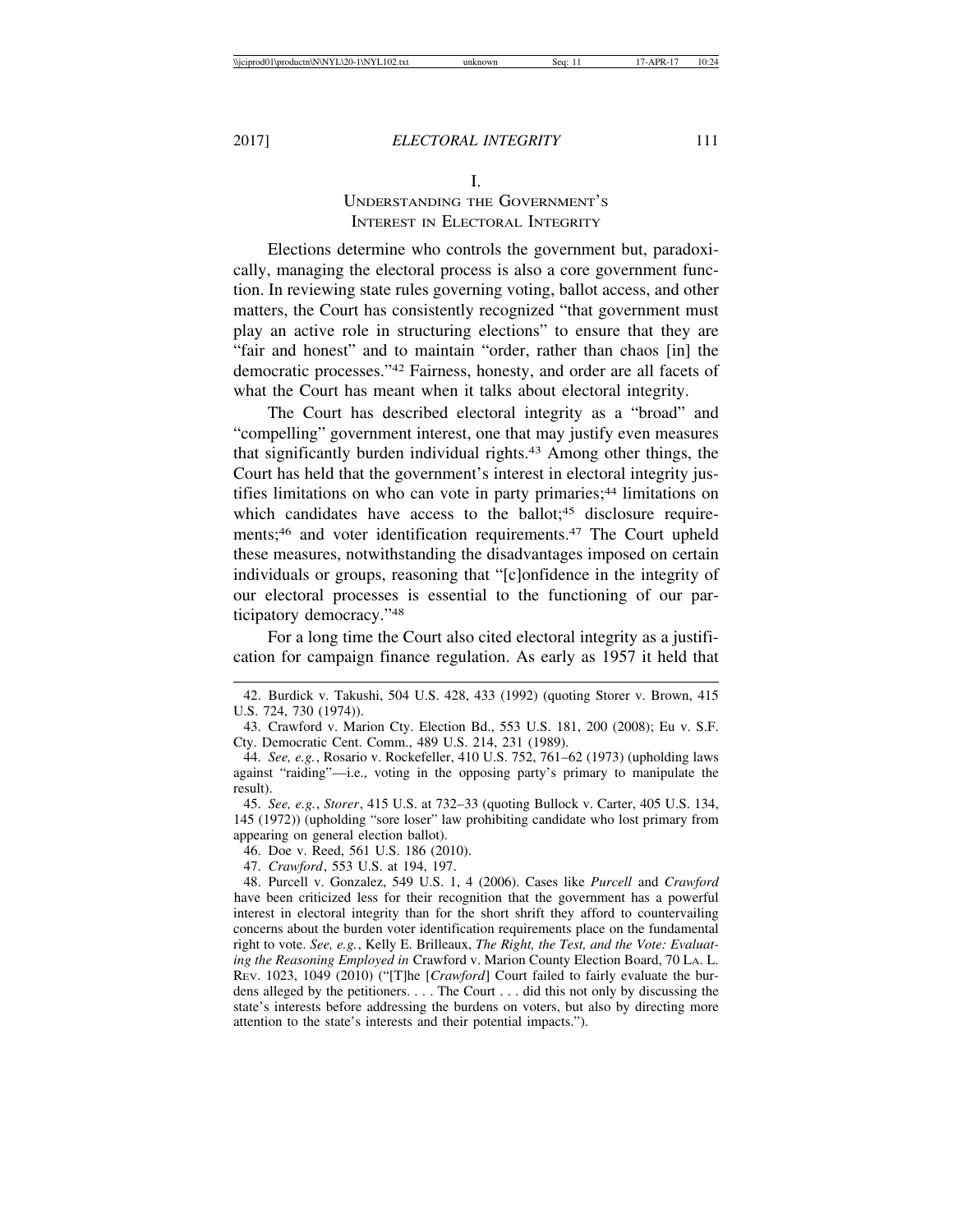restrictions on corporate and union political spending were necessary to protect "the integrity of our electoral process," an issue it deemed "basic to a democratic society."<sup>49</sup> While the Court's later focus was on corruption, it often described corruption in integrity terms. *Buckley*, for example, called corruption a threat to the "integrity of our system of representative democracy."50 The Court deployed this broad frame in *McConnell*, where it explained that the government's interests in deterring corruption and its appearance "directly implicate the integrity of our electoral process, which is the very means through which a free society democratically translates political speech into concrete government action."51 For that reason, the Court held, "there could be no place for a strong presumption against [the] constitutionality" of contribution limits.52

Like these earlier cases, Justice Breyer's *McCutcheon* dissent portrays the goal of deterring corruption as a facet of the government's broader interest in electoral integrity, which Breyer in turn characterizes as a critical First Amendment value. "[T]he First Amendment," he explains, "advances not only the individual's right to engage in political speech, but also the public's interest in preserving a democratic order in which collective speech *matters*."53 Elsewhere Breyer has described this democratic order as guided by the principle of "active liberty"—in essence participatory self-government.54 Participatory self-government breaks down if elected officials, who are supposed to serve and be responsive to the people, instead are "influenced to act contrary to their obligations of office by the prospect of

51. McConnell v. FEC, 540 U.S. 93, 136–37 (2003) (internal quotations omitted). 52. *Id.*

<sup>49.</sup> United States v. Int'l Union United Auto., Aircraft and Agric. Implement Workers of Am., 352 U.S. 567, 570 (1957).

<sup>50.</sup> *See* Buckley v. Valeo, 424 U.S. 1, 26 (1976); *accord* Nixon v. Shrink Mo. Gov't PAC, 528 U.S. 377, 389 (2000); *see also* FEC v. Nat'l Right to Work Comm., 459 U.S. 197, 208 (1982) (calling corruption a threat to "the integrity of our electoral process"); First Nat'l Bank of Bos. v. Bellotti, 435 U.S. 765, 788 (1978) (making the same argument).

<sup>53.</sup> McCutcheon v. FEC, 134 S. Ct. 1434, 1467 (2014) (Breyer, J., dissenting) (emphasis in original); *see also* Ariz. Free Enter. Club's Freedom Club PAC v. Bennett, 564 U.S. 721, 757 (2011) (Kagan, J., dissenting) (observing large contributions "may weaken confidence in our political system because the public perceives 'the opportunities for abuse[s]'") (quoting *Buckley*, 424 U.S. at 27); Citizens United v. FEC*,* 558 U.S. 310, 396, 421–22 (2010) (Stevens, J., dissenting) (arguing that preservation of "the integrity of elected institutions across the Nation" justified some burdens on First Amendment rights).

<sup>54.</sup> *See* STEPHEN BREYER, ACTIVE LIBERTY 5, 13 (2004) [hereinafter BREYER, AC-TIVE LIBERTY]. Active liberty, or the "liberty of the ancients," is the "sharing of the nation's sovereign authority among that nation's citizens." *Id.* at 3. It contrasts with the personal freedom of negative liberty or "liberty of the moderns." *Id.*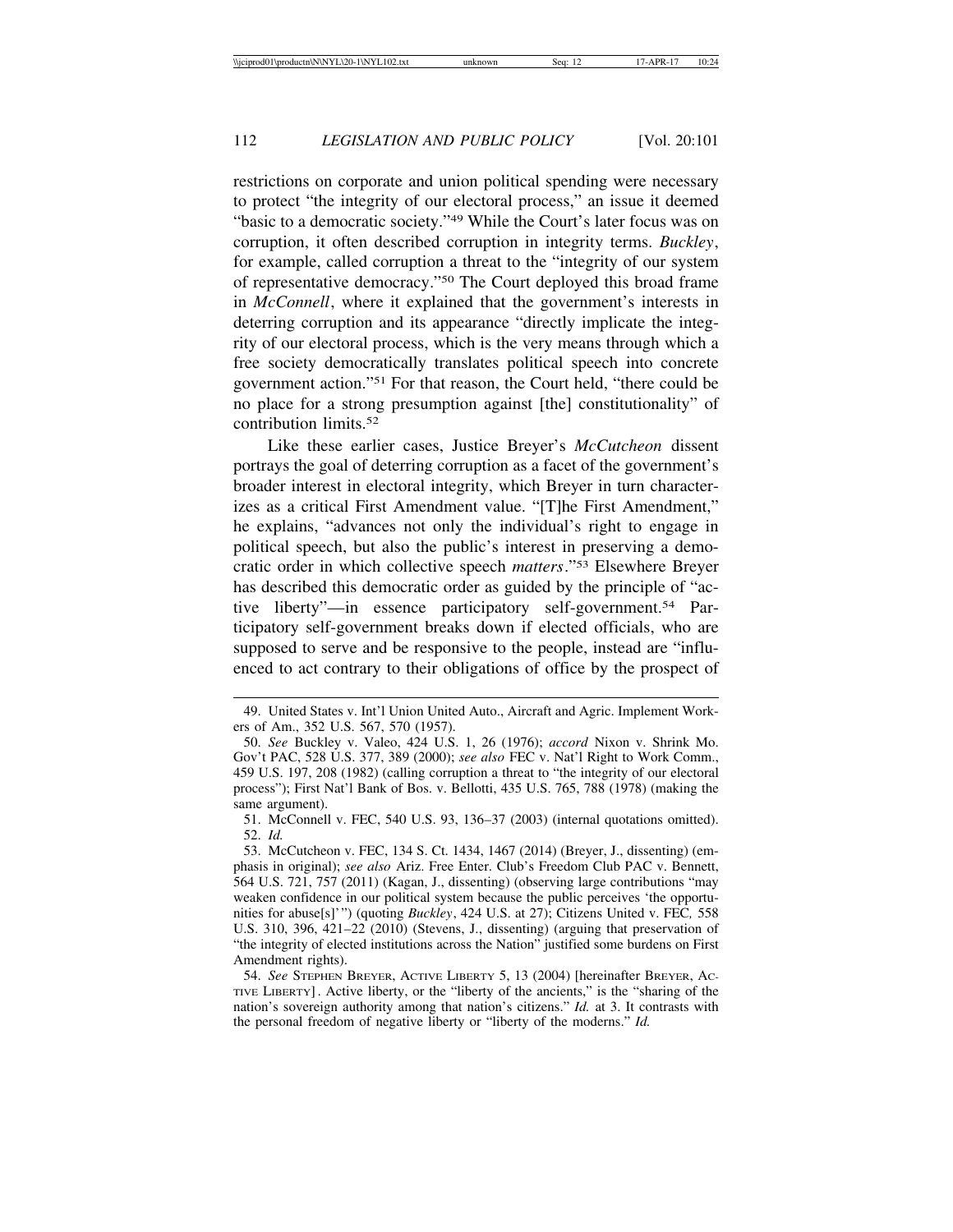financial gain to themselves or infusions of money into their campaigns"—in a word, corrupt.55 And even if elected officials are not actually corrupt, the "'appearance of corruption' can . . . lead the public to believe that its efforts to communicate with its representatives or to help sway public opinion have little purpose. And a cynical public can lose interest in political participation altogether."56

The notion of a "speech-to-government-action tie" is key to this argument.57 Inspired partly by the work of Robert Post, a leading First Amendment scholar, the *McCutcheon* dissent describes the electoral process and First Amendment protections for the "marketplace of ideas" as interdependent elements of our democracy. Robust debate within the marketplace facilitates wise decision-making by voters at election time. But it is the electoral process—the mechanism through which voters exercise their sovereignty and choose the government that gives the marketplace its basic reason for being. If "political speech matters" because of its potential to influence how the electorate votes, "[i]nsofar as corruption cuts the link between political thought and political action . . . a free marketplace of political ideas loses its point."<sup>58</sup>

This approach is compelling precisely because few people—even committed opponents of campaign finance regulation—would deny that First Amendment freedoms depend on the broader health of our political system for their vitality.59 Surely, however, electoral integrity—and therefore the vitality of the political marketplace—depend on more than just the absence of corruption. Post, for example, suggests that *any* practice tending to undermine the public's confidence in the ability of the electoral process to "produce representatives who are responsive to public opinion" might be a threat to electoral integrity and therefore regulable.60

Of course, such a broad formulation of the electoral integrity interest raises its own set of problems. Public opinion is a shaky foundation on which to build any constitutional doctrine. Taken to extremes, focusing on what the public happens to believe at any given moment

<sup>55.</sup> *McCutcheon*, 134 S. Ct. at 1468 (quoting FEC v. Nat'l Conservative PAC, 470 U.S. 480, 497 (1986)).

<sup>56.</sup> *Id.* (internal quotations omitted).

<sup>57.</sup> *Id.* at 1467.

<sup>58.</sup> *Id.* 

<sup>59.</sup> Even the *Citizens United* majority felt the need to assure readers (without any evidence) that permitting unlimited corporate (and union) political spending would not "cause the electorate to lose faith in our democracy." Citizens United v. FEC, 558 U.S. 310, 360 (2010).

<sup>60.</sup> ROBERT POST, CITIZENS DIVIDED 63 (2014).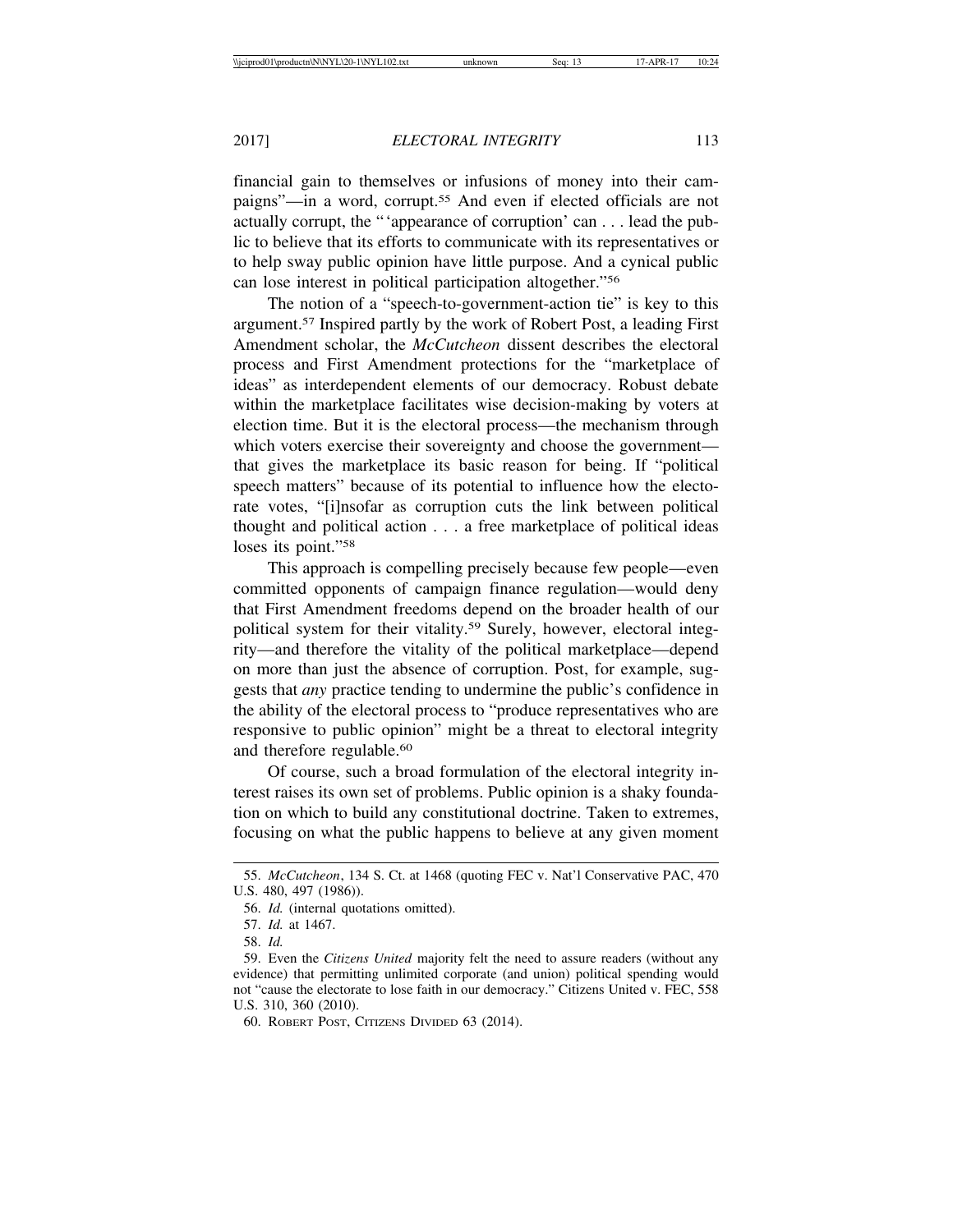can reduce complex problems, in the words of legal scholar Justin Levitt, to the "efficacy of a marketing machine."<sup>61</sup>

Post himself addresses this objection in a postscript to his work cited in the *McCutcheon* dissent. Rather than focus on the public's actual views, he proposes reframing the question to consider the views of the "reasonable person"—a familiar analytical device in Anglo-American law.62 The objective "reasonable person" standard has already made its way into numerous areas of constitutional doctrine, including the standards for a reasonable search or seizure under the Fourth Amendment, cruel and unusual punishment under the Eighth Amendment, and undue burden under the Fifth and Fourteenth Amendments. Campaign finance law, Post suggests, could adopt a similar posture in determining whether the government can regulate particular types of election spending in the name of electoral integrity.63

This is a helpful way to reframe the inquiry, but it leaves us with the problem of determining which criteria a "reasonable person" would use to evaluate the electoral process. Surely whether it incentivizes elected officials to "act contrary to their obligations" by the prospect of large campaign donations or expenditures—the *McCutcheon* dissenters' core concern—is one important consideration; but not necessarily the only one. What broader criteria might the Court use to judge whether the electoral process has integrity? One place to look for potential answers to this question is the Court's own past decisions and the constitutional tradition underlying those rulings.

#### $\mathbf{I}$

## IMAGINING AN ELECTORAL PROCESS WITH INTEGRITY

For more than 200 years, the Court's jurisprudence has given practical meaning to constitutional values like democratic accountability and inclusion in many spheres of American life, including election law. From this long history, it is possible to discern a number of criteria for judging electoral integrity. This section discusses four that are especially relevant for campaign finance law.

<sup>61.</sup> Justin Levitt, *Electoral Integrity: The Confidence Game*, 89 N.Y.U. L. REV. ONLINE 70, 73 (2014), http://www.nyulawreview.org/sites/default/files/pdf/nyulawre viewonline-89-70-levitt.pdf.

<sup>62.</sup> For example, proving the tort of "invasion of privacy" does not require showing that the victim actually was offended by the defendant's conduct, only that the conduct would have been "highly offensive to a reasonable person." Post, *supra* note 60, at 161.

<sup>63.</sup> *Id.*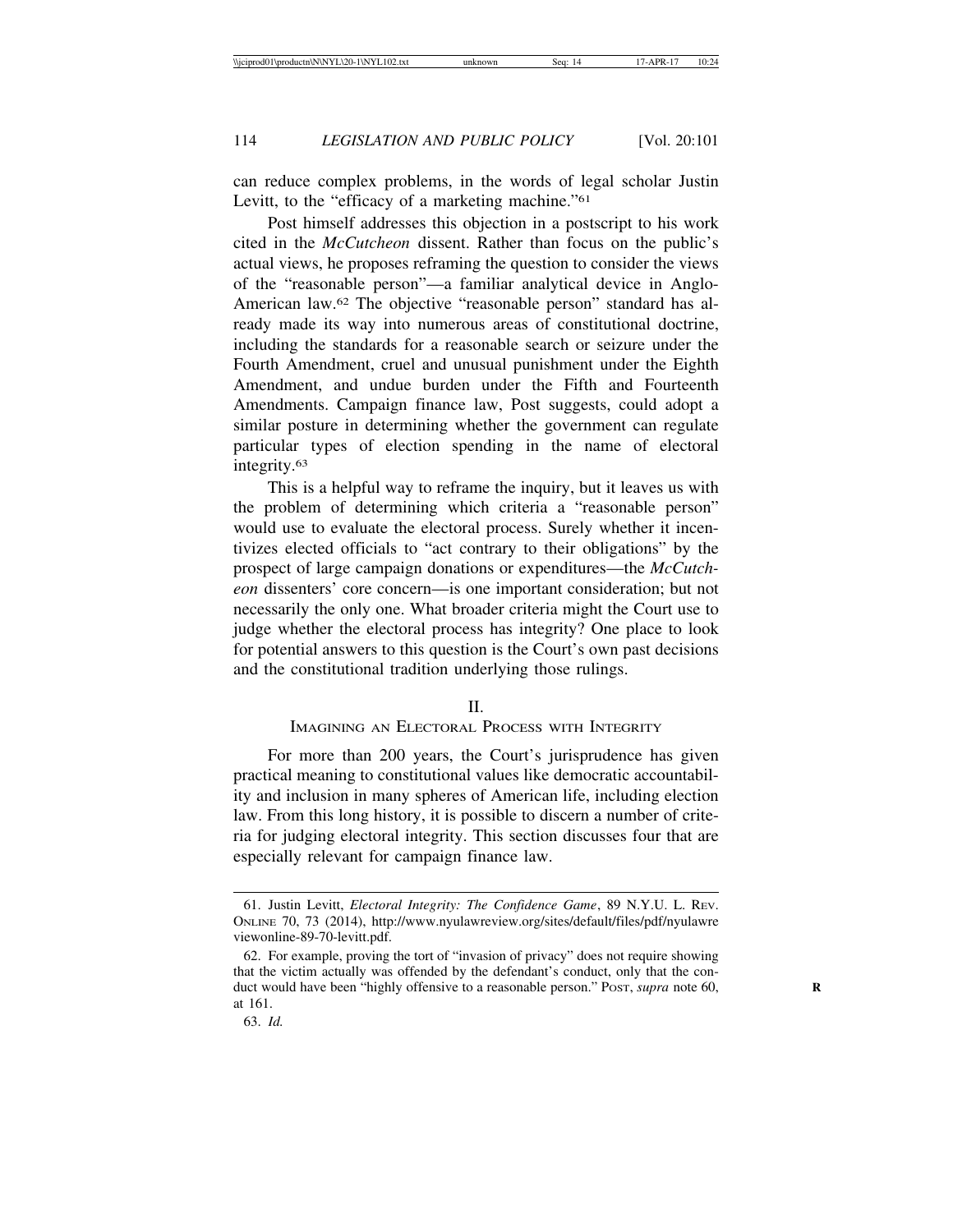# *A. Elected Leaders Should Represent the People*

Elections are a basic building block of representative democracy.64 The Framers' desire for authentic representation launched the American Revolution,<sup>65</sup> and the Constitution they drafted envisions a direct connection between the governed and their government, beginning with the opening phrase "We the People . . . ."66

The Framers' representative ideal had at least two components. First, they believed, as the Declaration of Independence proclaims, that government can only "derive[ ] its just powers from the consent of the governed,"<sup>67</sup> and "that the only representatives of the People ... are Persons chosen Therein by Themselves."68 This is why the Constitution provides for direct elections to the House of Representatives and—since passage of the Seventeenth Amendment—to the Senate, with indirect elections for President through the Electoral College.<sup>69</sup> Second, after being chosen, the Framers wanted representatives to remain loyal to their constituents, to act as their constituents' trustees by being responsive to their constituents' views and placing their constituents' interests ahead of their own.70 The principle that an elected official acts "as trustee for his constituents, not as prerogative of personal power" remains another central tenet of our legal order.71

67. THE DECLARATION OF INDEPENDENCE, para. 2 (U.S. 1776).

69. U.S. CONST. art. I, § 3; *id.* art. II, § 1, *amended by* U.S. CONST. amend XVII; *see also* BREYER, ACTIVE LIBERTY, *supra* note 54, at 15–16. **R**

70. BREYER, ACTIVE LIBERTY, *supra* note 54, at 15–16. **R**

<sup>64.</sup> Gaffney v. Cummings, 412 U.S. 735, 748 (1973); *see also* Buckley v. Valeo, 424 U.S. 1, 26 (1976). The Founders saw periodic elections as the most direct means to reinforce elected leaders' "dependence on the people." THE FEDERALIST No. 57, at 279 (James Madison) (Terence Ball ed., 2003).

<sup>65.</sup> Prominent among the train of abuses that justified the Declaration of Independence was that the Thirteen Colonies lacked actual representation in the British Parliament. At the time, members of Parliament claimed to have the colonists' best interests at heart, despite sitting thousands of miles away and never standing for election by those they purported to represent. The Founders rejected this system of "virtual representation." GORDON S. WOOD, THE CREATION OF THE AMERICAN REPUBLIC, 1776–1787, at 173–81 (1998).

<sup>66.</sup> U.S. CONST. pmbl.; *see also* THE FEDERALIST No. 57, *supra* note 64 ("If we consider the situation of the men on whom the free suffrages of their fellow-citizens may confer the representative trust, we shall find it involving every security which can be devised or desired for their fidelity to their constituents.").

<sup>68.</sup> POST, *supra* note 60, at 9 (quoting The Declarations of the Stamp Act Congress **R** (1765), *reprinted in* PROLOGUE TO REVOLUTION: SOURCES AND DOCUMENTS ON THE STAMP ACT CRISIS, 1764–1766, at 8 (Edmund S. Morgan ed., 1973)).

<sup>71.</sup> Nev. Comm. on Ethics v. Carrigan, 564 U.S. 117, 126 (2011) (quoting Raines v. Byrd, 521 U.S. 811, 821 (1997)). Admittedly, there is tension between adhering to constituents' preferences and prioritizing their interests, since it can be assumed that constituents will not always understand where their own interests lie. Under such circumstances, political theorists have long debated whether the representative is bound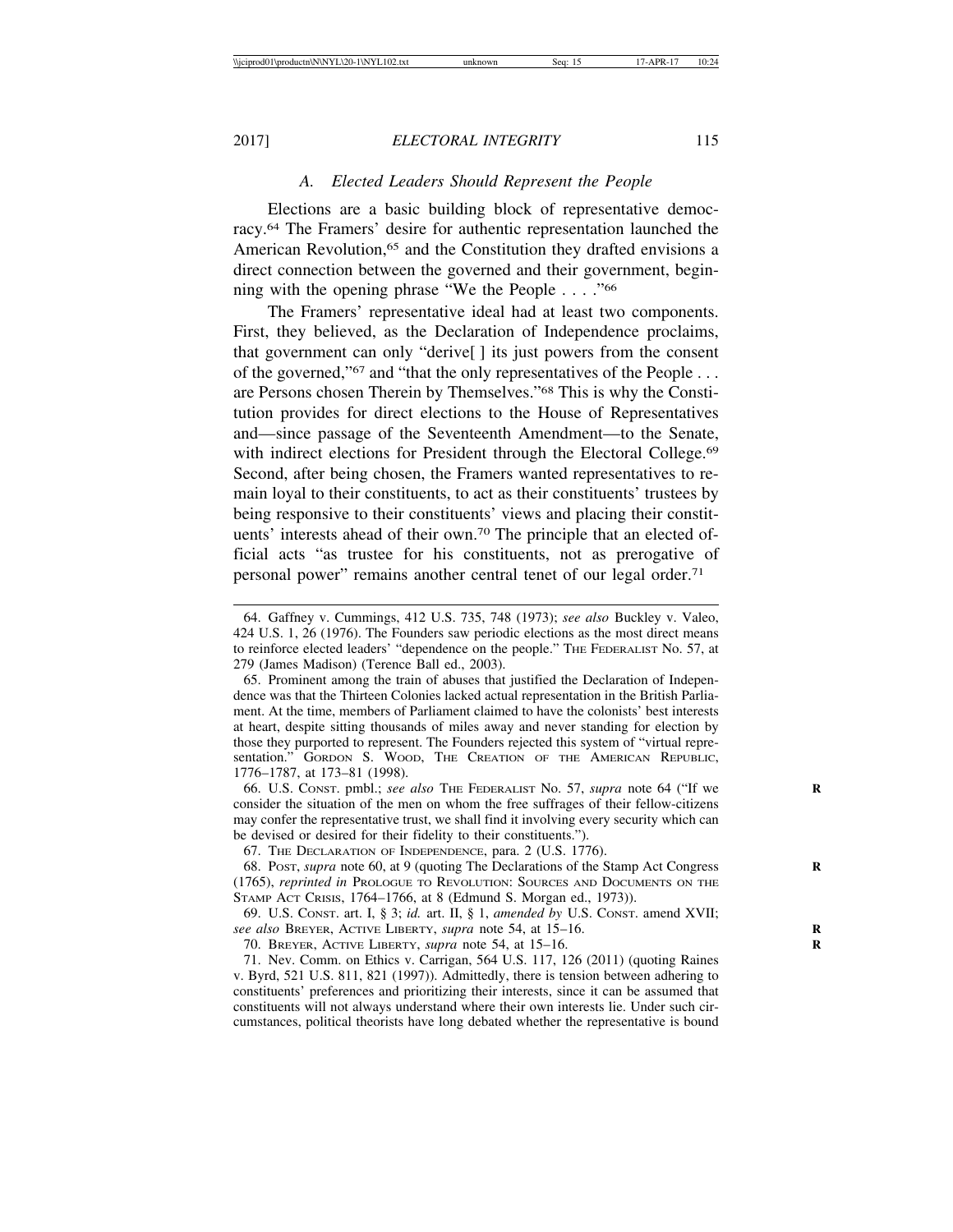It follows from this history that electoral integrity will often justify measures to ensure both that the electoral process effectuates the will of the voters and that it does not create incentives that subsequently undermine the loyalty of elected leaders to their constituents.

At the most basic level, effectuating the will of the voters requires reliable periodic elections. The guarantee of popular sovereignty cannot survive if elections produce distorted results that cease to be a reliable barometer of voters' actual preferences.72 This might happen, for example, if voters are deprived of the ability to make an autonomous choice,73 which is why the Court has upheld measures to prevent harassment, intimidation, or other irregularities at the polls even when such measures—like "campaign-free zones" around polling places—burden core First Amendment speech rights.74 Related to actual voter intimidation or coercion is the fear that election results will be distorted by fraud or error. The Court has upheld measures designed to head off such risks, or even their appearance, including disclosure requirements and—more controversially—laws requiring voters to show photo identification in order to vote.75

The Court has also recognized that concern for authentic representation does not end when all the votes are counted. The Framers understood the representative relationship to require an ongoing and close connection between elected representatives and their constitu-

72. *See supra* Part I.

73. *See, e.g.*, Bruce E. Cain, *Moralism and Realism in Campaign Finance Reform*, 1995 U. CHI. LEGAL F. 111, 123–24 (1995) ("One of the most basic democratic principles is that individuals must have the freedom to form preferences without external coercion.").

74. Burson v. Freeman, 504 U.S. 191, 198–200 (1992).

75. Doe v. Reed, 561 U.S. 186, 197 (2010); Crawford v. Marion Cty. Election Bd., 553 U.S. 181, 194, 197 (2008). As noted, the controversy surrounding the Court's treatment of voter ID laws arises not from those cases' recognition of the government's interest in electoral integrity but from their perfunctory treatment of the countervailing burden such laws place on the individual right to vote. See supra note 48.

to act according to her constituents' wishes, or whether she should act in their interests but not necessarily in accordance with what they subjectively want. *See* Suzanne Dovi, *Political Representation*, STAN. ENCYCLOPEDIA OF PHIL. (Jan. 6, 2006), http:// plato.stanford.edu/entries/political-representation. Interestingly, research suggests that the public actually expects representatives to adhere to both standards in different circumstances. *See* John R. Hibbing & Elizabeth Theiss-Morse, *Process Preference and American Politics: What the People Want Government to Be*, 95 AM. POL. SCI. REV. 145, 148 (2001). The Court too has invoked both ideals, warning of the danger of public officials putting their own interests ahead of what they themselves know to be the public interest, *e.g.*, *League of United Latin Am. Citizens v. Perry*, 548 U.S. 399, 456 (2006), and of politicians being incentivized to act according to the will of major donors against the wishes of the majority, *e.g.*, *Austin v. Mich. Chamber of Commerce*, 494 U.S. 652, 659–60 (1990), *overruled by* Citizens United v. FEC, 558 U.S. 310, 310 (2010).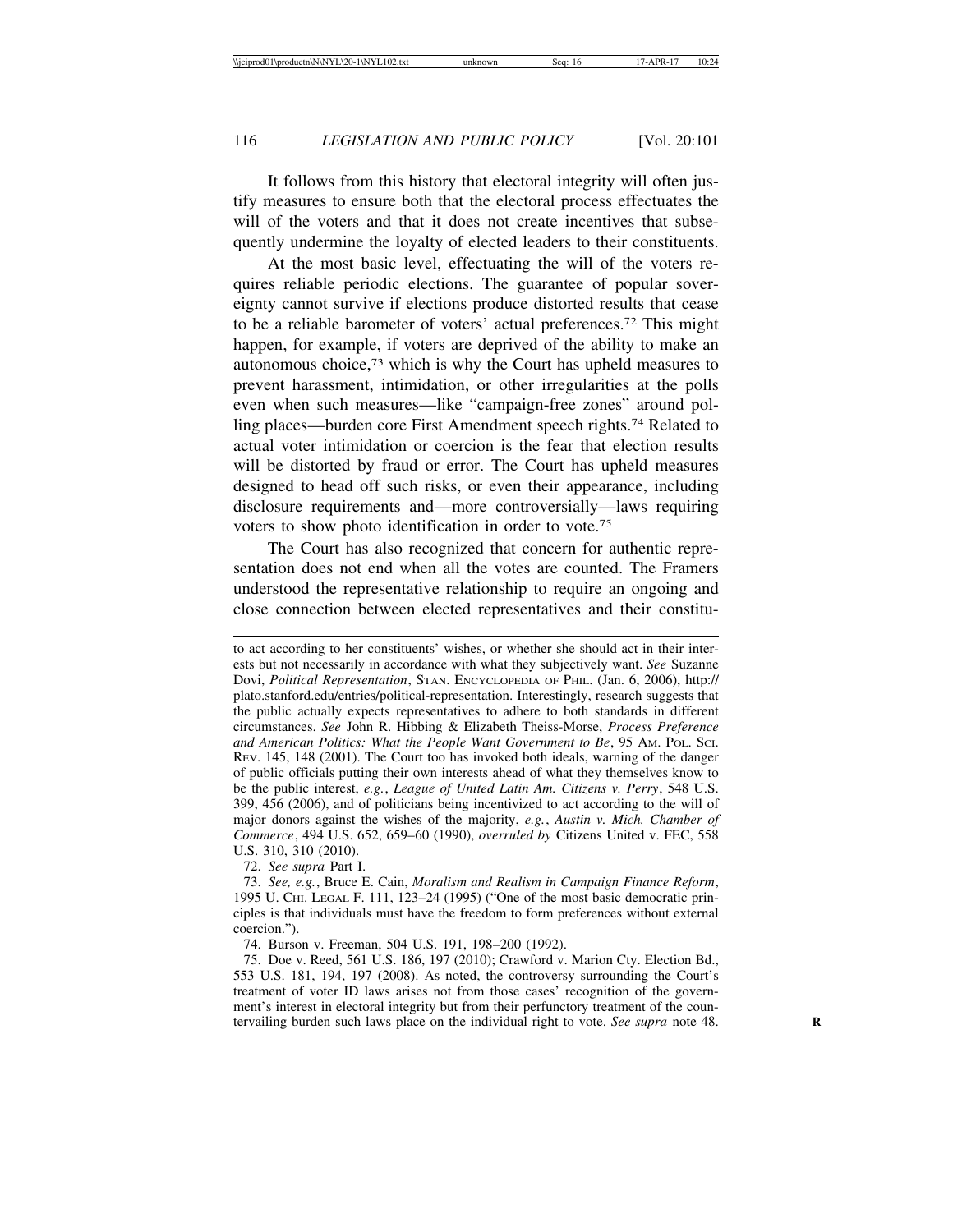ents, and a commitment by the former to refrain from self-dealing and to act as quasi-fiduciaries for the people.76 They were preoccupied by the need for mechanisms to counteract what they viewed as humankind's natural selfishness, and so structured the federal government to minimize the effects of self-interested behavior by the powerful.<sup>77</sup> The goal was to create a republican government "dependent on the people alone."78

Popular politics emboldened by First Amendment protections for political speech is one mechanism to foster such dependence.79 In 1931, for example, the Court emphasized that the First Amendment protects "free political discussion" so that "government may be responsive to the will of the people."<sup>80</sup>

As Justice Breyer and others have noted, however, civil society alone is not always an effective check guarantor of responsiveness, and can in fact be undermined by official self-dealing.81 That is why the Court has also upheld a variety of more formal protections. It has reasoned that public conflict-of-interest rules, for example, are appropriate to prevent "malfeasance and corruption" that can "endanger[ ] the very fabric of a democratic society."82 Employing similar reasoning, it has also upheld civil service restrictions designed to keep public employees from putting personal or party loyalties ahead of the public's interests.83 And of course the prevention of self-dealing is at the heart of how the Court since *Buckley* has understood the anti-corruption rationale for campaign finance law.84

Such accountability mechanisms are a natural outgrowth of the basic purpose of elections, which is to reliably translate public preferences into political outcomes in the first instance. Both this initial objective and the need to ensure officials' ongoing accountability to the public are at the core of the Framers' vision of authentic representation and are critical for judging electoral integrity.

<sup>76.</sup> *See* THE FEDERALIST No. 57, *supra* note 64; Robert Natelson, *The Constitution* **R** *and the Public Trust*, 52 BUFF. L. REV. 1077 (2004).

<sup>77.</sup> *See* ZEPHYR TEACHOUT, CORRUPTION IN AMERICA: FROM BENJAMIN FRANK-LIN'S SNUFF BOX TO <sup>C</sup>ITIZENS UNITED 46–50 (2014); WOOD, *supra* note 65, at 199. **R**

<sup>78.</sup> LAWRENCE LESSIG, REPUBLIC, LOST: HOW MONEY CORRUPTS CONGRESS—AND A PLAN TO STOP IT 230–46 (2011); *see also* THE FEDERALIST No. 57, *supra* note 64. **R** 79. *See infra* notes 105–107 and accompanying text. **R**

<sup>80.</sup> Stromburg v. California, 283 U.S. 359, 369 (1931), *overruled in part on other grounds by* Griffin v. United States, 502 U.S. 46 (1991).

<sup>81.</sup> *See supra* notes 53–56 and accompanying text. **R**

<sup>82.</sup> United States v. Miss. Valley Generating Co., 364 U.S. 520, 562 (1961).

<sup>83.</sup> *See* U.S. Civil Serv. Comm'n v. Nat'l Ass'n of Letter Carriers, 413 U.S. 548, 566–67 (1973).

<sup>84.</sup> *See infra* Part II.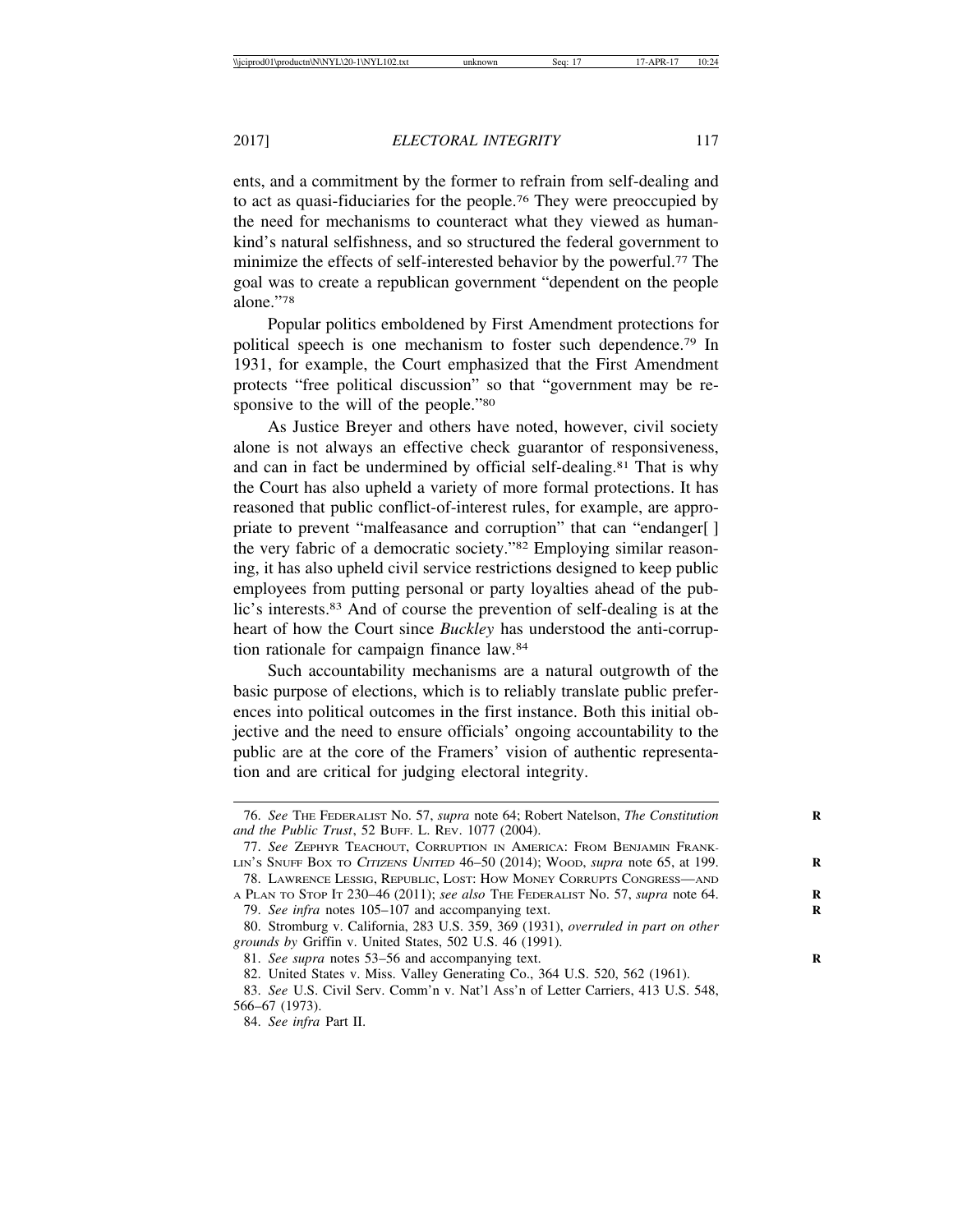### *B. Citizens Should Have Meaningful Opportunities to Participate*

As should be clear from the discussion above, representative ties do not arise in a vacuum. They can only be formed through widespread and meaningful political participation. The Framers intended political power to derive not from a small elite, but from "the great body of the [white male] people."85 This commitment to broad popular sovereignty deepened with post-Civil War and Progressive Era amendments that enshrined "representational equality" for previously excluded groups, including former slaves and women, as a basic, if too often unrealized, constitutional value.<sup>86</sup> In keeping with this history, the Court has long sought to break down barriers to voting. It has also made clear that political participation means more than simply casting a vote. These cases suggest that the government's interest in electoral integrity is broad enough to justify measures to ensure not only reasonable access to the ballot box for all citizens, but also other opportunities for citizens to participate in the full range of civic activities that play a meaningful role in campaigns.

The Framers' ambivalence toward popular politics is well documented,<sup>87</sup> but their aristocratic reservations quickly faded. By 1831, Alexis de Tocqueville found in America an "eminently democratic" society committed to widespread participation in electoral politics—at least for white men.88 Over the next 150 years, successive waves of reform built on this ideal by, for example, expanding direct elections to include U.S. Senators; $89$  instituting the secret ballot; $90$  and removing numerous barriers to voting, including restrictions based on race, <sup>91</sup> sex,  $92$  wealth,  $93$  age,  $94$  and geographic location.  $95$  Collectively, these reforms wrote broad political equality of opportunity into our constitutional order.96

Equality of opportunity to participate in the electoral process is among the great themes running through the Court's mid-Twentieth Century voting and apportionment cases. Through these cases, the

<sup>85.</sup> THE FEDERALIST No. 59, at 290 (Alexander Hamilton) (Terence Ball ed., 2003).

<sup>86.</sup> Evenwel v. Abbott, 136 S. Ct. 1120, 1128 (2016).

<sup>87.</sup> *See, e.g.*, WOOD, *supra* note 65, at 364. **R**

<sup>88.</sup> ALEXIS DE TOCQUEVILLE, DEMOCRACY IN AMERICA 33 (1899).

<sup>89.</sup> U.S. CONST. amend. XVII.

<sup>90.</sup> MICHAEL WALDMAN, THE FIGHT TO VOTE 81 (2016).

<sup>91.</sup> U.S. CONST. amend. XV.

<sup>92.</sup> *Id.* amend. XIX.

<sup>93.</sup> *Id.* amend. XXIV (abolition of poll taxes).

<sup>94.</sup> *Id.* amend. XXVI (voting rights for 18 to 20-year-olds).

<sup>95.</sup> *Id.* amend. XXIII (D.C. voting rights).

<sup>96.</sup> *See* Reynolds v. Sims, 377 U.S. 533, 557–58 (1964).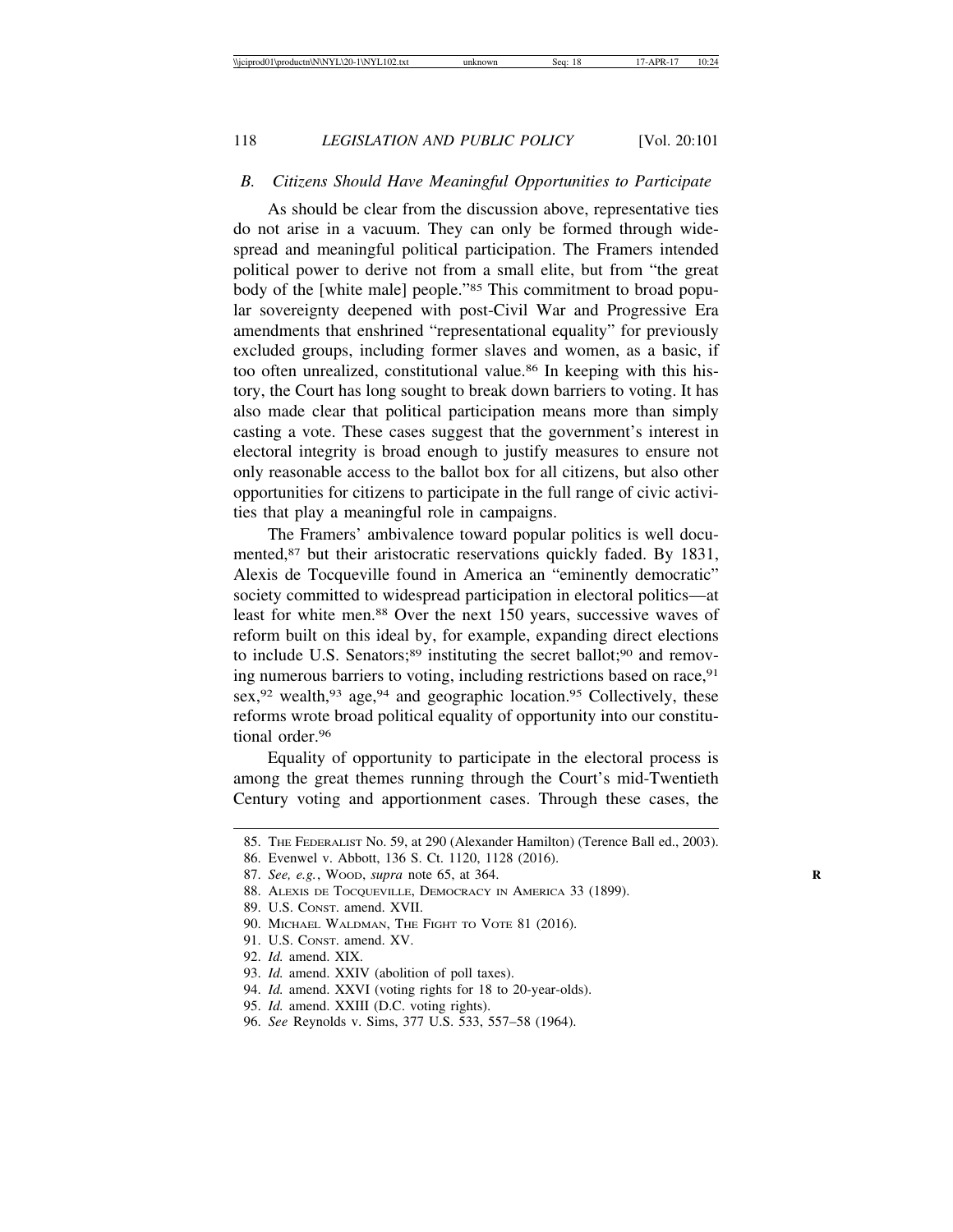right to a *meaningful* vote became sacrosanct. In 1953, for example, the Court invalidated Texas's "white primary" system from which African American voters were excluded, decrying the state's effort to deny some of its citizens "an effective voice in the governmental affairs of their country, state, or community."97 "[N]o right," the Court said in a 1964 legislative apportionment case, "is more precious in a free country than that of having a voice in the election of those who make the laws under which, as good citizens, we must live."98 Striking down Virginia's poll tax two years later, the Court explained that "[w]ealth, like race, creed, or color, is not germane to one's ability to participate intelligently in the electoral process. Lines drawn on the basis of wealth or property, like those of race . . . are traditionally disfavored."99

These cases were about the franchise, but political participation has never been limited to the act of voting.100 The First Amendment explicitly protects the right "to petition the government for redress of grievances,"101 and its broader protections for speech and association were also intended primarily as mechanisms for self-government.<sup>102</sup> "Those who won our independence," Justice Brandeis wrote in 1927, believed that "the greatest menace to freedom is an inert people," and "that public discussion is a political duty."103 Justice Breyer, in his writing on active liberty, has similarly argued that the Constitution embraces a proactive conception of self-government that encompasses many types of civic participation.<sup>104</sup>

During much of the Nineteenth Century, this participatory ideal found practical application through party politics. Nineteenth Century parties were the great engines of democratic mobilization, and participation in their activities (campaigning, torchlight parades, rallies, etc.) was a vital mechanism through which ordinary citizens could engage with the political process.<sup>105</sup> As the parties lost their political domi-

<sup>97.</sup> Terry v. Adams, 345 U.S. 461, 466 (1953).

<sup>98.</sup> Wesberry v. Sanders, 376 U.S. 1, 17 (1964).

<sup>99.</sup> Harper v. Va. State Bd. of Elections, 383 U.S. 663, 669 (1966) (citation omitted).

<sup>100.</sup> *See* Guy-Uriel Charles, *Corruption Temptation*, 102 CAL. L. REV. 25, 35 (2014).

<sup>101.</sup> U.S. CONST. amend. I.

<sup>102.</sup> *See supra* Part I.

<sup>103.</sup> Whitney v. California, 274 U.S. 357, 375 (1927) (Brandeis, J., concurring), *overruled in part by* Brandenburg v. Ohio, 395 U.S. 444 (1969).

<sup>104.</sup> *See* Stephen Breyer, *Madison Lecture: Our Democratic Constitution*, 77 N.Y.U. L. REV. 245, 246 (2002) [hereinafter Breyer, *Our Democratic Constitution*]. 105. *See* WALDMAN, *supra* note 90, at 46–53; SEAN WILENTZ, THE RISE OF AMERI- **R** CAN DEMOCRACY: JEFFERSON TO LINCOLN 50 (2005).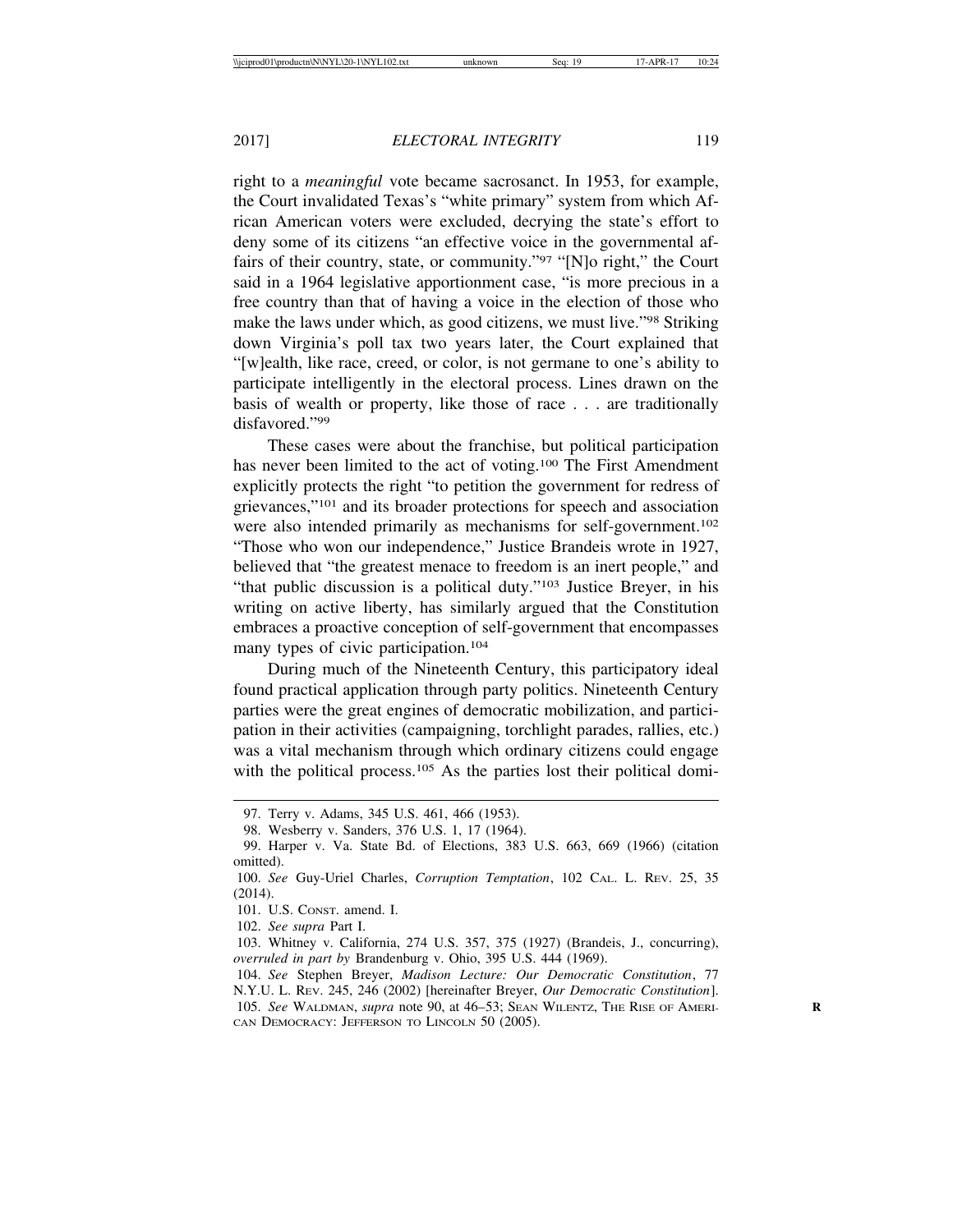nance in the Twentieth Century, the First Amendment itself became the guardian of our democracy through the protections it afforded to political expression and association.106 Indeed, the Court has held that the act of voting itself is First Amendment-protected activity, which is why voting restrictions can violate both Equal Protection and First Amendment guarantees.<sup>107</sup>

The principle that political participation includes a range of activities centered on but not limited to voting is uncontroversial. The *Mc-Cutcheon* plurality, for example, defined "the right to participate in electing our political leaders" to include voting, running for office, urging others to vote for a particular candidate, volunteering, and contributing to campaigns.108

The real divide on the Court today is not over what political participation means, but what role the government may play in fostering it. Cases like *Citizens United* advance a strictly laissez-faire approach, under which unequal opportunities to participate are taken as given and most government efforts to counteract them deemed suspect.<sup>109</sup> In practice, of course, this means that many Americans do not have meaningful opportunities to participate beyond casting their votes.<sup>110</sup> Such participatory inequality may in turn produce disengagement with a ripple effect on voting itself; voter turnout in 2014, for example, was lower than at any time since World War II, and preliminary estimates suggest that the turnout rate in the 2016 presidential election was also down from previous cycles.<sup>111</sup>

<sup>106.</sup> *See Whitney*, 274 U.S. at 377 (Brandeis, J., concurring) (emphasizing importance of First Amendment protections for democracy).

<sup>107.</sup> *See, e.g.*, Storer v. Brown, 415 U.S. 724, 724 (1974).

<sup>108.</sup> McCutcheon v. FEC, 134 S. Ct. 1434, 1440–41 (2014) (plurality opinion); *see also* Edward B. Foley, *Equal Dollars per Voter: A Constitutional Principle of Campaign Finance*, 94 COLUM. L. REV. 1204, 1226–27 (1994) (describing "argumentative stage" of electoral process in which competing factions of voters attempt to persuade each other); Spencer Overton, *The Participation Interest*, 100 GEO. L. REV. 1259, 1273–74 (2012) (defining citizen participation to encompass all "purposeful activities in which citizens take part in relation to government," including donating to or volunteering with campaigns, lobbying government officials, and "public advocacy and protest").

<sup>109.</sup> *See* Deborah Hellman, *Political Participation: A Hybrid Sphere*, 89 N.Y.U. L. REV. ONLINE 28, 30–31 (2014), http://www.nyulawreview.org/sites/default/files/pdf/ nyulawreviewonline-89-28-hellman.pdf.

<sup>110.</sup> *See McCutcheon*, 134 S. Ct. at 1468 (Breyer, J., dissenting).

<sup>111.</sup> Jose A. DelReal, *Voter Turnout in 2014 Was the Lowest Since WWII*, WASH. POST (Nov. 10, 2014), http:// www.washingtonpost.com/news/post-politics/wp/2014/ 11/10/voter-turnout-in-2014-was-the-lowest-since-wwii/; Gregory Wallace & Robert Yoon, *Voter Turn-out at 20-year-low in 2016*, CNN (Nov. 12, 2016), http:// www.cnn.com/2016/11/11/politics/popular-vote-turnout-2016/. Correlation is not necessarily causation, although it is not implausible to think that declining voter turnout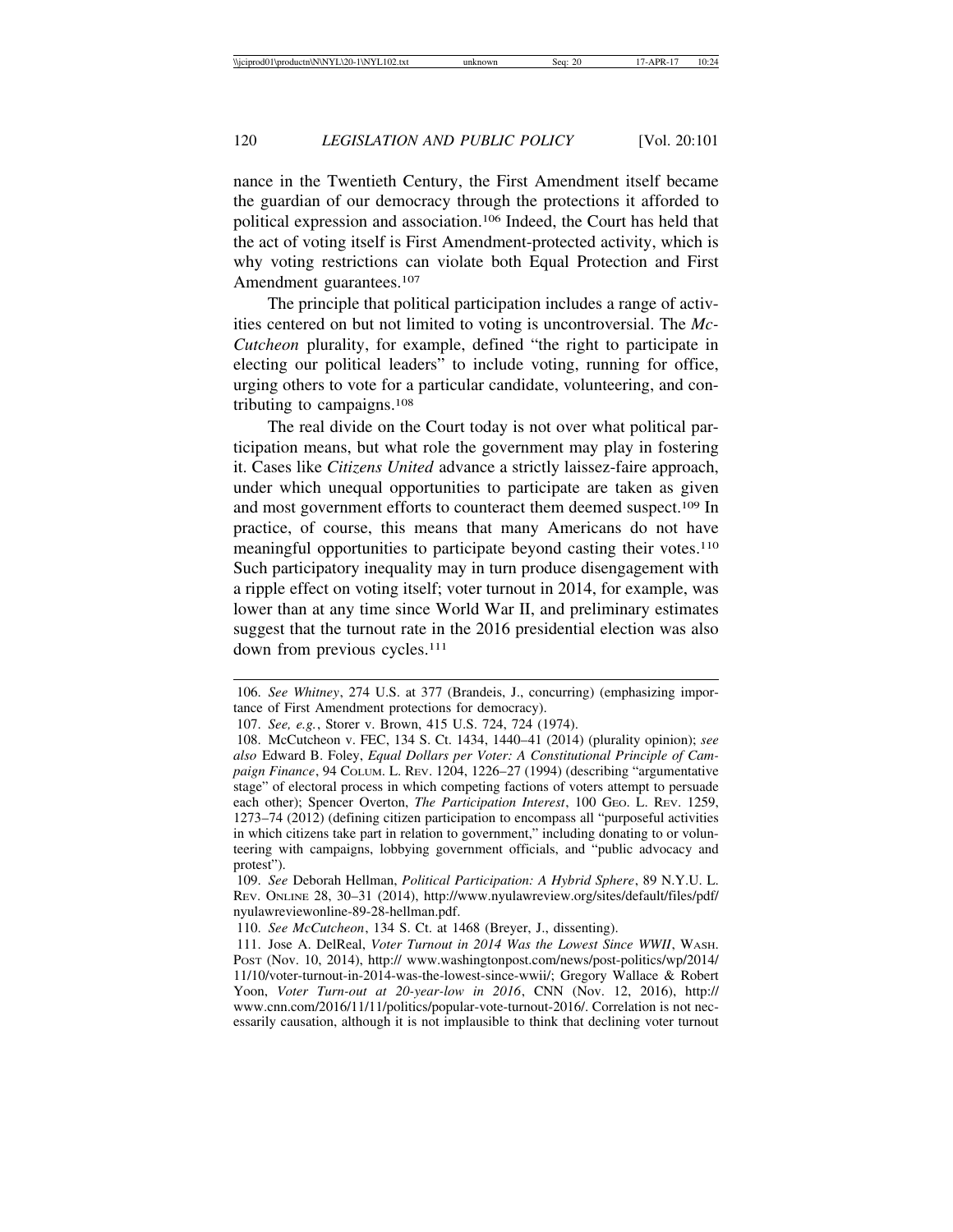The alternative to the laissez-faire model is a more "aspirational" approach that tolerates at least some affirmative efforts to "democratiz[e]" opportunities for political participation.112 Recent scholarship has sought to explicitly root the case for such an approach in the Court's voting jurisprudence. Legal scholars like Richard L. Hasen argue that whether or not measures to promote equality beyond the ballot box are constitutionally mandated, the constitutional principles set forth in the voting cases indicate that society "has a compelling interest, backed by decades-old constitutional decisions and contemporary democratic norms" in passing laws that "treat[ ] each voter as entitled to equal political power."113 Spencer Overton has pointed to many of the same rulings in his advocacy for the idea of a "participation interest" focused on "giving more people influence,"114 while Mark Schmitt has called for measures that "expand[] political opportunity."115 Indeed, the Court itself recently observed in *Evenwel v. Abbott* that while "constituents have no constitutional right to equal access to their elected representatives," government "certainly has an interest in taking reasonable, nondiscriminatory steps to facilitate access for all."116

The Court's statement in *Evenwel—*coupled with its long history of breaking down voting barriers and its embrace of a broad conception of political participation—suggest that an electoral process with insufficient opportunities for most citizens to not only vote but also participate in other aspects of the electoral process does not live up to our democratic ideals. These concerns are also relevant in judging electoral integrity.

might be related to plummeting distrust in government—which appears to be fueled at least in part by widespread dissatisfaction over the role of money in politics. *See* WEINER, *supra* note 1, at 12; BRENNAN CTR. FOR JUSTICE, NATIONAL SURVEY: SUPER **R** PACS, CORRUPTION AND DEMOCRACY 1 (2012), https://www.brennancenter.org/analy sis/national-survey-super-pacs-corruption-and-democracy.

<sup>112.</sup> Breyer, *Our Democratic Constitution*, *supra* note 104, at 253 (embracing efforts to "democratize the influence that money can bring to bear upon the electoral process"); NEUBORNE, *supra* note 7, at 8; *see also* Nixon v. Shrink Mo. Gov't PAC, **R** 528 U.S. 377, 401 (2000) (Breyer, J., concurring).

<sup>113.</sup> RICHARD L. HASEN, PLUTOCRATS UNITED: CAMPAIGN MONEY, THE SUPREME COURT, AND THE DISTORTION OF AMERICAN ELECTIONS 70 (2016); *see also* Charles, *supra* note 100, at 35. **R**

<sup>114.</sup> Overton, *supra* note 108, at 1310. **R**

<sup>115.</sup> MARK SCHMITT, BRENNAN CTR. FOR JUSTICE, POLITICAL OPPORTUNITY: A NEW FRAMEWORK FOR DEMOCRATIC REFORM 9 (2015), http://www.brennancenter.org/publi cation/political-opportunity-new-framework-democratic-reform.

<sup>116.</sup> Evenwel v. Abbott, 136 S. Ct. 1120, 1132 & n.14 (2016).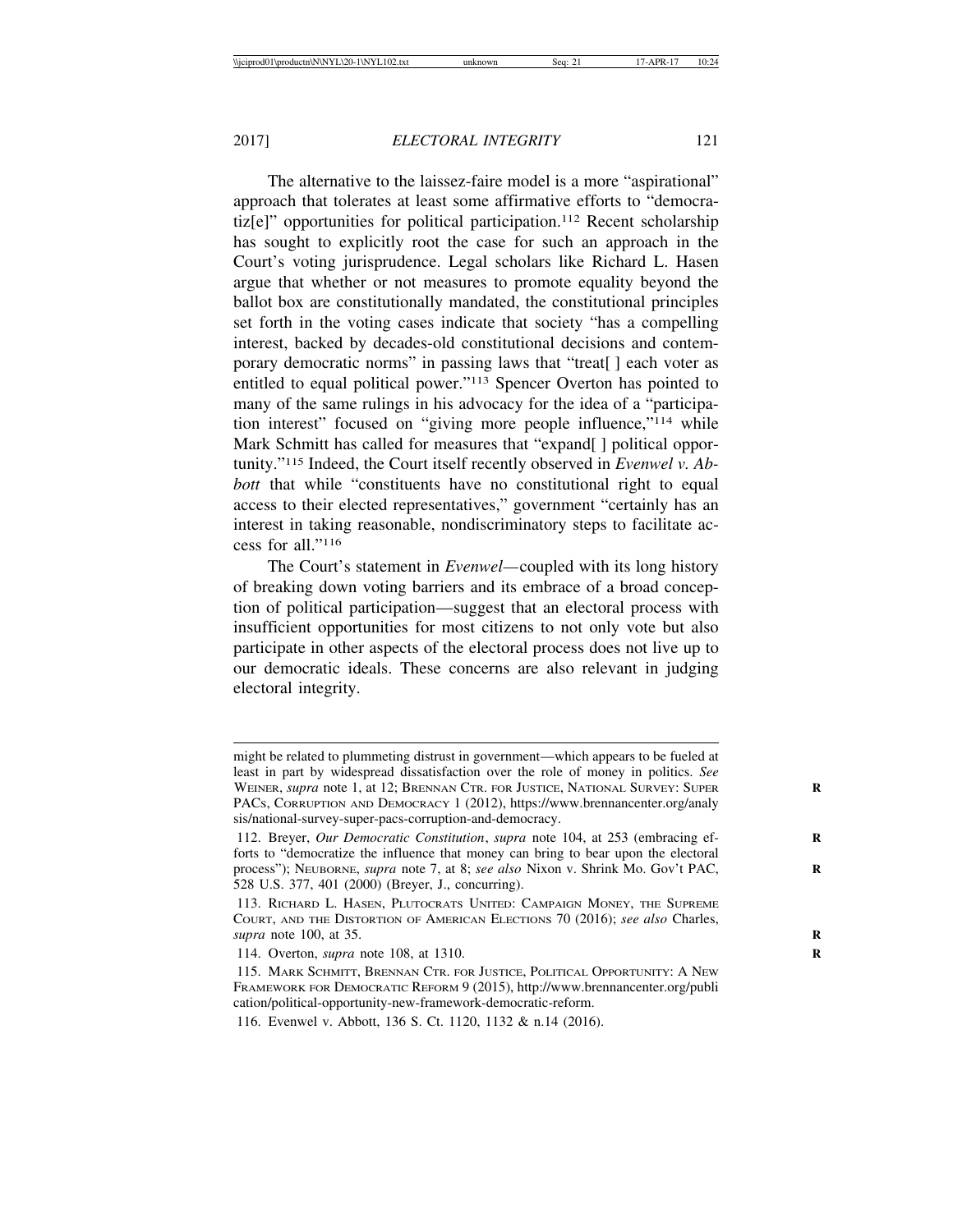# *C. Candidates and Parties Should Have a Fair Chance to Compete*

Both representative accountability and meaningful political participation depend in turn on a third important factor: fair electoral competition. The right to vote is the right to select a "candidate of one's choice,"117 and the Court has long recognized that meaningful choice requires competition between viable alternatives. The prospect of genuine competition also helps ensure that elected officials will remain responsive. Competition is not only an important part of the Court's election law jurisprudence, but also the basic value underlying the First Amendment ideal of a free "marketplace of ideas." This body of precedent suggests that the interest in electoral integrity could justify measures to break down pervasive barriers to entry that prevent otherwise viable candidates and parties from competing.

While the U.S. Constitution—unlike those of other major democracies—does not explicitly ordain competitive political structures, electoral competition has been important to American democracy since the Founding era. The Framers understood democratic government to be one in which "every citizen whose merit may recommend him to the esteem and confidence of his country" may stand for election.118 The Court has described this "egalitarian ideal . . . that election to the National Legislature should be open to all people of merit" as a "critical foundation for the constitutional structure."119 It led the Framers, notwithstanding their wariness of factionalism, to commit to norms of fair electoral competition that became the basis for modern doctrines like "one person, one vote."120 By the early Nineteenth Century, as many states abandoned older political hierarchies and expanded the franchise to include most adult white men, electoral competition became firmly entrenched in American political culture.121

The Supreme Court's jurisprudence reflects this history. As the Court has repeatedly observed, "the function of the election process is to winnow out and finally reject all but the chosen candidates."122 That is a meaningless exercise if voters have no real choice. In the *White Primary Cases*, for example, it held that African Americans

<sup>117.</sup> Reynolds v. Sims, 377 U.S. 533, 557 (1964).

<sup>118.</sup> THE FEDERALIST No. 57, *supra* note 64. **R**

<sup>119.</sup> U.S. Term Limits, Inc. v. Thornton, 514 U.S. 779, 820 (1995).

<sup>120.</sup> Wesberry v. Sanders, 376 U.S. 1, 16–18 (1964).

<sup>121.</sup> *See* Samuel Issacharoff & Richard Pildes, *Politics as Markets: Partisan Lockups of the Democratic Process*, 50 STAN. L. REV. 643, 714–15 & n.305 (1998).

<sup>122.</sup> Burdick v. Takushi, 504 U.S. 428, 438 (1995) (internal quotations omitted).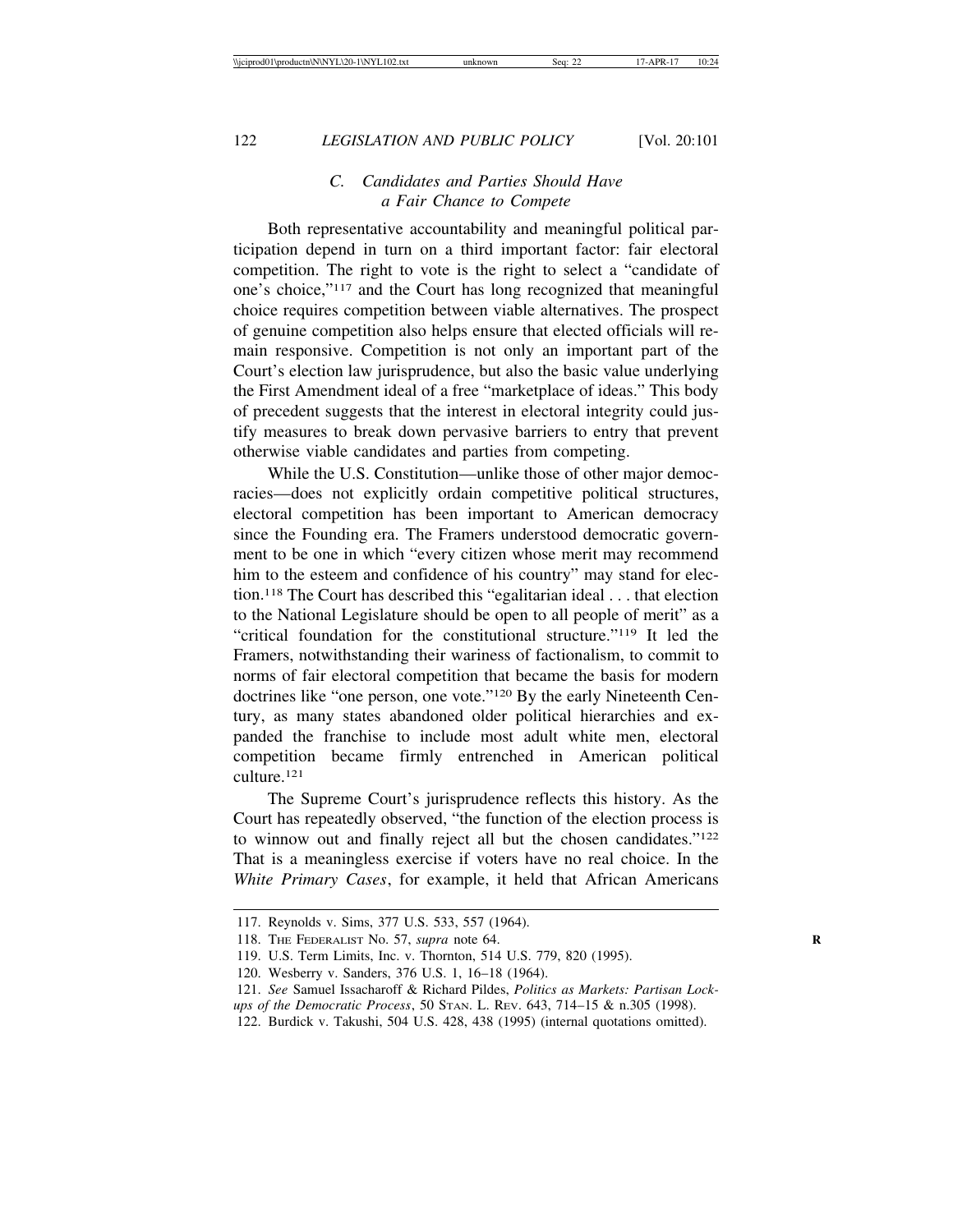could not be excluded from Democratic primaries in the South in part because these primaries were the only truly competitive elections in their respective states. As the Court said, in one of those cases, *Terry v. Adams*, the right to vote is more than the right to act as "perfunctory ratifier[ ]" of a choice that has already been made.123 It was "immaterial" that the State itself did not administer the primary, for it was "an integral part, indeed *the only effective part*, of the elective process that determines who shall rule and govern in the county."124

In the same vein, the Court has expressed skepticism of unfair ballot access requirements designed to protect the major parties' duopoly, noting that the right to vote is "heavily burdened if that vote may be cast only for major-party candidates at a time when other parties or other candidates are clamoring for a place on the ballot."125 It has employed similar reasoning to invalidate prohibitively high filing fees. In *Bullock v. Carter*, Chief Justice Warren Burger, writing for the Court, noted that:

Many potential office seekers lacking both personal wealth and affluent backers are in every practical sense precluded from seeking the nomination of their chosen party, no matter how qualified they might be, and no matter how broad or enthusiastic their popular support. . . . Not only are voters substantially limited in their choice of candidates, but also there is the obvious likelihood that this limitation would fall more heavily on the less affluent segments of the community.<sup>126</sup>

The Court has made clear that such anticompetitive restrictions offend not only Equal Protection norms but also core First Amendment values, for "[c]ompetition in ideas and government policies is at the core of our electoral process and the First Amendment freedoms."<sup>127</sup>

Based on this history, some legal scholars have argued that electoral competition should not only be a consideration in evaluating alleged Equal Protection, First Amendment, and other violations, but a separate judicially-enforceable constitutional requirement.<sup>128</sup> Whether

<sup>123.</sup> Terry v. Adams, 345 U.S. 461, 469 (1953).

<sup>124.</sup> *Id.* (emphasis added).

<sup>125.</sup> Anderson v. Celebrezze, 460 U.S. 780, 787–88 (1983).

<sup>126.</sup> Bullock v. Carter, 405 U.S. 134, 143 (1972); *see also id.* at 142 ("[T]he rights of voters and the rights of candidates do not lend themselves to neat separation; laws that affect candidates always have at least some theoretical, correlative effect on voting.").

<sup>127.</sup> Williams v. Rhodes, 393 U.S. 23, 32 (1968).

<sup>128.</sup> *See, e.g.*, JOHN HART ELY, DEMOCRACY AND DISTRUST 102–03 (1980); Issacharoff & Pildes, *supra* note 121, at 716. **R**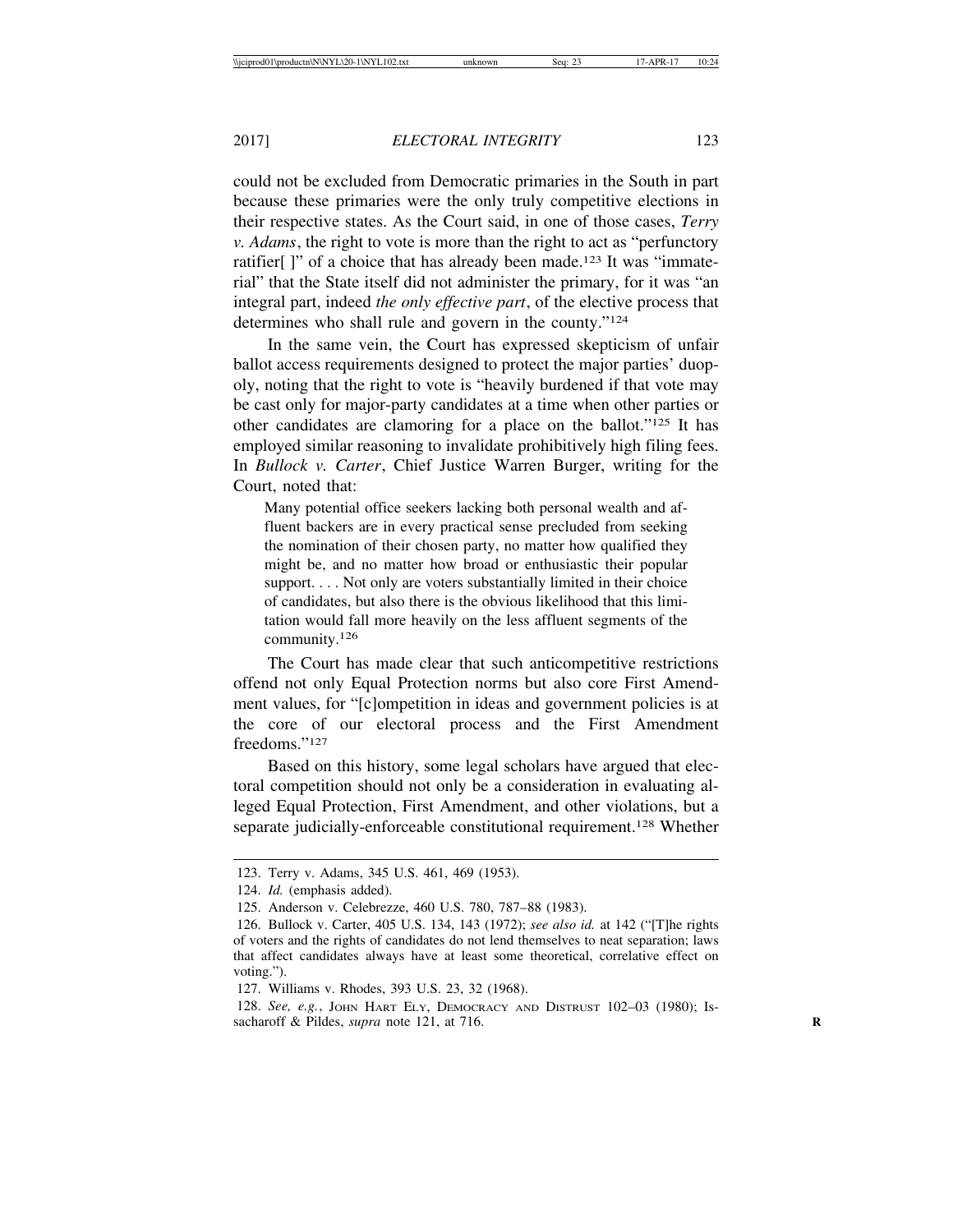or not the Court would go that far, its jurisprudence plainly does support the idea that competition is a legitimate electoral goal. In fact, it has already upheld a variety of efforts to manage the competitive process so that voters will have "understandable choices,"129 such as restrictions on "raiding" (voting in an opposing party's primary to manipulate its nomination process)<sup>130</sup> and "sore loser" laws prohibiting candidates who lose party primaries from running as independents.131

Such cases reflect an awareness that healthy electoral competition does not always emerge organically. Government must often play a role, just as it does in the economic sphere. That reality further informs the meaning of electoral integrity.

### *D. Voters Should Have Access to Sufficient Information*

Finally, the objectives described above—representation, participation, and fair competition—all require an electorate capable of making informed choices among different alternatives. Voters' access to sufficient—though not necessarily perfect or complete—information is thus a fourth important guidepost for judging the integrity of the electoral process, one that the Court has long recognized in the form of a public "informational" interest in mandatory disclosure and other transparency measures.132 Electoral integrity also may justify such measures.

The importance of knowledge to effective self-government is enshrined in numerous rights and civic institutions. The Bill of Rights leads with the freedoms of speech and of the press.133 The federal government and all fifty states have adopted freedom of information laws entitling the public to information held by the government.<sup>134</sup> Upon signing the landmark federal Freedom of Information Act in 1966, President Lyndon B. Johnson observed that a "democracy works best when the people have all the information that the security of the Nation permits."<sup>135</sup>

<sup>129.</sup> Storer v. Brown, 415 U.S. 724, 735 (1974).

<sup>130.</sup> *E.g.*, Rosario v. Rockefeller, 410 U.S. 752, 761–62 (1973).

<sup>131.</sup> *E.g.*, *Storer*, 415 U.S. at 732–33 (quoting *Bullock*, 405 U.S. at 145).

<sup>132.</sup> Buckley v. Valeo, 424 U.S. 1, 66–69 (1976); *see also* Cain, *supra* note 73, at 126 (describing access to sufficient information as a "basic condition in a procedural democracy").

<sup>133.</sup> *See generally* NEUBORNE, *supra* note 7. **R**

<sup>134.</sup> *See* 5 U.S.C. § 552 (2015), *et seq.*; *State Public Record Laws*, FOIADVOCATES, http://www.foiadvocates.com/records.html (last visited Aug. 11, 2016).

<sup>135.</sup> Statement of the President upon Signing the Freedom of Information Act, Pub. L. 89487 (July 4, 1966), http://www.presidency.ucsb.edu/ws/?pid=27700.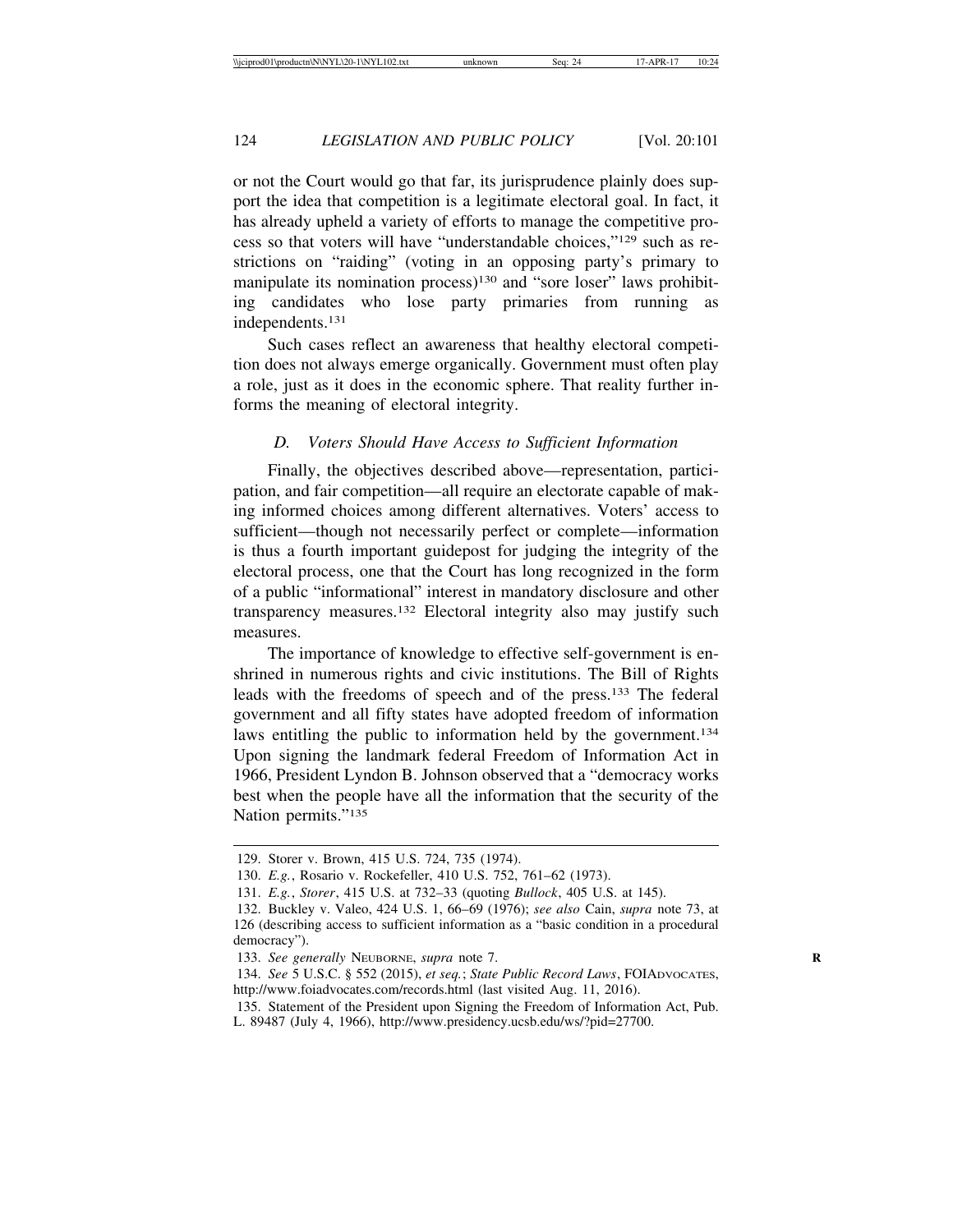Transparency has been an uncontroversial feature of the Supreme Court's election law jurisprudence. The Court has repeatedly stated that "there can be no question about the legitimacy of the State's interest in fostering informed and educated expressions of the popular will in a general election."136 The Court embraced this sentiment when it upheld mandatory disclosure in *Buckley*, explaining:

[D]isclosure provides the electorate with information as to where political campaign money comes from and how it is spent by the candidate in order to aid the voters in evaluating those who seek federal office. It allows voters to place each candidate in the political spectrum more precisely than is often possible solely on the basis of party labels and campaign speeches. The sources of a candidate's financial support also alert the voter to the interests to which a candidate is most likely to be responsive and thus facilitate predictions of future performance in office.137

Even when no candidate is running—as in the ballot initiative context—the Court has affirmed the importance of transparency to assess "the source and credibility of the advocate."<sup>138</sup> Its more recent cases have, if anything, reinforced this line of reasoning, which would translate easily to a jurisprudence focused on electoral integrity—albeit with some caveats.<sup>139</sup>

# *E. Implications for Campaign Finance Law*

Each of the electoral integrity criteria described above has significant implications for campaign finance law that in many instances the current jurisprudence ignores.

First, campaign finance rules are a well-established safeguard for representation, as *Buckley* itself recognized.140 This is true both during an election campaign and after the votes are counted. During a campaign, as congressional supporters of McCain-Feingold argued, the lack of effective contribution and spending limits can allow wealthy interests to "drown out" other parts of society, resulting in the distortion of electoral outcomes.141 That might happen, for example, when

<sup>136.</sup> Tashjian v. Republican Party of Conn., 479 U.S. 208, 220 (1986) (quoting Anderson v. Celebrezze, 460 U.S. 780, 796 (1983)).

<sup>137.</sup> *Buckley*, 424 U.S. at 66–69 (citing S. REP. NO. 93-689, at 2 (1974); H.R. REP. NO. 92-564, at 4 (1971)) (internal quotation marks omitted).

<sup>138.</sup> First Nat'l Bank of Bos. v. Bellotti, 435 U.S. 765, 792 n.32 (1978); *see also* Doe v. Reed, 561 U.S. 186, 186 (2010).

<sup>139.</sup> See infra notes 164–169 and accompanying text.

<sup>140.</sup> *Buckley*, 424 U.S. at 26.

<sup>141. 148</sup> CONG. REC. H373 (daily ed. Feb. 13, 2002) (statement of Rep. Langevin); *see also* Ognibene v. Parkes, 671 F.3d 174, 198 (2d Cir. 2011) (Calabresi, J., concurring).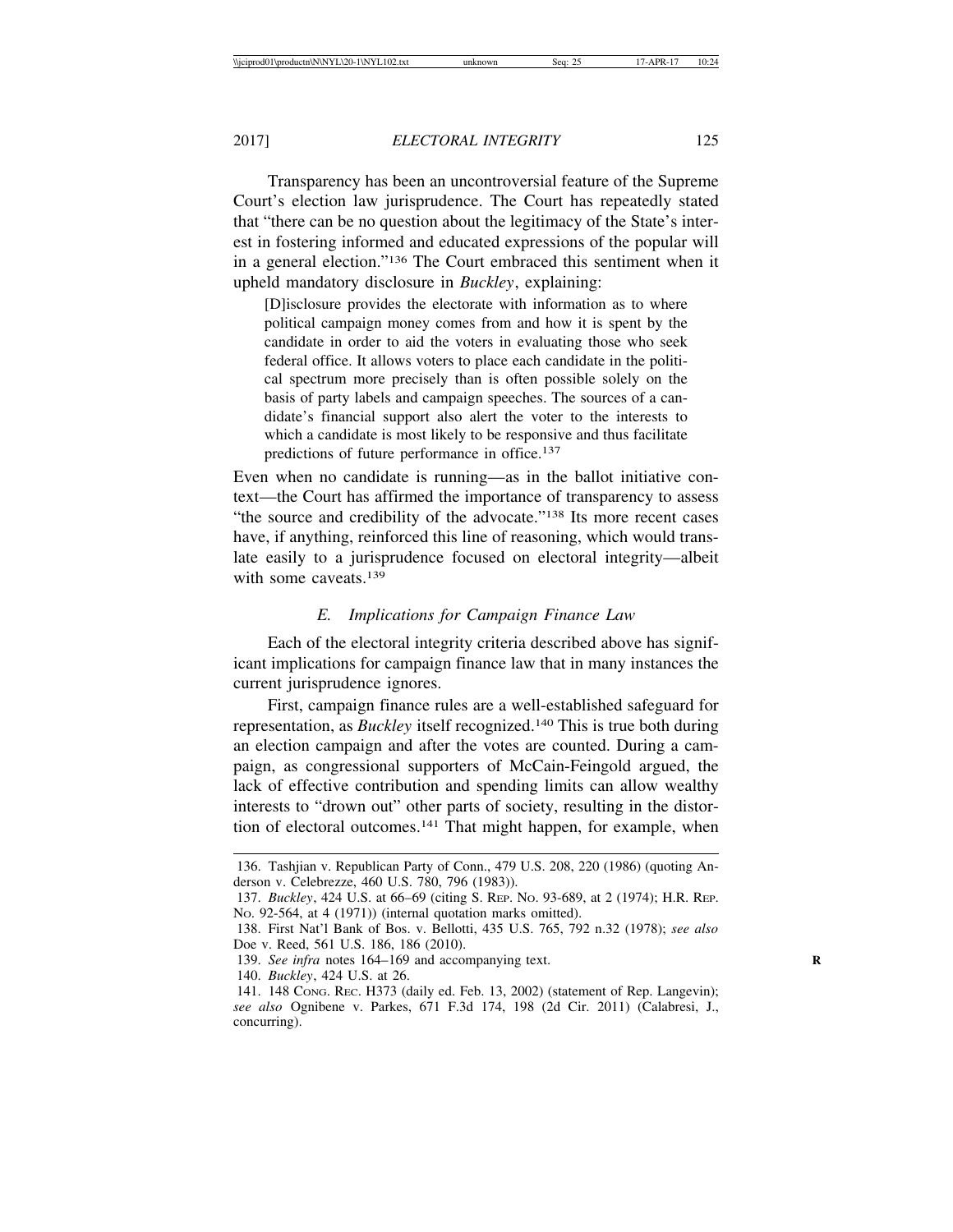the wealthy monopolize broadcast airtime,<sup>142</sup> or when their sheer volume of spending effectively smothers other voices.<sup>143</sup> Where the few can blot out the voices of the many in this way, many argue the right to vote is a hollow one. That was the Court's core—if awkwardly framed—concern in *Austin v. Michigan Chamber of Commerce*, when it decried "the corrosive and distorting effects of immense aggregations of wealth" on the electoral process.144 That concern is especially acute when wealthy political actors spend other people's money—like executives at public corporations spending general treasury funds in which shareholders have ownership interests.<sup>145</sup> In those instances, not only is unrestricted campaign spending potentially drowning out the voices of ordinary voters, it may be doing so with their own money.

The effects of campaign spending on representation extend to after the election, when the risk is greatest that an officeholder will show inappropriate favoritism towards her largest backers. This is why Progressive Era reformers—concerned that corporate trusts would induce elected officials, in the words of Elihu Root, toward "the advancement of their interests as against those of the public"—banned corporate contributions and required disclosure of campaign finance activity.146 Scholars have framed the basic issue as one of "conflicts of interest."147 When such conflicts cause "[e]lected officials to act contrary to their obligations of office," they undermine representative ties that are integral to the basic structure of our democracy.148 Campaign fi-

<sup>142.</sup> *Cf. Ognibene*, 671 F.3d at 198 (Calabresi, J., concurring) (explaining origins of FCC's "fairness doctrine").

<sup>143.</sup> *Cf.* W. Tradition P'ship v. Att'y Gen., 271 P.3d 1, 12–13 (Mont. 2011), *overruled sub nom.* Am. Tradition P'ship v. Bullock, 132 S. Ct. 2490 (2012).

<sup>144.</sup> Austin v. Mich. Chamber of Commerce, 494 U.S. 652, 660–61 (1990), *overruled by* Citizens United v. FEC, 558 U.S. 310, 310 (2010). The *Austin* Court's effort to define the distortion problem as a species of corruption was never convincing. In *Citizens United*, the government essentially abandoned the argument. *See* Richard L. Hasen, Citizens United *and the Orphaned Antidistortion Rationale*, 27 GA. ST. U. L. REV. 989, 990–95 (2011).

<sup>145.</sup> It is well-documented that for-profit corporations often fund ads that do not reflect many of their shareholders' views, often through secret donations. WEINER*, supra* note 1, at 10. **R**

<sup>146.</sup> ELIHU ROOT, ADDRESSES ON GOVERNMENT AND CITIZENSHIP 143 (1916).

<sup>147.</sup> *See, e.g.*, Daniel Hays Lowenstein, *On Campaign Finance Reform: The Root of All Evil is Deeply Rooted*, 18 HOFSTRA L. REV. 301, 325–26 (1989); Renata E.B. Strause & Daniel P. Tokaji, *Between Access and Influence: Building a Record for the Next Court*, 9 DUKE J. CONST. L. & PUB. POL'Y 180, 181 (2014).

<sup>148.</sup> McCutcheon v. FEC, 134 S. Ct. 1434, 1467 (2014) (Breyer, J., dissenting) (internal quotation marks omitted) (quoting THE FEDERALIST NO. 57 (James Madison) (J. Cooke ed., 1961)). Indeed, there is already empirical research showing a disconnect between the policy preferences of ordinary Americans and the laws that are actually enacted. *See generally* Martin Gillens & Benjamin I. Page, *Testing Theories of Ameri-*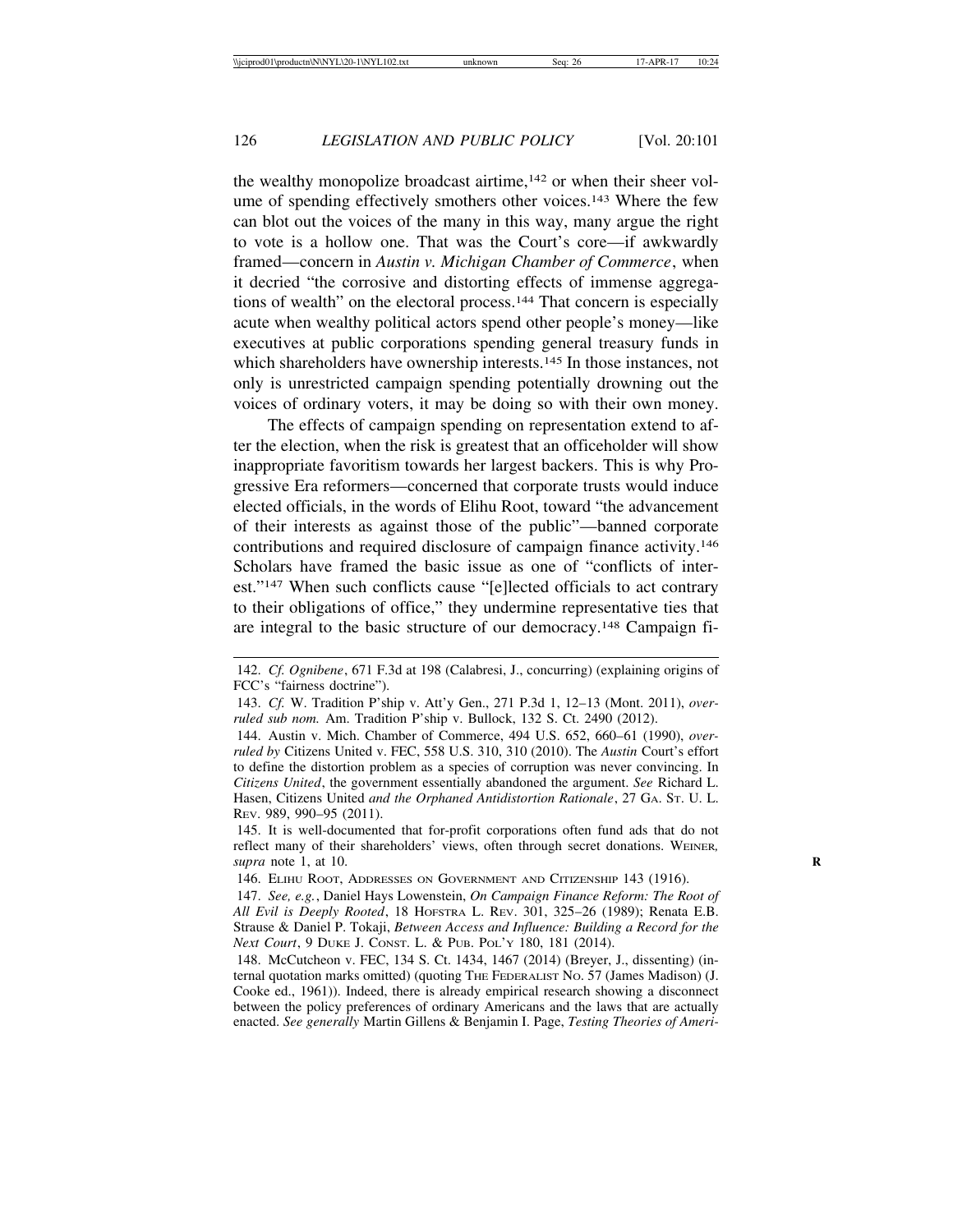nance laws have long been an important tool for addressing such problems.

The link between campaign finance rules and meaningful participation is similarly clear. By "reducing the influence of wealth on the outcome of elections," contribution and expenditure limits can not only prevent distortion, but can also make grassroots participation more valuable.149 As Second Circuit Judge Guido Calabresi has noted, without limits, "the wealthy [can] flood the campaign coffers of their preferred political candidates, rendering all other contributions negligible by comparison."150 Limits can also reduce the risk of the public being discouraged from participating because they believe that "money calls the tune."<sup>151</sup> Other measures, like small-donor public financing, are explicitly designed to bring more candidates and donors into the political process.152 The attractiveness of such "leveling-up" measures is part of what has led some to argue that fostering participatory opportunity should replace fighting corruption as the main objective of campaign finance regulation—although it is not clear that these goals are mutually exclusive.<sup>153</sup>

In contrast, the potential for campaign finance laws to enhance competition has attracted less attention. In fact, competition is more often invoked as a counterargument. Justice Anthony M. Kennedy, for example, has dismissed most campaign finance rules as little more than an "incumbency protection plan."154 But that argument ignores the fact that limits, public financing, and other measures can also advance competition—by, among other things, reducing barriers to entry for those who are neither wealthy themselves nor willing and able to

151. *McCutcheon*, 134 S. Ct. at 1467 (Breyer, J., dissenting).

152. *See, e.g.*, ELISABETH GENN ET AL., BRENNAN CTR. FOR JUSTICE, DONOR DIVER-SITY THROUGH PUBLIC MATCHING FUNDS 4 (2012), http://www.brennancenter.org/ sites/default/files/legacy/publications/DonorDiversityReport\_WEB.PDF.

153. See generally, e.g., SCHMITT, *supra* note 115. To be sure, "members of the economic and educational elite" are likely to always have more opportunities to influence both the electoral process and wider public discourse. *Id.* at 7 (quoting Michael Lind). Campaign finance limits at best can soften the impact of such inequality, not eliminate it.

154. McConnell v. FEC, 540 U.S. 93, 306 (2003) (Kennedy, J., concurring in part and dissenting in part); *accord id.* at 262 (Scalia, J., concurring in part and dissenting in part). Ironically, some of the same justices who decry incumbency protection in the campaign finance context accept it as a legitimate goal of redistricting. *See, e.g.*, Vieth v. Jubelirer, 541 U.S. 267, 298 (2003) (plurality opinion).

*can Politics: Elites, Interest Groups, and Average Citizens*, 12 PERSP. ON POL. 564 (2014).

<sup>149.</sup> Davis v. FEC, 554 U.S. 724, 755 (2008) (Stevens, J., concurring in part and dissenting in part).

<sup>150.</sup> Ognibene v. Parkes, 671 F.3d 174, 198 (2d Cir. 2011) (Calabresi, J., concurring).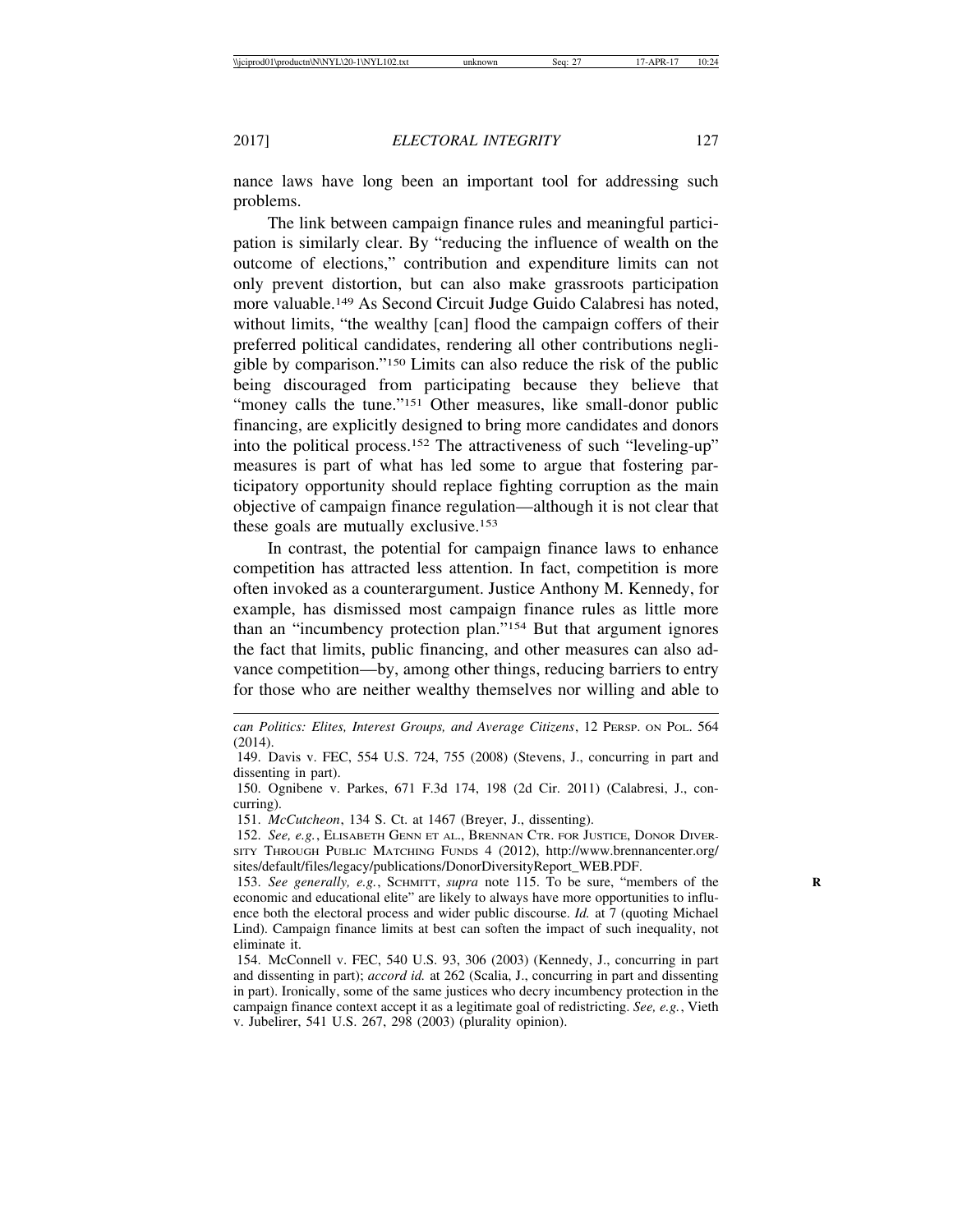secure wealthy backers.<sup>155</sup> Indeed, some measures, like small donor matching, expressly seek to fulfill this purpose.156 Rules that increase campaign finance transparency also can enhance competitive fairness by informing voters about who is funding candidates' campaigns or otherwise trying to influence their votes.157

The government plays an important role in fostering fair market competition in many fields. As the economist Martin Shubik writes:

In the popular free-enterprise mythology the freedom of markets and justice of the price system take on a virtue associated with freedom and justice for the individual in general, as though the major purpose of government laws were to thwart the free play of the market. Yet rather than being an artifact of nature, the free-exchange market is clearly a product of society and its laws.158

Congress might reasonably conclude that what is true of the economic marketplace is also true of the political marketplace.159

In fact, many types of economic regulation also burden First Amendment-protected interests. For example, courts have long tolerated a range of restrictions and mandates—from bans on communicating inside information to a host of disclosure requirements—designed

<sup>155.</sup> To the extent that the brunt of federal campaign finance enforcement historically has fallen on insurgents, that is largely the result of dysfunction at the Federal Election Commission. Even before the agency's current period of dysfunction, the reluctance of politically-appointed commissioners to confront their patrons in Congress often led the agency to over-emphasize the pursuit of minor technical violations by small players. *See* Todd Lochner & Bruce E. Cain, *The Enforcement Blues: Formal and Informal Sanctions for Campaign Finance Violations*, 52 ADMIN. L. REV. 629, 648–49 (2000). The same pattern of deference to elites has not held in jurisdictions with better regulators. In 1993, for example, the New York City Campaign Finance Board made headlines when it assessed a \$320,000 penalty against the reelection campaign of incumbent Democratic Mayor David Dinkins. *See* James C. McKinley, Jr., *Election Board Fines Dinkins Over Spending*, N.Y. TIMES (Oct. 23, 1993), http://www.nytimes.com/1993/10/21/nyregion/election-board-fines-dinkins-ov er-spending.html. Four years later the Board fined the reelection campaign of Dinkins' Republican successor, Rudolph Giuliani, \$220,000. Clifford J. Levy, *Giuliani Campaign is Fined \$220,000 Over Contributions*, N.Y. TIMES (Sept. 19, 1997), http://www.nytimes.com/1997/09/19/nyregion/giuliani-campaign-is-fined-220000 over-contributions.html.

<sup>156.</sup> *See, e.g.*, BRENNAN CTR. FOR JUSTICE, BREAKING DOWN BARRIERS: THE FACES OF SMALL DONOR PUBLIC FINANCING (DeNora Getachew & Ava Mehta eds., 2016), https://www.brennancenter.org/publication/breaking-down-barriers-faces-small-donor-public-financing.

<sup>157.</sup> For example, an ad telling viewers to "support Senator Smith because she supports our troops" is likely to be received very differently depending on whether it comes from a veteran's organization or a large defense contractor.

<sup>158.</sup> Martin Shubik, *Corporate Control, Efficient Markets, and the Public Good*, *in* KNIGHTS, RAIDERS, AND TARGETS: THE IMPACT OF THE HOSTILE TAKEOVER 33 (John C. Coffee, Jr. ed., 1988).

<sup>159.</sup> *See supra* notes 126–131and accompanying text. **R**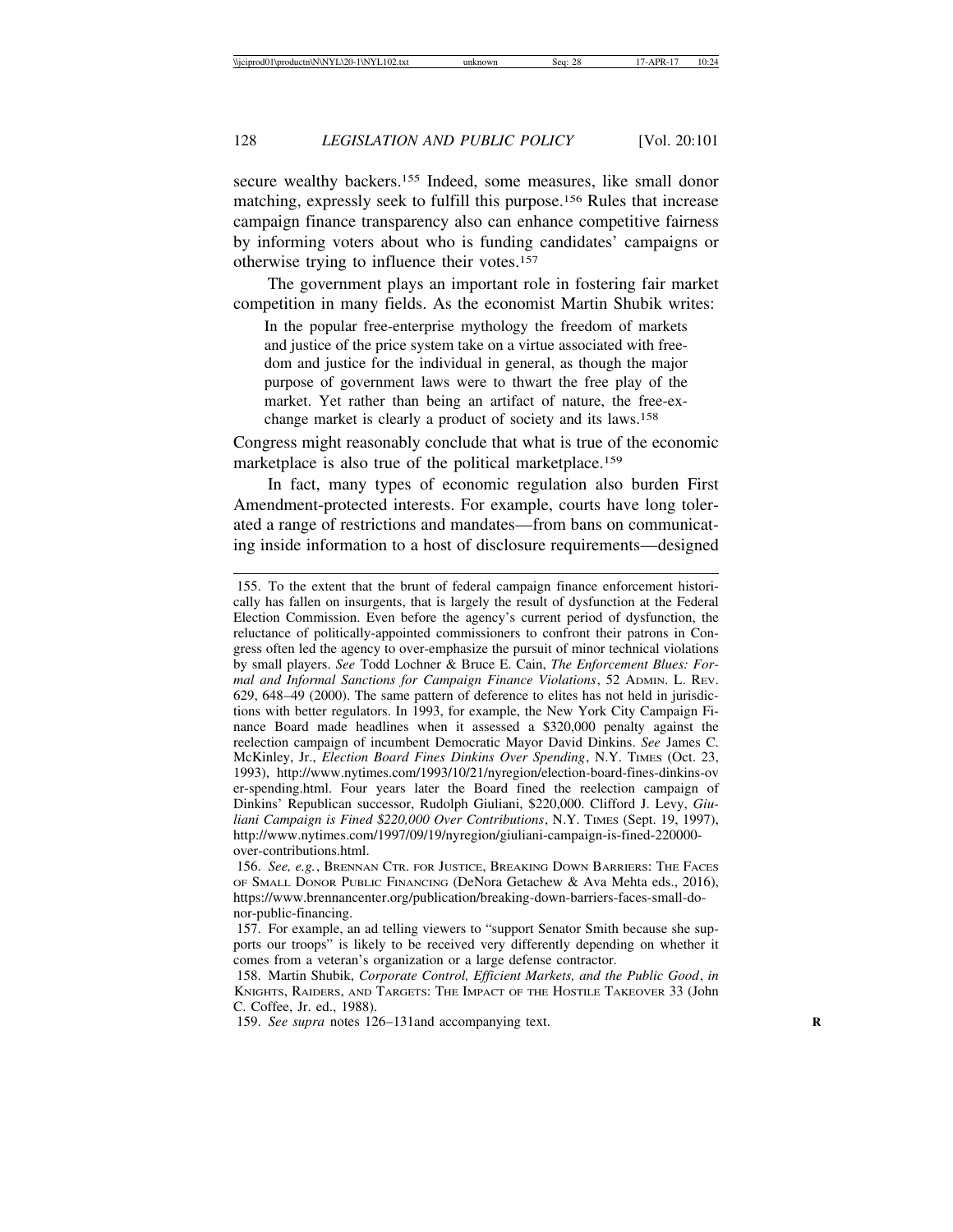to protect the integrity of the securities market.160 The Supreme Court also has long upheld antitrust restrictions on economic cartels, notwithstanding that they may burden speech and association rights—like the right of workers to go on strike.161 And it has routinely approved mandatory disclosure and other anti-fraud measures that are a staple of consumer protection law.162

Of course, some of these rules burden what we think of as "commercial speech," which is nominally entitled to "less extensive" protection than noncommercial speech.163 Yet while the bar for regulation of political activities might be higher, the fact remains that many of the competitive challenges recognized in the fields mentioned above—resource inequality, insider advantage, fraud, and entrenchment—also apply to the electoral marketplace. Carefully targeted campaign finance regulation could be one tool for managing them.

Finally, disclosure and other transparency requirements—including both PAC-style periodic reporting regimes and lesser requirements for occasional political spenders—plainly help foster a more informed electorate. Eight justices in *Citizens United* embraced "effective disclosure" as a way to help citizens "make informed decisions and give proper weight to different speakers and messages."164 Certain limits on election spending—like those for corporations and other opaque artificial entities—may also enhance transparency.165

Transparency requirements also illustrate electoral integrity's nuances as a justification for campaign finance law, some of which might even appeal to regulatory skeptics. Those skeptics have argued that compliance with mandatory disclosure inevitably burdens the First Amendment rights of politically active individuals and groups.<sup>166</sup> Interestingly, the current Court has given little indication that it takes

<sup>160.</sup> *See, e.g.*, SEC v. Wall St. Publ'g Inst., Inc*.*, 851 F.2d 365, 373 (D.C. Cir. 1988). 161. *See* L.A. Meat and Provisions Drivers Union Local 626 v. United States, 371 U.S. 94, 101 n.5 (1962); Giboney v. Empire Storage & Ice Co., 336 U.S. 490, 498–99 (1949).

<sup>162.</sup> *See, e.g.*, Zauderer v. Office of Disciplinary Counsel, 471 U.S. 626, 650 (1985). 163. *Id.* at 637.

<sup>164.</sup> Citizens United v. FEC, 558 U.S. 310, 371 (2010). Only Justice Thomas dissented from this position, arguing that compelled disclosure risked harassment of those wishing to speak through campaign contributions and therefore posed an impermissible burden on free speech. *Id.* at 481–82 (Thomas, J., dissenting in part). Since *Citizens United*, secret campaign spending has surged, but that is because the decision created a variety of legal loopholes that neither Congress nor the Executive Branch has been willing to fix. See WEINER, *supra* note 1, at 7.

<sup>165.</sup> *See* CHISUN LEE ET AL., BRENNAN CTR. FOR JUSTICE, SECRET SPENDING IN THE STATES 5 (2016), https://www.brennancenter.org/publication/secret-spending-states.

<sup>166.</sup> *See, e.g.*, Bradley A. Smith, *Disclosure in a Post-*Citizens United *Real World*, 6 U. ST. THOMAS J. L. & PUB. POL'Y 257, 259–60 (2012).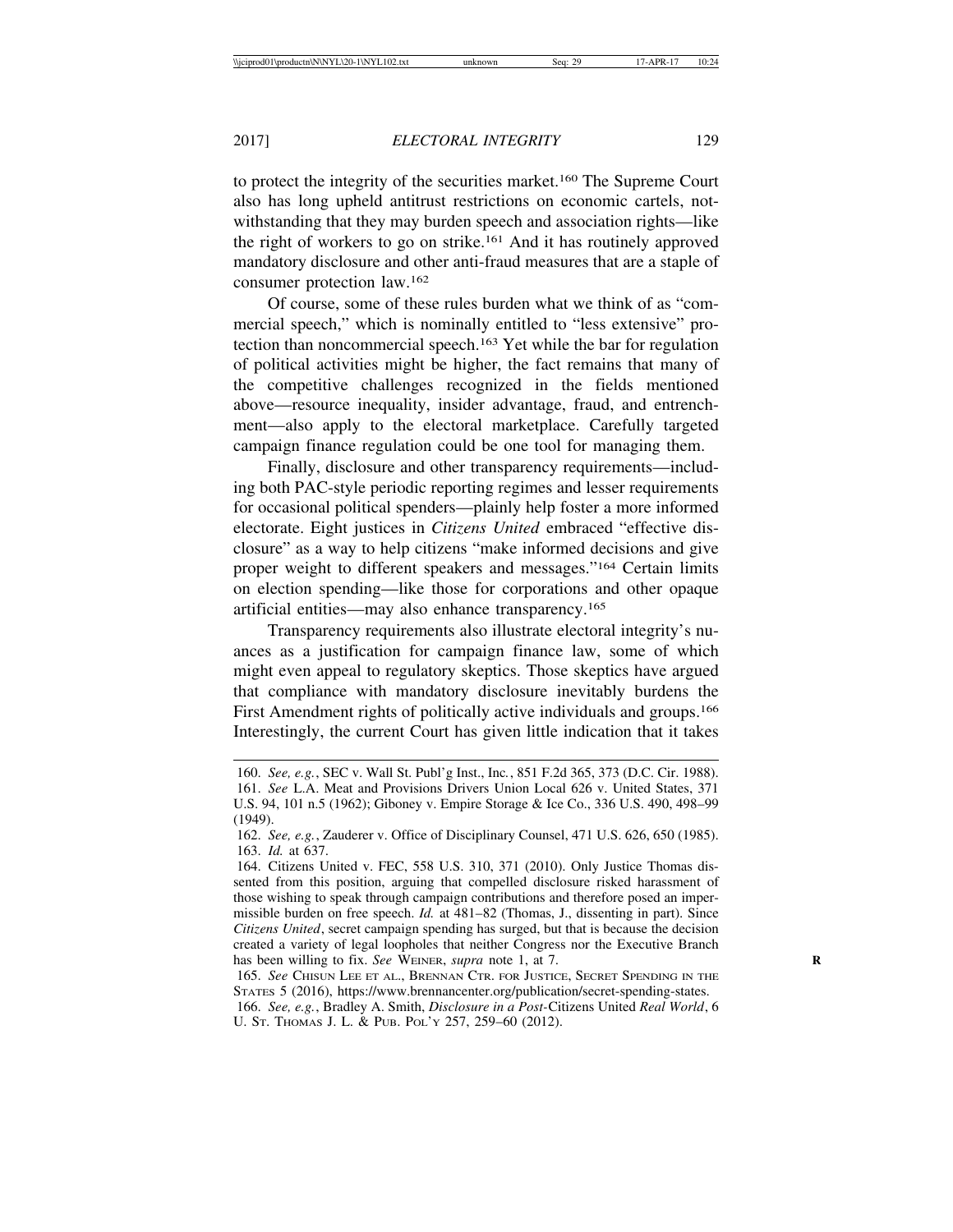such concerns very seriously.<sup>167</sup> Its relative complacency recently provoked criticism from an unusual source—a conservative panel of the D.C. Circuit Court of Appeals. Writing for the panel, Judge Janice Rogers Brown decried the Court's failure to scrutinize disclosure rules, arguing that the Court gives short shrift to the burdens they place on political expression, particularly that of relatively small or inexperienced actors.168

Viewing transparency rules through the lens of electoral integrity might actually afford Judge Brown's concerns more traction than they enjoy now. Concrete, non-speculative record evidence showing that low disclosure thresholds dampen participation, for example, might cast doubt on whether they provide sufficient benefits to the electoral process to justify the burdens they impose.169 Vague, overly complex rules that require legal expertise and resources to navigate might also face scrutiny.

It is similarly unclear that the government's interest in electoral integrity would always justify outright bans or extremely low limits on private fundraising. Again, as discussed in more detail below, actual record evidence would be key to such determinations. If there were evidence showing that particular limits were so low as to deprive candidates and parties of resources needed to compete, mobilize supporters, and educate voters, for example, they might not survive constitutional scrutiny—analysis Justice Breyer himself applied in a pre-*Citizens United* case, *Randall v. Sorrell*, which struck down Vermont's extremely low limits.170 Draconian restrictions on certain noncandidate, non-party "outside" spenders could also conceivably go too far. For instance, longstanding membership organizations like the NRA and the Sierra Club facilitate collective expression by ordinary citizens while functioning as effective intermediaries between their members and elected leaders.<sup>171</sup> Electoral integrity arguably requires these groups to have some meaningful outlet for engaging with the electoral process.

<sup>167.</sup> To the contrary, the Court often cites transparency as a means to prevent "abuse of the campaign finance system" that makes other protections unnecessary. *See* Mc-Cutcheon v. FEC, 134 S. Ct. 1434, 1469 (2014) (plurality opinion).

<sup>168.</sup> *See* Van Hollen v. FEC, 811 F.3d 486, 501 (D.C. Cir. 2016).

<sup>169.</sup> Today even quite low thresholds are usually upheld. *See, e.g.*, Del. Strong Families v. Attorney Gen. of Del., 793 F.3d 304, 310 (3d Cir. 2015).

<sup>170.</sup> *See* Randall v. Sorrell, 548 U.S. 230, 252 (2006) (Breyer, J., controlling opinion). A possible solution is to accompany low limits with comprehensive public financing, making public financing effectively mandatory. While this might address concerns related to electoral integrity, a court would also have to consider the substantial burden on individual First Amendment rights, as discussed *infra* Part III.

<sup>171.</sup> Overton, *supra* note 108, at 1271 & n.66. **R**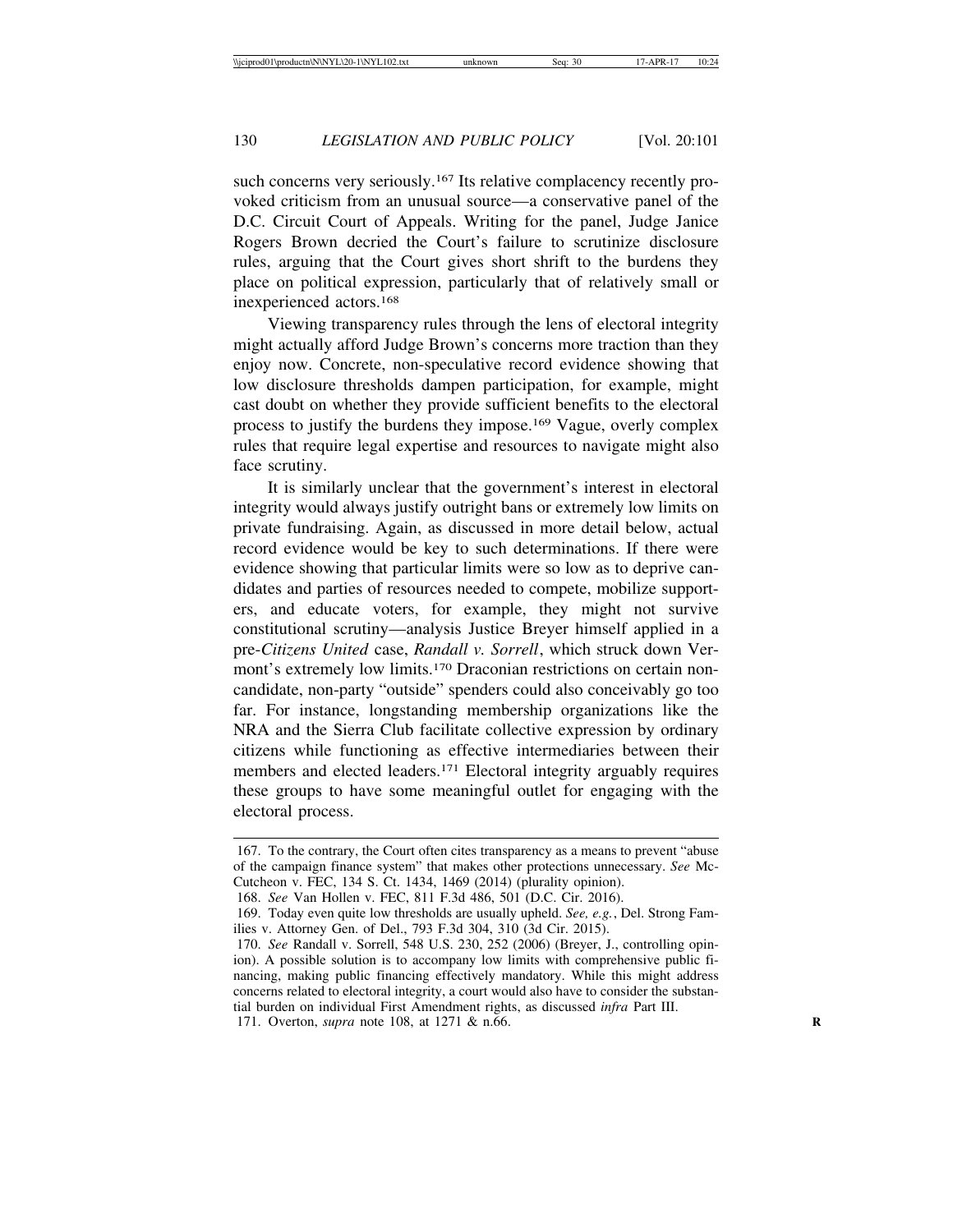In sum, the interest in electoral integrity might conceivably justify many campaign finance laws, but courts would still need to evaluate the benefits of specific measures against their costs to both society and individuals. The next section discusses how judges might approach such tradeoffs in their decision-making.

#### III.

# JUDGING ELECTORAL INTEGRITY IN CAMPAIGN FINANCE CASES

The electoral integrity criteria we highlight above—like any criteria for judging the electoral process—implicate fundamental questions of democratic theory. What does a healthy democracy look like? When does maintaining the health of the political system necessitate corrective action? What sort of action is called for? In a democracy, primary responsibility for answering such questions and managing the difficult tradeoffs they implicate ought to rest with elected leaders and their appointees.172 But courts still have a significant role to play as guardians of bedrock constitutional values. They are the ones who must ensure that specific measures sufficiently further society's legitimate regulatory interests to justify the burden placed on protected individual rights. The Court in other election law cases has typically treated this balancing of interests as a fact-intensive inquiry, one that does not lend itself to inflexible bright-line rules and "litmus-paper tests."173 Extending this more nuanced approach to campaign finance likely would necessitate a return to the sort of broader fact development that the Court allowed in *McConnell* and the cases that preceded it.174

# *A. Standard of Review*

Most of the Court's election law jurisprudence, with the notable exception of its recent campaign finance decisions, starts from the premise that politically insulated Article III judges are not necessarily the best-placed to answer hard questions about how our democracy should

<sup>172.</sup> *See* Hellman, *Defining Corruption*, *supra* note 21, at 1408. **R**

<sup>173.</sup> *E.g.*, Timmons v. Twin Cities Area New Party, 520 U.S. 351, 362–63 (1997); Burdick v. Takushi, 504 U.S. 428, 433 (1992).

<sup>174.</sup> This is not to say that the constitutionality of campaign finance laws is literally a question of fact. However, determining the extent of the government's interest in a measure inevitably implicates issues of legislative fact. *Cf.* Post, *supra* note 60, at 161; *infra* note 187 (describing legislative facts).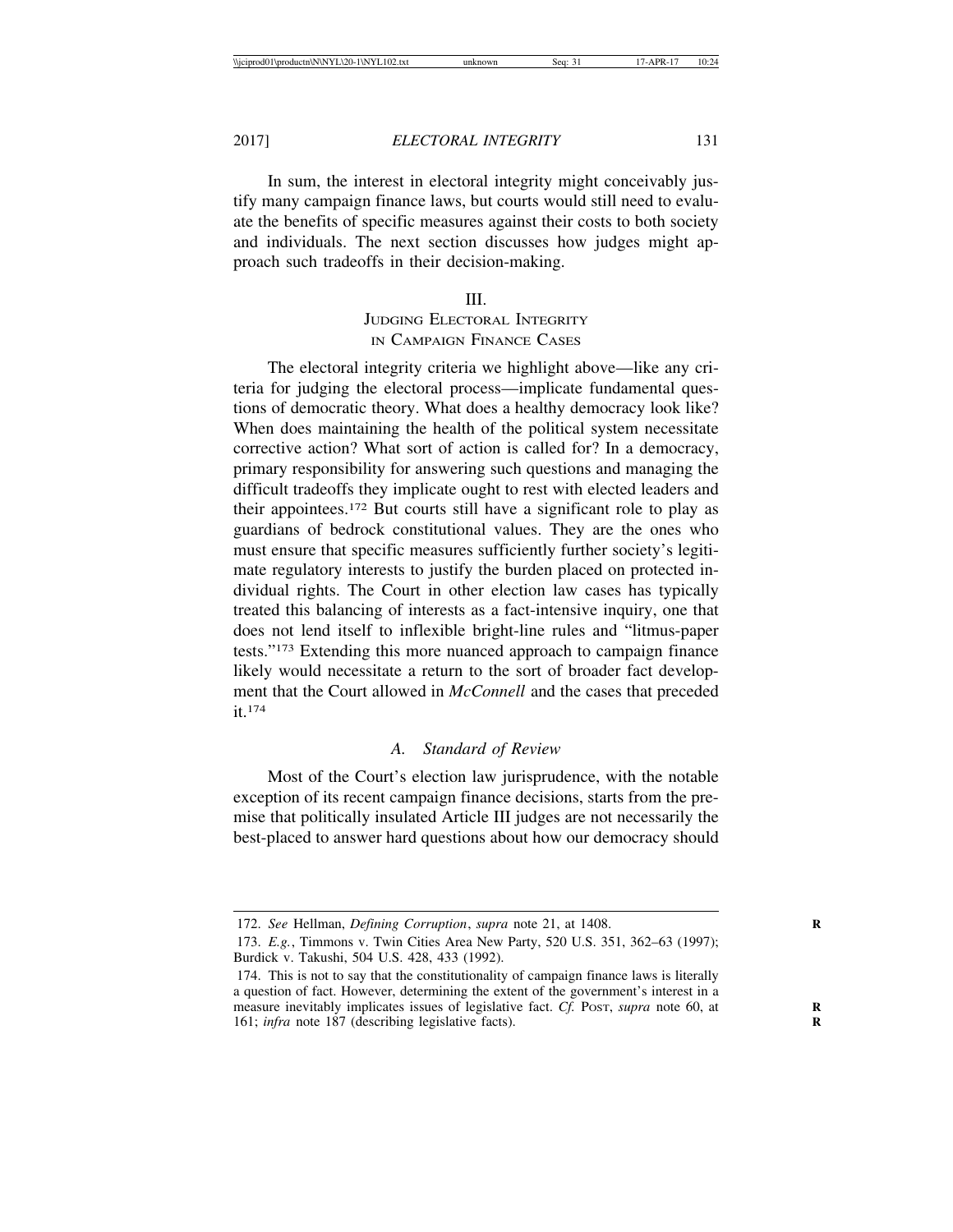be structured.175 This is not only because they are unelected and have life-tenure. If—as Justice Oliver Wendell Holmes, Jr. famously argued—"[t]he life of the law has not been logic; it has been experience," then the members of today's Court also lack basic expertise.176 While politicians—governors, senators and even a former president used to serve regularly on the Court, that has not been the case for more than half a century. All of today's justices come from academia, the federal bureaucracy, or private practice, usually via a stint on a circuit court of appeals, and have little experience with political campaigns.177 Especially under these circumstances, there is a strong argument for permitting elected lawmakers to weigh competing policy considerations in the first instance to determine how best to structure the democratic process within the broad parameters of our constitutional tradition.178

This does not mean lawmakers should be handed a blank check. Typically, the degree of scrutiny the Court applies to a challenged electoral rule depends on the severity of the burden it places on individual rights. In defending the rule, the government must point to "relevant and legitimate state interests" that are "sufficiently weighty" to justify the precise burden at issue.179 Thus, to be upheld, a challenged campaign finance measure would need to actually further electoral integrity without "unduly burden[ing]" the First Amendment rights of individual plaintiffs or other similarly-situated persons.180 This analytical approach is not unlike the "closely drawn" test with which the Court still evaluates contribution limits, under which measures are up-

<sup>175.</sup> *E.g.*, Mobile v. Bolden, 446 U.S. 55, 75 (1980) (plurality opinion) ("Whatever appeal the dissenting opinion's view may have as a matter of political theory, it is not the law.").

<sup>176.</sup> OLIVER WENDELL HOLMES, JR., THE COMMON LAW 1 (1881).

<sup>177.</sup> All of the Court's current members previously served as circuit court judges with the exception of Justice Elena Kagan, who served as Solicitor General following a career in academia. *See* Adam Liptak, *Rare Breed Now: A Justice Who Wasn't a Judge*, N.Y. TIMES (Apr. 30, 2010), http://www.nytimes.com/2010/05/01/us/politics/ 01kagan.html. The last justice to have ever held elected office was Sandra Day O'Connor, who served in the Arizona legislature. William G. Ross, *Legal Scholarship Highlight: Presidential Ambitions of Supreme Court Justices*, SCOTUSBLOG (Apr. 9, 2012), http://www.scotusblog.com/2012/04/legal-scholarship-highlight-presidentialambitions-of-supreme-court-justices. The last sitting politician to be named to the Court was Chief Justice Earl Warren, nominated by President Eisenhower in 1953 while serving his third term as Governor of California. Scott Bomboy, *Politicians as Supreme Court Justices? Not Common in Recent Years*, NAT'L CONST. CTR.: CONST. DAILY (Oct. 21, 2014), http://blog.constitutioncenter.org/2014/10/politicians-as-su preme-court-justices-not-common-in-recent-years.

<sup>178.</sup> *See* Hellman, *Defining Corruption*, *supra* note 21, at 1412. **R**

<sup>179.</sup> Crawford v. Marion Cty. Election Bd., 553 U.S. 181, 191 (2008).

<sup>180.</sup> Norman v. Reed, 502 U.S. 279, 295 (1992).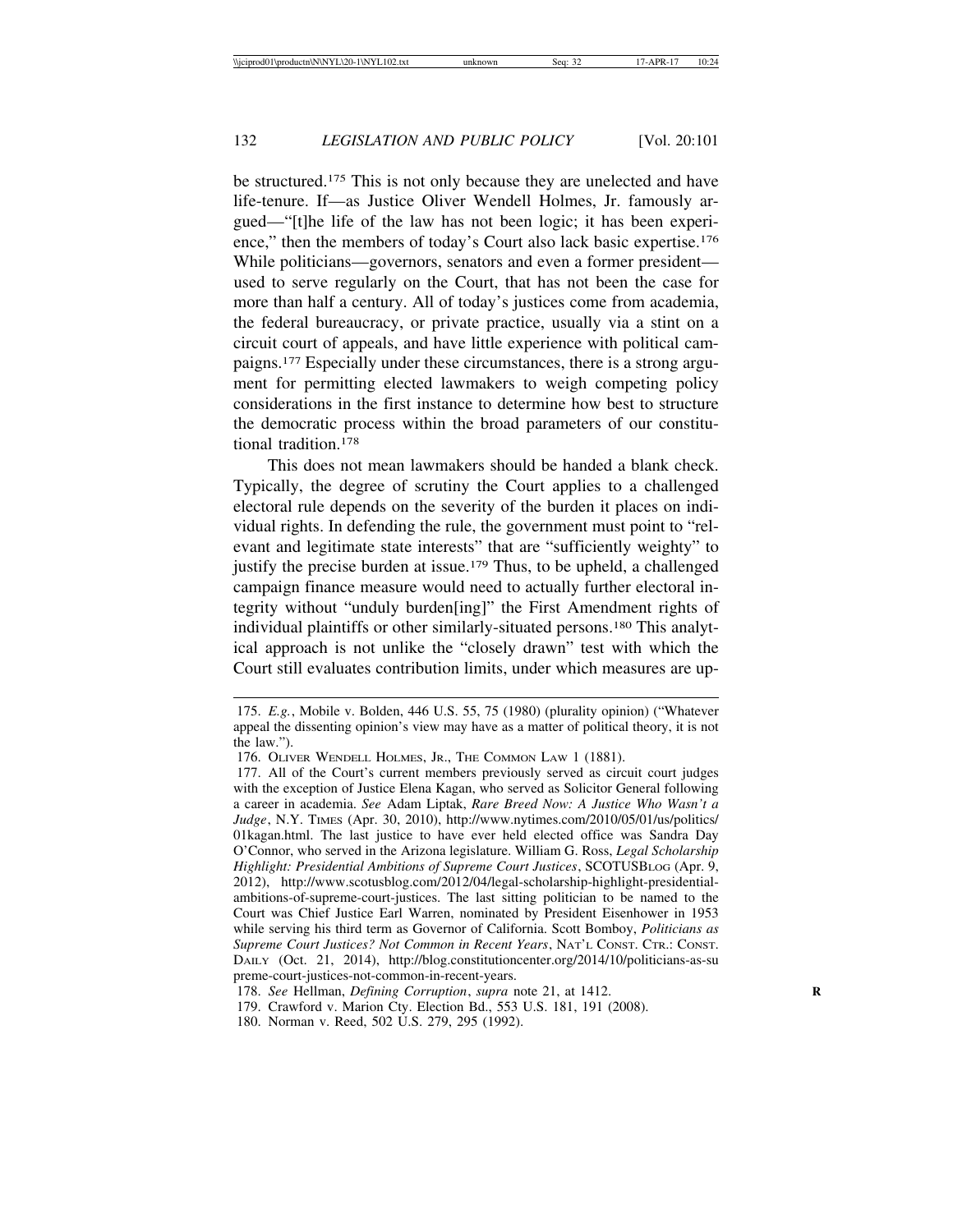held if "closely drawn to match a sufficiently important interest."<sup>181</sup> The Court could easily apply such a standard to all campaign finance laws.

Whether it does so ought not to turn on whether it continues to accept the much-criticized analogy *Buckley* drew between spending money and literal political speech and, by extension, *Buckley*'s holding that some measures—notably expenditure limits—warrant "strict scrutiny."182 Even many of *Buckley*'s strongest detractors concede that while money may not "be" speech, it certainly facilitates it, so that spending money in the political arena is a form of protected expressive or associational conduct.183 The distinction between a restriction on expressive or associational conduct and one on "pure" speech—supposedly warranting different levels of constitutional scrutiny—is not decisive. While the Court pays lip service to rigid tiers of review like "strict scrutiny," in practice it often employs a more fluid approach, and there is no reason it could not do so in reviewing campaign finance laws.184 Regardless of labels, the basic question—as Justice Breyer has put it—would usually be "one of proportionality."185

In practice, such a proportionality assessment would be quite similar to the Court's approach in *McConnell* and to some degree even in *Buckley*, which erred not in its recognition that important individual rights were at stake but in its impoverished view of the government's countervailing interests. Electoral integrity represents a different way to conceive of these tradeoffs; it does not necessarily require a radically different methodology.

<sup>181.</sup> Nixon v. Shrink Mo. Gov't PAC, 528 U.S. 377, 387–88 (2000) (internal quotations omitted).

<sup>182.</sup> Buckley v. Valeo, 424 U.S. 1, 19 (1976).

<sup>183.</sup> *See, e.g.*, NEUBORNE, *supra* note 7, at 80. **R**

<sup>184.</sup> For instance, "strict scrutiny" can mean that a law is essentially presumed unconstitutional—as in the case of most racial classifications—or it can mean something closer to "weighted balancing" that provides "vigorous judicial protection for core rights" but avoids "imposing judicial formulas so rigid that they become a straightjacket that disables government from responding to serious problems." Adam Winkler, *Fatal in Theory and Strict in Fact: An Empirical Analysis of Strict Scrutiny in the Federal Courts*, 59 VAND. L. REV. 793, 803 & n.53 (2006) (quoting Denver Area Educ. Telecomm. Ass'n v. FCC, 518 U.S. 727, 741 (1996)). Robert Post suggests that the latter approach—which some call "weak-form strict scrutiny"—might be a good fit for campaign finance law. See Post, supra note 60, at 159.

<sup>185.</sup> Breyer, *Our Democratic Constitution*, *supra* note 104, at 253. To be sure, some **R** laws would still be clearly out of bounds. For example, a law would probably be presumed unconstitutional if its basic objective were invidiously discriminatory, as discussed below. *See infra* Section IV.B.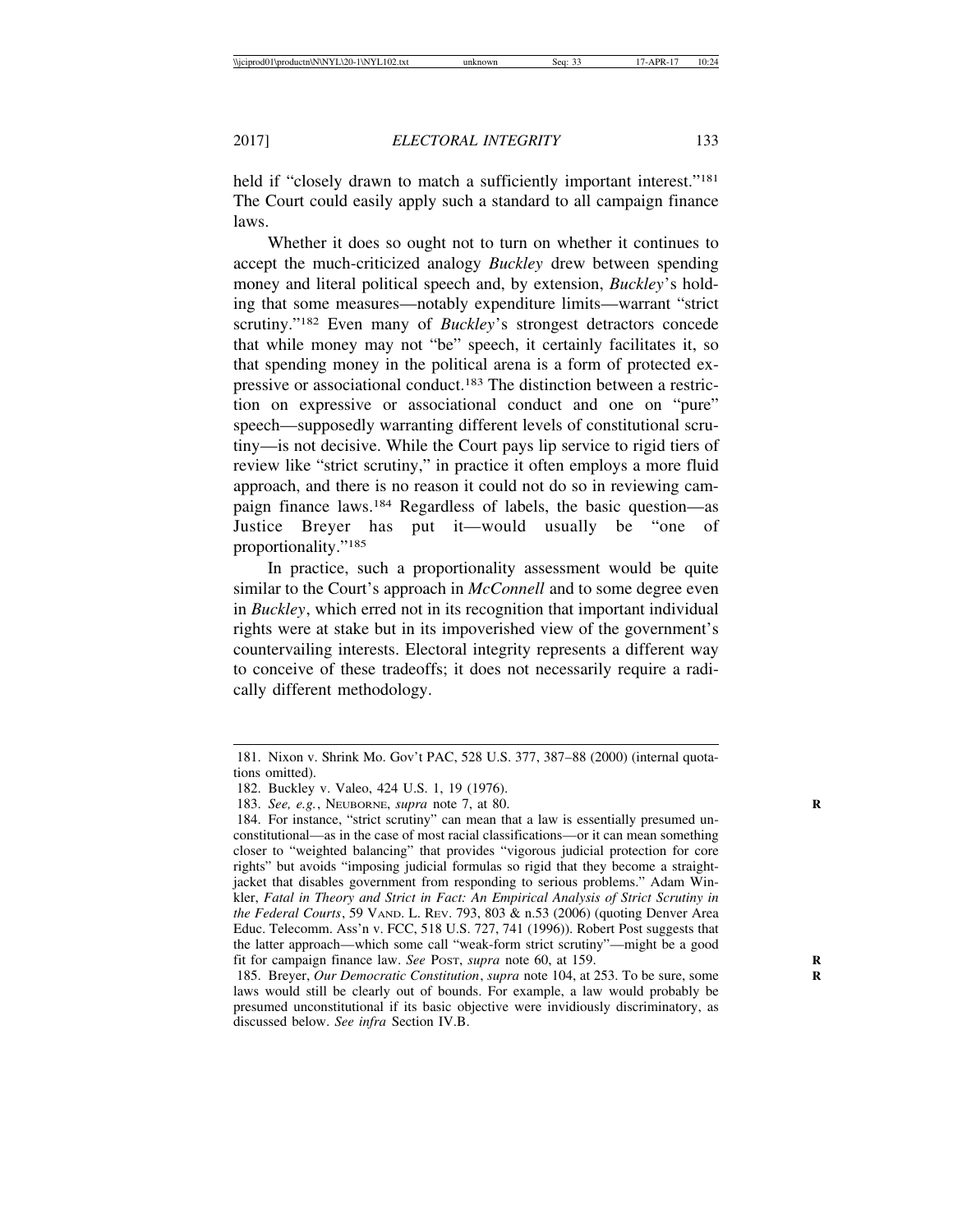# *B. Building a Record*

Were the Court to return to this more nuanced approach to campaign finance law, development of a factual record through both the legislative process and litigation would again become central to most cases. The district court decided *McConnell*, for example, based on a voluminous record that included legislative materials; testimony from hundreds of candidates, elected officials, consultants, and advocates; documents and other written materials produced during discovery; press reports; polling data; and extensive research by political scientists, legal scholars, historians, and other policy experts.186 These and other materials were essential to show the extent of the government's interest in enacting McCain-Feingold's key provisions and whether that interest outweighed the cost to individual rights.187

To illustrate how this process might play out again, take the example of limits on independent expenditures. The Court has long drawn a sharp distinction between such limits and limits on direct contributions to candidates and parties. Because in its view only direct contributions pose a cognizable risk of *quid pro quo* corruption, independent spending limits are almost always unconstitutional.188 This approach has allowed a tiny group of mega-donors to funnel almost a billion dollars into federal elections just through Super PACs.189 Focusing on electoral integrity would likely necessitate a much different inquiry.

188. *E.g.*, Citizens United v. FEC, 558 U.S. 310, 360 (2010); Buckley v. Valeo, 424 U.S. 1, 20–21 (1976); *supra* note 13 and accompanying text. Of course, the actual independence of such spending is highly doubtful. Much of it is in reality intertwined with that of organized campaigns. For example, many Super PACs are run by former staffers for candidates and party leaders, and campaigns often have significant informal contacts with these and other outside groups. *See* BRENT FERGUSON, BRENNAN CTR. FOR JUSTICE, CANDIDATES AND SUPER PACS: THE NEW MODEL IN 2016 (2015), https://www.brennancenter.org/publication/candidates-super-pacs-new-model-2016.

<sup>186.</sup> *See generally* McConnell v. FEC, 251 F. Supp. 2d 919 (D.D.C. 2003) (threejudge court).

<sup>187.</sup> The extent of the government's interest is primarily a question of so-called "legislative" fact—i.e., a question of fact that "transcends the particular dispute and provides descriptive information about the world." Allison Orr Larsen, *Confronting Supreme Court Fact-Finding*, 98 VA. L. REV. 1255, 1256–57 (2012) (quoting David L. Faigman, *"Normative Constitutional Fact-Finding": Exploring the Empirical Component of Constitutional Interpretation*, 139 U. PA. L. REV. 541, 552 (1991)).

The Court does not appear to have realized when it decided *Citizens United* how much literal coordination would be possible even for such nominally "independent" groups. *See* WEINER, *supra* note 1, at 8. **R**

<sup>189.</sup> As of August 2016, for instance, Super PACs active in federal races had raised more than \$332 million (roughly thirty-five percent of their total receipts) from just fifty donors. *See* Anu Narayanswamy et al., *Meet the Wealthy Donors Who Are Pouring Millions into the 2016 Elections*, WASH. POST (Aug. 11, 2016), https://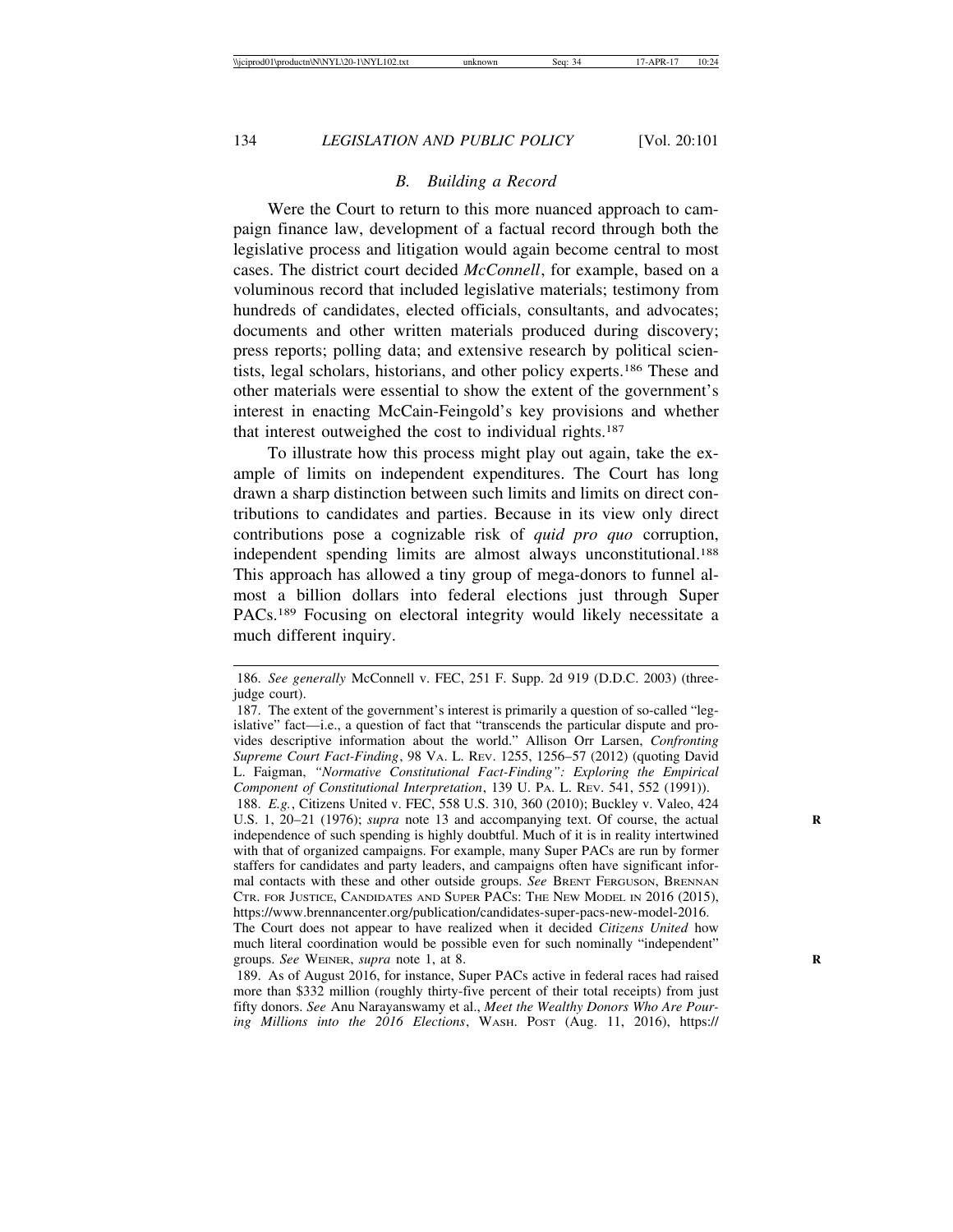For example, taking electoral integrity seriously requires deeper consideration of the impact large independent expenditures have on representation, both during a campaign and afterwards. During campaigns, one of the main empirical questions the government would need to address is whether unlimited campaign spending by wealthy interests actually does smother or "drown out" the voices of other speakers and distort political outcomes.190 Empirical research into the pricing and availability of scarce media resources, like broadcast radio and television, could help answer this question.191 So could testimony and studies documenting the impact that unlimited campaign spending by the wealthiest groups has on the willingness or ability of less wealthy individuals and organizations to join the fray.

Once the election is over, moreover, there is the familiar question of what sort of impact large independent expenditures have on official behavior. Can they foster conflicts of interest that undermine representative democracy? Even the *McCutcheon* plurality conceded that large independent expenditures are of some value to politicians and parties.192 Whether that fact can result in harmful self-dealing is the essence of *McConnell*'s "undue influence" inquiry. Scholars Daniel Tokaji and Renata Strause suggest that most important evidentiary materials in this regard are likely to be the same materials that were front and center in *McConnell*: statements by members of Congress and other political actors, press reports, and political science research on fundraising practices and the effects of money on the legislative

www.washingtonpost.com/graphics/politics/superpac-donors-2016. Just one hundred and ninety-five individuals and their spouses gave almost sixty percent of the one billion dollars Super PACs spent in the 2010, 2012 and 2014 cycles. *Top Donors to Outside Spending Groups*, CTR. FOR RESPONSIVE POL. (last visited Aug. 16, 2016), https://www.opensecrets.org/outsidespending/summ.php?disp=d.

<sup>190.</sup> *Citizens United*, 558 U.S. at 470 (Stevens, J., dissenting); *see also* W. Tradition P'ship v. Att'y Gen., 271 P.3d 1, 12 (Mont. 2011), *overruled sub nom.* Am. Tradition P'ship v. Bullock, 132 S. Ct. 2490 (2012) (allowing the wealthy to spend unlimited amounts on independent expenditures in early Twentieth Century Montana "create[d] a dominating impact on the political process and inevitably minimize[d] the impact of individual citizens").

<sup>191.</sup> In the 2012 general election there were anecdotal reports of Super PACs buying up television airtime and making it difficult for candidates to get their messages out, but we are unaware of any systematic empirical research that has been done on this topic. *See, e.g.*, Greg Giroux, *Super PACs Dominate Airwaves with Flood of Negative Commercials,* BLOOMBERG (Jan. 18, 2012), http://www.bloomberg.com/news/articles/ 2012-01-18/super-pacs-dominate-airwaves-with-flood-of-negative-commercials.

<sup>192.</sup> *See* McCutcheon v. FEC, 134 S. Ct. 1434, 1454 (2014) (plurality opinion) ("We have said in the context of independent expenditures that 'the absence of prearrangement and coordination of an expenditure with the candidate or his agent undermines the value of the expenditure to the candidate.' But probably not by 95%.") (quoting *Citizens United*, 558 U.S. at 357) (other quotations omitted).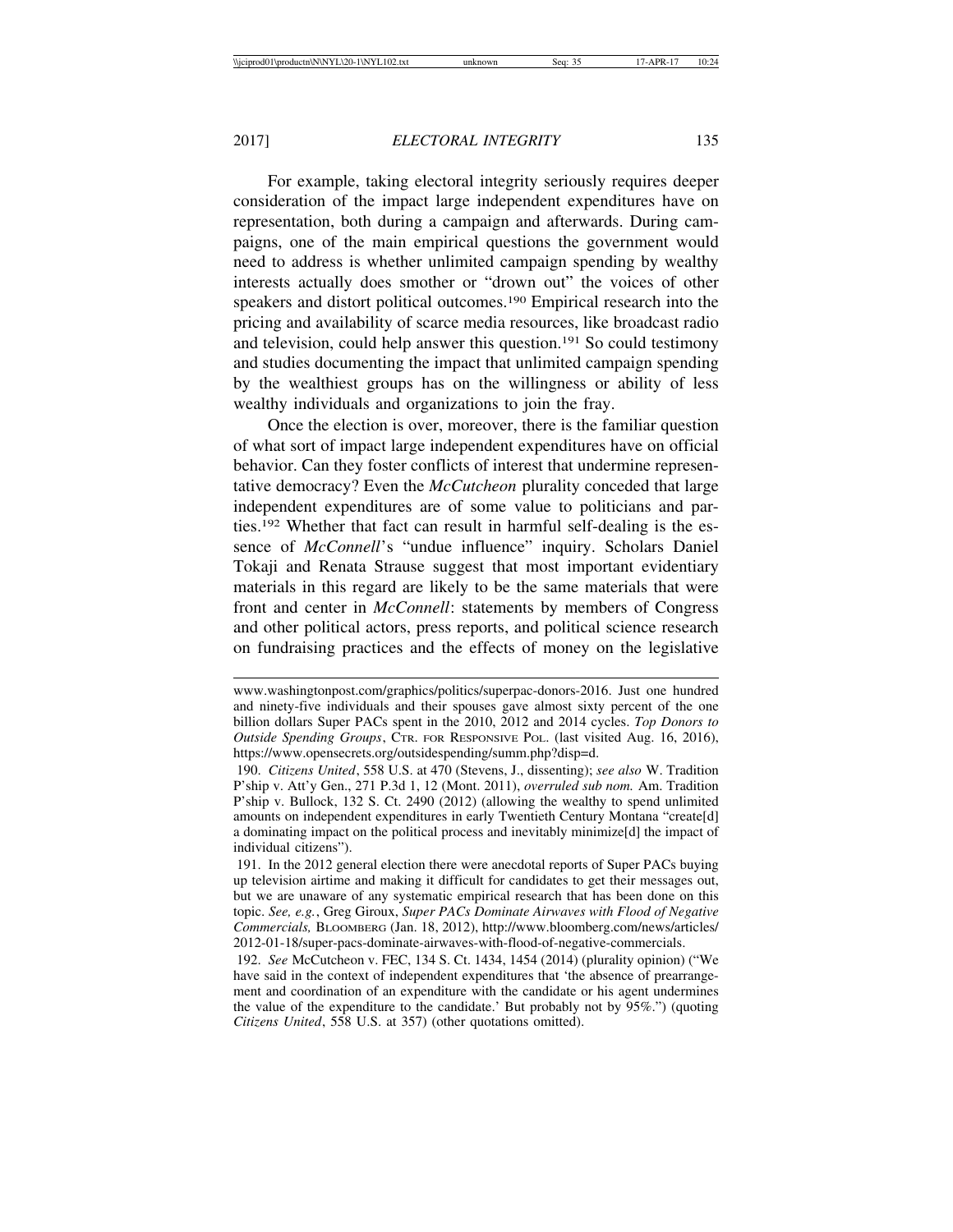process.193 Others have pointed to policy outcomes; one prominent academic study, for instance, recently found that the policy preferences of most voters are not reflected in the laws that actually pass.194 Campaign finance rules—or the lack thereof—are one possible cause of this disconnect.

Testimonials, press reports, survey research, and polling might also address whether independent expenditure limits help to bolster participation. Apart from the question of whether unlimited campaign spending drowns out certain speakers, the government might use such evidence to address whether large independent expenditures generate the sort of "pervasive public cynicism" likely to depress turnout and civic engagement generally.195 Of particular relevance would be research showing a concrete link between unlimited campaign spending and declining voter turnout in particular jurisdictions.196 Other relevant materials might include testimony or empirical research documenting how top-down groups who rely primarily on independent expenditures—such as today's super PACs—afford ordinary citizens few meaningful ways to engage with the political process.197 This sort of qualitative evidence could also support the argument that independent expenditure limits are necessary for other pro-participation policies, like small donor public financing, to be maximally effective.198

There is also the question of competition and barriers to entry. While the campaign with the largest war chest is not always victori-

<sup>193.</sup> Strause & Tokaji, *supra* note 147, at 219–20. A corollary question is whether **R** the risk of conflicts of interest is substantially greater with respect to certain types of spenders, like government contractors or others with a direct pecuniary interest in specific policy decisions, such that they could be subject to special restrictions—as the full D.C. Circuit recently suggested. Wagner v. FEC, 793 F.3d 1 (D.C. Cir. 2015) (en banc).

<sup>194.</sup> Gillens & Page, *supra* note 148; *see also* Nicholas O. Stephanopoulos, *Aligning* **R** *Campaign Finance Law*, 101 VA. L. REV. 1425, 1428 (2014) (arguing that government has a compelling interest in fostering alignment between voter preferences and policy outcomes through campaign finance law).

<sup>195.</sup> *Supra* Section II.B.

<sup>196.</sup> Supra note 111 and accompanying text.

<sup>197.</sup> *Cf.* IAN VANDEWALKER & DANIEL I. WEINER, BRENNAN CTR. FOR JUSTICE, STRONGER PARTIES, STRONGER DEMOCRACY: RETHINKING REFORM 5 (2015), https:// www.brennancenter.org/publication/stronger-parties-stronger-democracy-rethinkingreforming.

<sup>198.</sup> For instance, small donor public financing is thought to be viable only when campaigns are incentivized to participate through limits on private fundraising. *See* Thomas Cmar, *Toward a Small Donor Democracy: The Past and Future of Incentive Programs for Small Political Contributions* 32 FORDHAM URB. L.J. 101, 136 (2004). There is already a body of empirical research that supports this conclusion, but more would be helpful, especially to address the related question of how low limits need to be for a public funding system to work.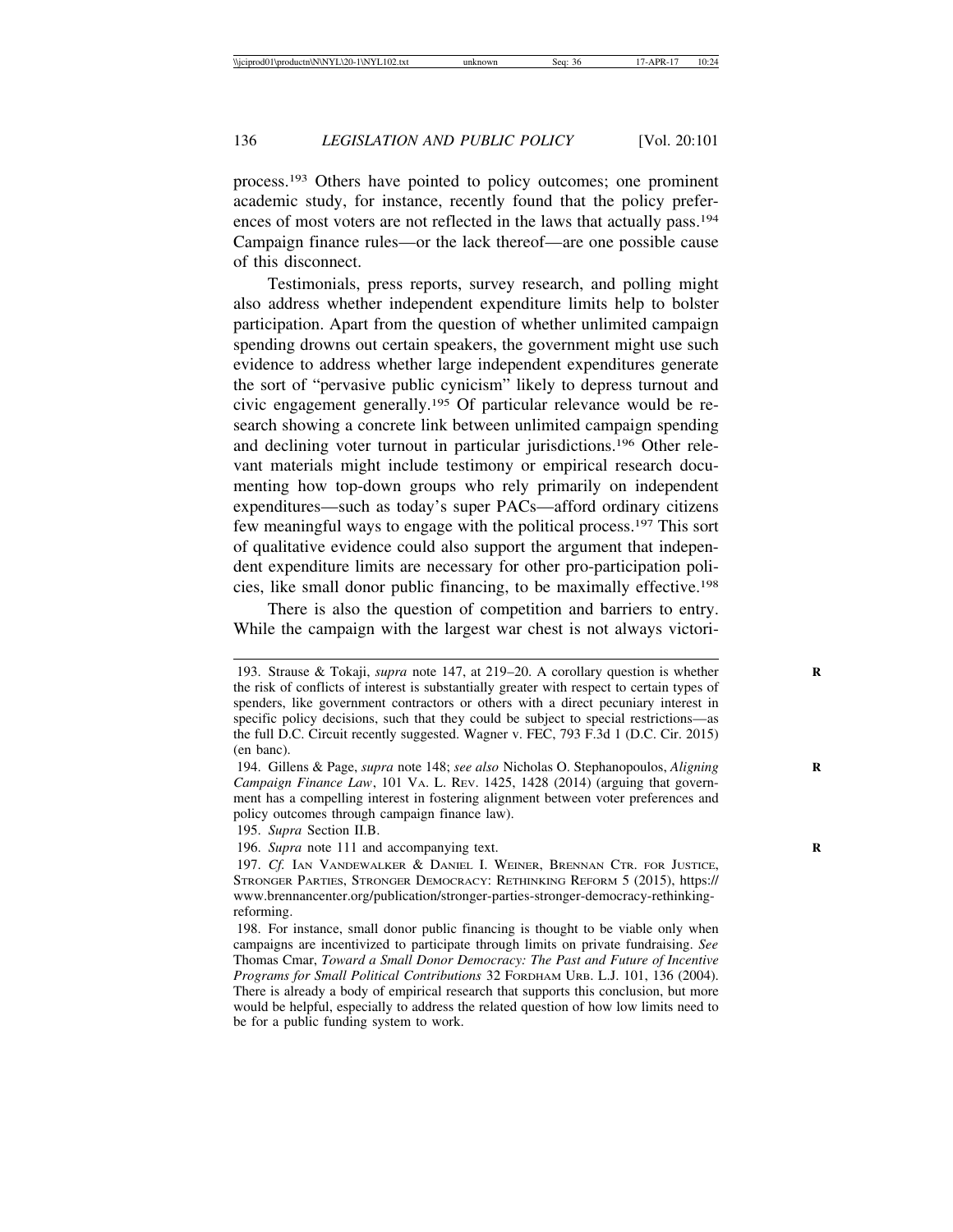ous, candidates with access to significant money—either directly or through supportive independent groups—do enjoy major advantages.199 Are these advantages so great that the absence of independent spending limits creates barriers to entry that suppress competition and limit voter choice? Many of the types of evidence discussed above—including statements by politicians, community leaders, and other political practitioners; empirical research into how campaigns and other organizations actually operate; and data about the public's policy preferences—could help answer this question. 200

Lastly, a word about circumvention. Even today's Court recognizes the legitimacy of government efforts to prevent circumvention of other valid protections.201 For instance, anecdotal evidence suggests that artificial entities like corporations often serve as vehicles for circumventing individual limits.202 And such entities easily can conceal the original sources of their funds by creating long chains of financial activity that are almost impossible to trace, thereby circumventing disclosure requirements too.203 How prevalent are such practices? To what degree do they foster *quid pro quo* corruption, conflicts of interest, drowning out, or other electoral integrity problems notwithstand-

203. *See* LEE ET AL., *supra* note 165, at 6. **R**

<sup>199.</sup> *See generally* GARY C. JACOBSON, MONEY IN CONGRESSIONAL ELECTIONS 33–50 (1980).

<sup>200.</sup> The 2016 presidential race, in which Trump was greatly outspent in both the primary and general election, has been cited as proof that money really doesn't matter as much as many commentators assume. Yet while there are important lessons to be learned from the 2016 outcome, "money is irrelevant" is hardly one of them. Although they were outspent, Trump and his supportive groups still had access to hundreds of millions of dollars (with some of the biggest donors to pro-Trump Super PACs being rewarded with cabinet posts). *See, e.g.*, Isaac Arnsdorf, *Trump Rewards Big Donors with Jobs and Access*, POLITICO (Dec. 27, 2016), http://www.politico .com/story/2016/12/donald-trump-donors-rewards-232974 ("Donors also represent 39 percent of the 119 people Trump reportedly considered for high-level government posts, and 38 percent of those he eventually picked . . . . Trump has stocked his Cabinet with six top donors—far more than any recent White House."). Moreover, the race for President, which inevitably attracts substantial media coverage along with paid communications, is somewhat unique compared to most down-ballot races. *See* Ciara Torres-Spelliscy, *Trump Shows that Money in Politics Still Counts*, BRENNAN CTR. FOR JUSTICE (Jan. 6, 2017), http://www.brennancenter.org/blog/trump-showsmoney-politics-still-counts; Daniel I. Weiner, *Money and Politics in the Age of Trump*, HUFFINGTON POST (Nov. 11, 2016), http://www.huffingtonpost.com/daniel-iweiner/money-and-politics-in-the\_b\_12916042.html.

<sup>201.</sup> *See, e.g.*, McCutcheon v. FEC, 134 S. Ct. 1434, 1446 (2014) (plurality opinion) (discussing permissible statutory safeguards against circumvention).

<sup>202.</sup> IAN VANDEWALKER & ERIC PETRY, BRENNAN CTR. FOR JUSTICE, SHADOW CAMPAIGNS: THE SHIFT IN PRESIDENTIAL CAMPAIGN FUNDING TO OUTSIDE GROUPS (2015), http://www.brennancenter.org/publication/shadow-campaigns-shift-presiden tial-campaign-funding-outside-groups.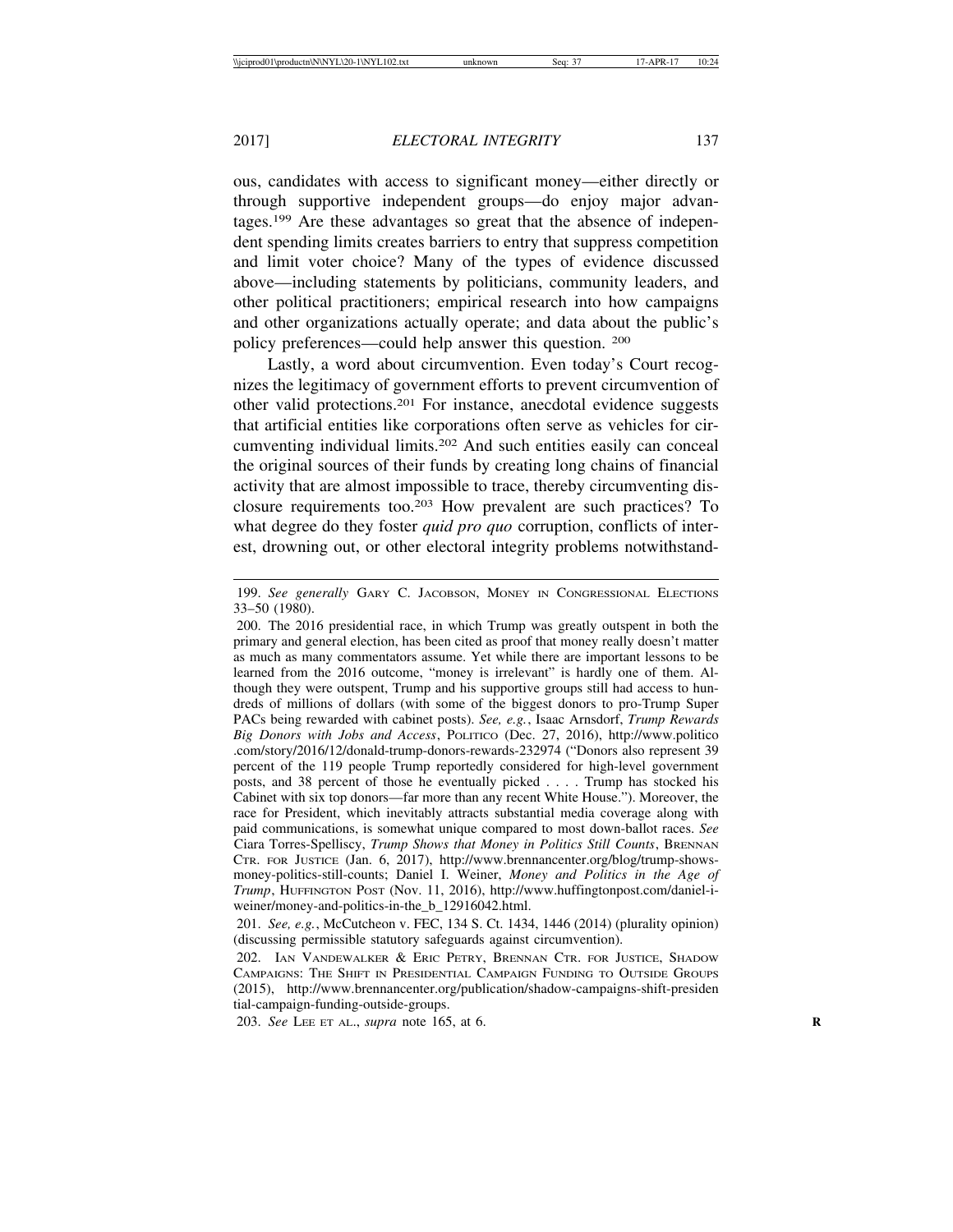ing the existence of other safeguards? These are some of the issues the government would need to address to justify special limits applicable to such spenders.

Limits on independent spending are but one of many policies whose constitutionality would likely turn in part on record evidence and other factual materials under an electoral integrity framework. To defend a disclosure requirement, for instance, the government might cite survey data and other evidence showing that the information required to be disclosed helps to inform voters and impacts their decision-making.204 Similarly, it might defend a trigger-matching system like the one invalidated in *Bennett* with lay and expert opinion testimony averring that trigger matching makes small-donor public financing more efficient, thereby amplifying its participatory and competitive benefits.205

While the government would have the main evidentiary burden in such cases, challengers, too, could point to the types of evidence discussed above to show that a challenged measure's costs to electoral integrity outweigh its benefits. A plaintiff challenging a disclosure requirement, for instance, might collect evidence—including testimony, press reports, survey data and behavioral analyses—showing that the requirement not only deters the challenger herself from contributing but also dampens participation overall. Challengers to contribution and spending limits might use similar evidence to demonstrate that such limits actually undermine ties between elected leaders and their constituents by depriving candidates, parties, and other entities like

<sup>204.</sup> There is already some scholarship to this effect with respect to donor disclosure. Research shows that voters often base their ballot box decisions on mental shortcuts such as who has contributed toward the success or defeat of a campaign. Expert Report & Affidavit of Bruce E. Cain ¶ 3, Cal. Pro-Life Council v. Randolph, 2008 WL 686625 (E.D. Cal. Mar. 12, 2008) (No. CIV S-00-1698), 2004 WL 3773419. In fact, scholars have found that voters who know nothing about a ballot initiative beyond who supports it often exhibit behavior consistent with that of voters who have detailed knowledge of the initiative's contents. *See* Arthur Lupia, *Shortcuts Versus Encyclopedias: Information and Voting Behavior in California Insurance Reform Elections*, 88 AM. POL. SCI. REV. 63 (1994).

<sup>205.</sup> The positive attributes of public financing without trigger-matching are already well-documented. For instance, New York's system of small donor public financing has been shown to reduce campaigns' dependence on large donors, broaden the class of who gives, and enable more (and more diverse) candidates to run for office. *See* SUNDEEP IYER ET AL., BRENNAN CTR. FOR JUSTICE, DONOR DIVERSITY THROUGH PUB-LIC MATCHING FUNDS (2012), http://www.brennancenter.org/sites/default/files/legacy/ publications/DonorDiversityReport\_WEB.PDF. The evidence with respect to other types of programs, like block grants and tax credits, is more mixed, however, and could benefit from further research.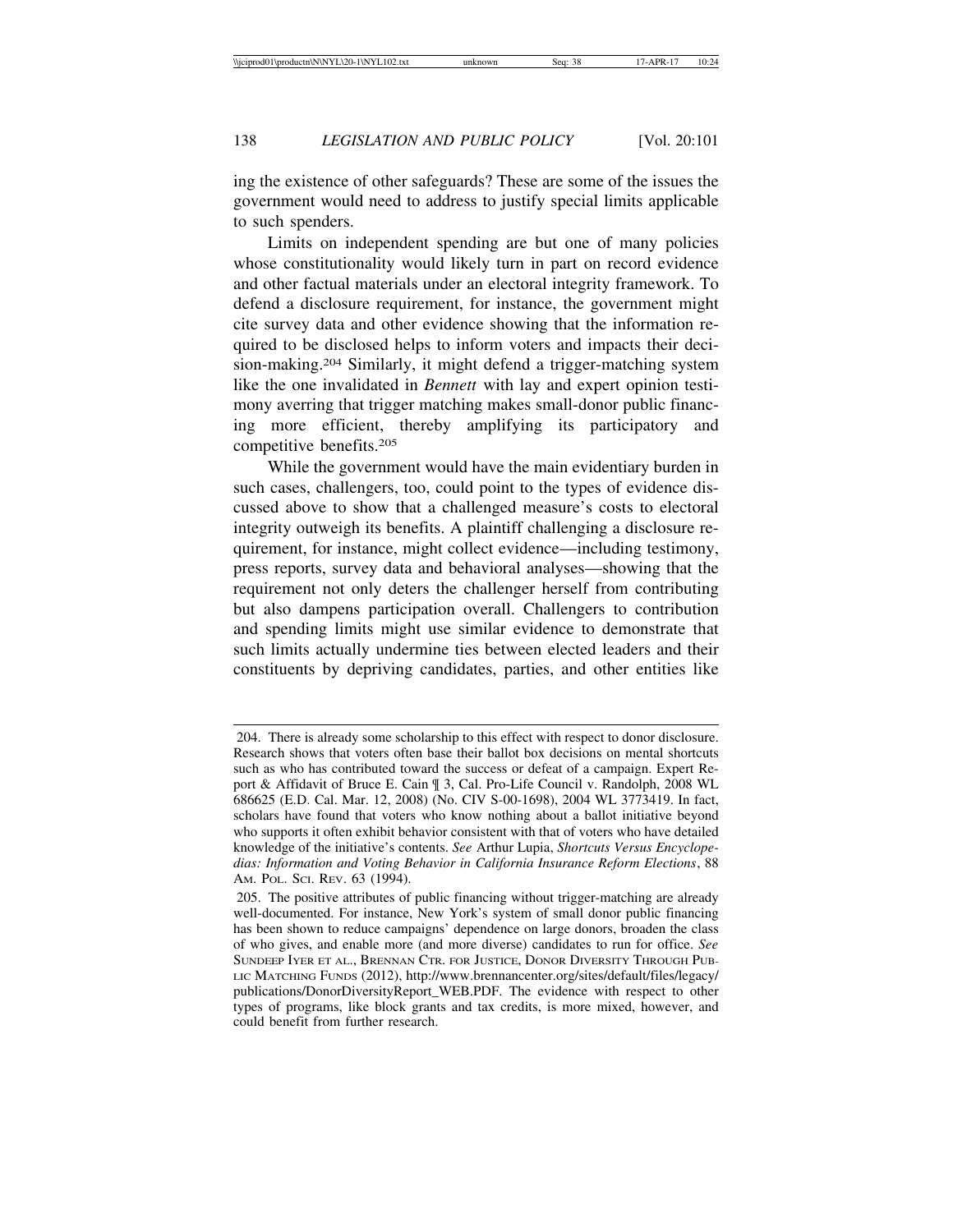grassroots membership organizations of resources needed to reach and mobilize voters.

Focusing on electoral integrity, in short, is not a recipe to win approval for every campaign finance measure that government reformers might champion. But it would facilitate an approach grounded in actual facts rather than unsupported assertions. Over the long term, that is likely to result in less of a disconnect between society's legitimate goals in regulating money in politics and the measures courts are willing to permit.

### IV.

## HARD QUESTIONS

This Article has argued that framing campaign finance law in terms of electoral integrity could be the key to a more realistic, factually-grounded jurisprudence that takes full account of both the government's interest in campaign finance regulation and the individual rights that such laws may burden. Such an approach could offer many benefits, but it would not eliminate every thorny doctrinal problem with which courts have wrestled in this area. In particular, there are at least three hard questions that would likely remain and perhaps even increase in importance. We end with a brief discussion of these issues, and how courts might approach them consistent with the broader framework this Article has articulated.

# *A. Determining the Boundaries of the Electoral Process*

First, the idea of electoral integrity as a regulatory rationale is premised on the "distinctive" nature of the electoral process, and the government's special, heightened interest in structuring it.206 This implies that the process itself has discernible boundaries.207 Activities like voting are plainly within bounds, but such lines can be harder to draw with respect to campaign finance, because the distinction between campaign spending and other political expression is not always crystal clear. Nevertheless, it will remain important for the government to show that the conduct it seeks to regulate is within-bounds i.e. that it has some specific nexus to the electoral process—even at

<sup>206.</sup> *See McCutcheon*, 134 S. Ct. at 1468 (Breyer, J., dissenting); Citizens United v. FEC, 558 U.S. 310, 396, 422 (2010) (Stevens, J., concurring in part and dissenting in part).

<sup>207.</sup> *See* Richard Pildes, *Elections as a Distinct Sphere Under the First Amendment*, *in* MONEY, POLITICS, AND THE CONSTITUTION: BEYOND *Citizen's United* 25 (Monica Youn ed., 2011).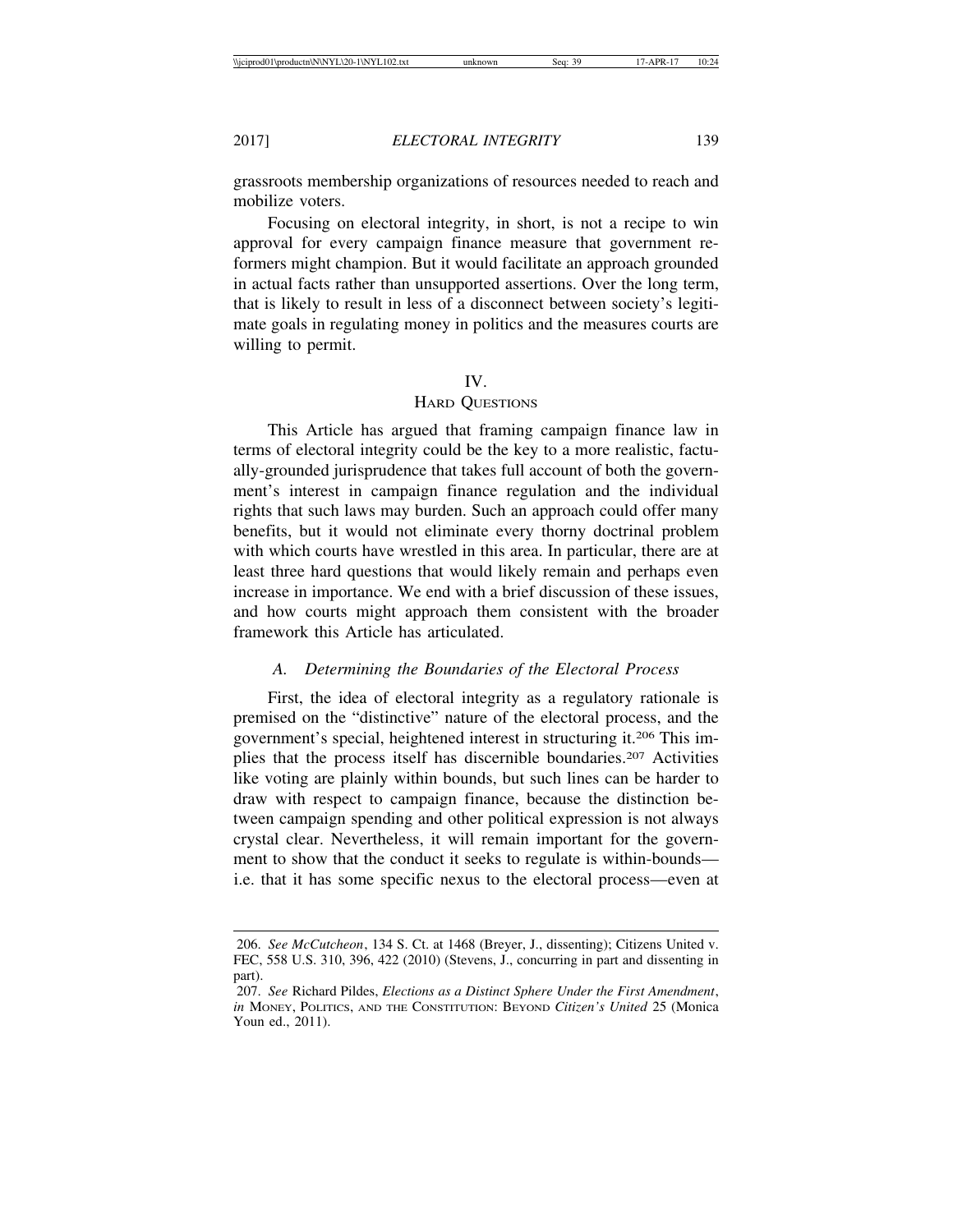the risk of passing under-inclusive laws, lest electoral integrity become a back-door means for the general regulation of civic discourse.

Campaign finance line-drawing problems arise most often with respect to the activities of individuals and groups who have no explicit connection to a candidate or political party, are not primarily focused on electoral politics, but engage in significant electoral spending nonetheless.208 Since *Buckley* the Court has wrestled with how far the government can go in regulating these outside spenders.

The *Buckley* Court attempted to answer this question in part by developing the concept of "express advocacy"—communications that clearly reference a candidate and contain so-called "magic words" like *vote for*, *support*, and *oppose* that have an unambiguous electoral purpose.209 *Buckley* held that non-candidate, non-party communications could be subject to campaign finance regulation only if they contained these words or were "coordinated" with an electoral campaign.210 Both the express advocacy and coordination standards proved harder to pin down than expected, however.

First, it proved quite easy to craft effective electoral communications without using *Buckley*'s magic words, and eventually such "sham issue ads" surpassed express advocacy communications as the dominant form of political ad.211 An illustrative example was the infamous "Bill Yellowtail" ad the majority cited in *McConnell*, which contained the following script:

Who is Bill Yellowtail? He preaches family values but took a swing at his wife. And Yellowtail's response? He only slapped her. But "her nose was not broken." He talks law and order . . . but is himself a convicted felon. And though he talks about protecting children, Yellowtail failed to make his own child support payments—then voted against child support enforcement. Call Bill Yellowtail. Tell him to support family values.<sup>212</sup>

<sup>208.</sup> Under *Buckley*, if an outside spender's "major purpose" is to influence federal elections, it can be classified as a PAC. Buckley v. Valeo, 424 U.S. 1, 79 (1976). Until 2010, that meant that the group could be subject to contribution limits. *Citizens United* and its progeny cleared the way for the creation of Super PACs that can raise and spend unlimited amounts, though they are still subject to disclosure requirements. *See* Speechnow.org v. FEC, 599 F.3d 686, 698 (D.C. Cir. 2010) (en banc).

<sup>209.</sup> *Buckley*, 424 U.S. at 44 n.52.

<sup>210.</sup> *Id.* at 45–48.

<sup>211.</sup> *See* CRAIG B. HOLMAN & LUKE P. MCLOUGHLIN, BRENNAN CTR. FOR JUSTICE, BUYING TIME 2000: TELEVISION ADVERTISING IN THE 2000 FEDERAL ELECTIONS 29–30 (2001), https://www.brennancenter.org/publication/buying-time-2000-televi sion-advertising-2000-federal-elections.

<sup>212.</sup> McConnell v. FEC, 540 U.S. 93, 193 & n.78 (2003) (internal quotations omitted).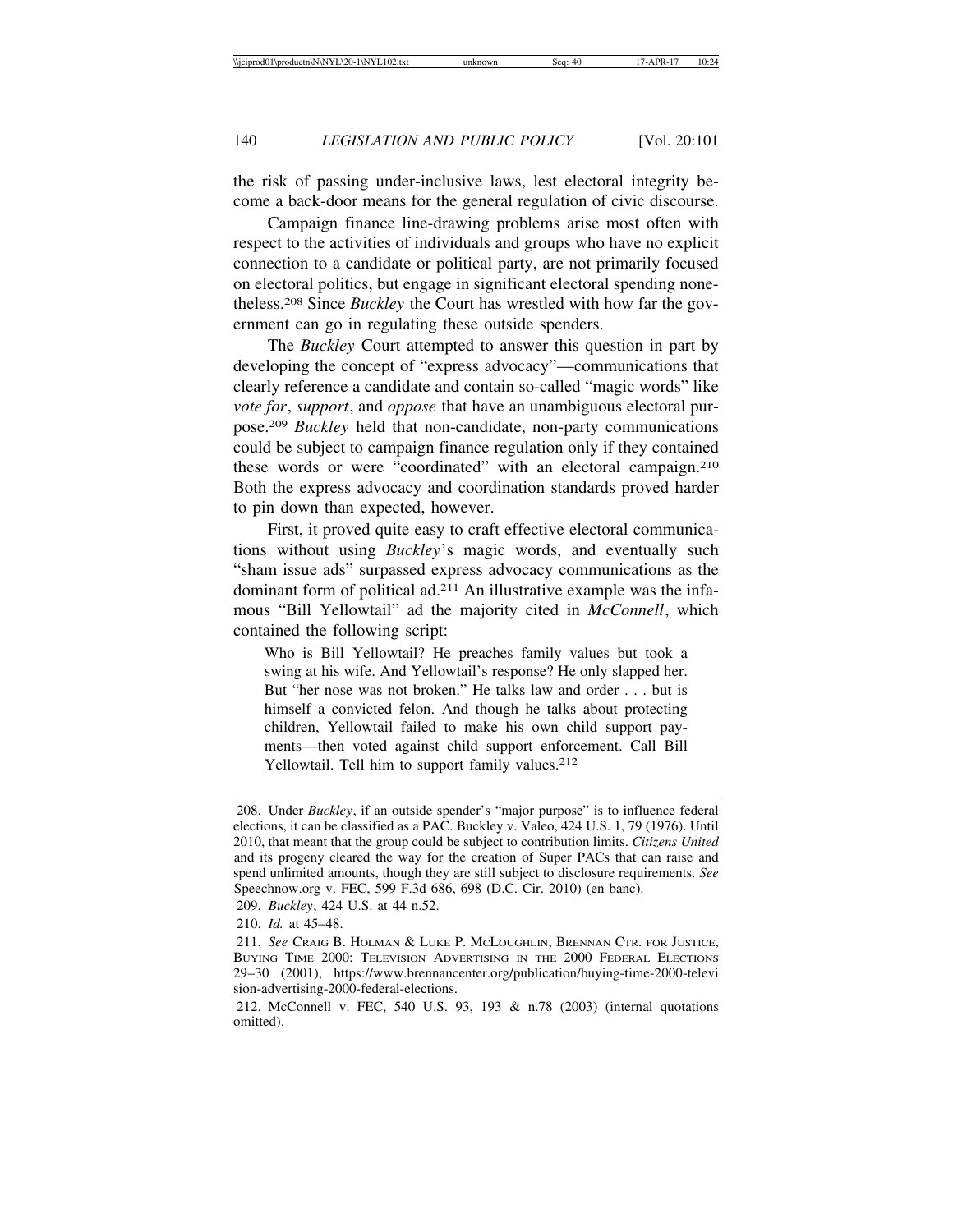As one political operative quoted in the *McConnell* record put it, "three months away from an election, there is not a dime's worth of difference" between such an ad and one explicitly calling for a candidate's election or defeat.<sup>213</sup>

Even before McCain-Feingold, such an ad might still have been subject to regulation if "coordinated" with a campaign. But the *Buckley* Court did not specify what it meant by that term. Later courts took a comparatively narrow approach. For example, an influential trial court ruling in 1999 suggested that for an ad to be coordinated under federal law, it had to be the subject of "substantial" collaboration sufficient to make the candidate and the outside spender effective "jointventurers."214 A number of states subsequently adopted this approach.215 Like the express advocacy standard, this narrow definition of coordination had the practical effect of leaving a great deal of election spending wholly unregulated.216

Closing the coordination and express advocacy loopholes were principal goals of McCain-Feingold. With respect to the former, the law clarified that a communication could be "coordinated" for purposes of federal law under a variety of circumstances, such as where a candidate's staff goes to work for an outside organization or the candidate and the organization share a common vendor.<sup>217</sup> The law made clear that Congress did not intend to require evidence of any "agreement or formal collaboration" between the candidate and the spender to demonstrate coordination.218 Regarding the latter, McCain-Feingold imposed new limits and reporting requirements for so-called "electioneering communications"—broadcast, cable or satellite communications naming a candidate shortly before an election and targeting that candidate's jurisdiction, without using express advocacy.219

<sup>213.</sup> McConnell v. FEC, 251 F. Supp. 2d 176, 879 (D.D.C. 2003) (Leon, J.).

<sup>214.</sup> FEC v. Christian Coal., 52 F. Supp. 2d 45, 92 (D.D.C. 1999).

<sup>215.</sup> *See, e.g.*, Martin v. Commonwealth, 96 S.W.3d 38, 56 (Ky. 2003); Wis. Coal. for Voter Participation, Inc. v. State Elections Bd., 605 N.W.2d 654, 661, 662 n.10 (Wis. Ct. App. 1999), *overruled by* State *ex. rel.* Two Unnamed Petitioners v. Peterson, 866 N.W.2d 165, 188–89 (Wis. 2015), *cert. denied*, 137 S. Ct. 77 (Oct. 3, 2016). 216. *See* Richard L. Briffault, *Coordination Reconsidered*, 113 COLUM. L. REV. ON-LINE 88, 93–94 (2013), http://columbialawreview.org/content/coordination-reconsid ered/.

<sup>217.</sup> Bipartisan Campaign Reform Act of 2002, Pub. L. No. 107-155, § 214(c), 116 Stat. 81, 95 ("McCain-Feingold").

<sup>218.</sup> *Id.*; *see also* Shays v. FEC, 528 F.3d 914, 919 (D.C. Cir. 2008).

<sup>219. 52</sup> U.S.C. § 30104(f)(3) (2015); 11 C.F.R. § 100.29 (2016). Many states subsequently enacted similar laws. *See*, *e.g.*, ALASKA STAT. § 15.13.400(5) (2016); CAL. GOV'T CODE § 85310 (West 2016); COLO. CONST. art. XXVIII, §§ 2(7), 6(1); IDAHO CODE ANN. § 67-6602(f) (West 2016); MASS. GEN. LAWS ch. 55, §§ 1, 18F (2016); N.C. GEN. STAT. § 163-278.6(8j) (2016); OHIO REV. CODE ANN. § 3517.1011(A)(7)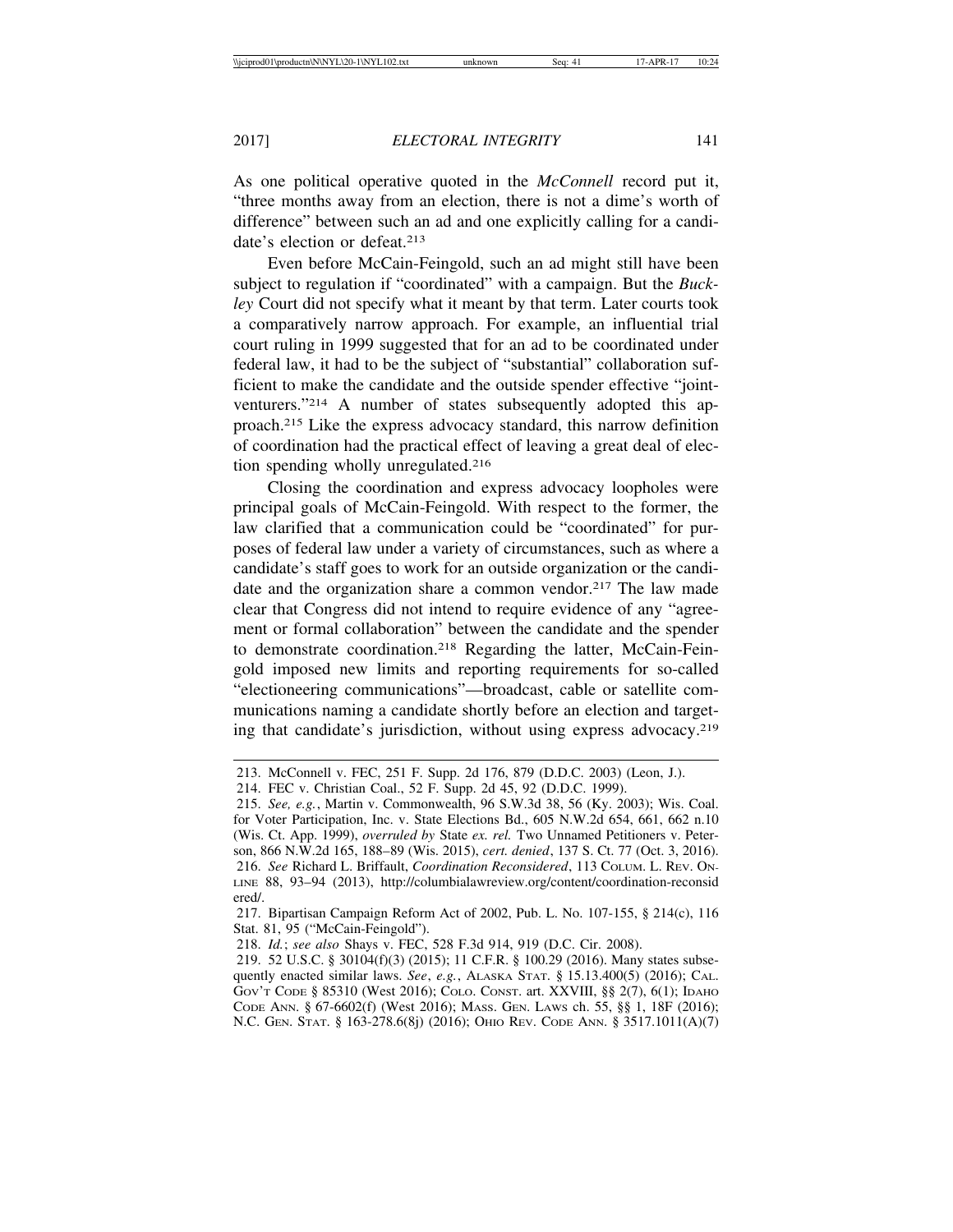*McConnell* upheld all of these new requirements; its rulings on coordination and electioneering communication disclosure remain good law.220

Electoral integrity does not inherently resolve the boundary issues that McCain-Feingold and *McConnell* addressed. On the other hand, the approach that Congress and the Court have developed over time—focused on the content, timing, and geographic target of particular spending, and the fact of significant collaboration or substantial ties between the candidate and the spender—continues to make sense.

Of course, there may be activities lacking these indicia of an electoral nexus that still have great bearing on electoral integrity. For example, lobbying activities—including grassroots communications mentioning specific candidates outside of the pre-election window often have a significant impact on the behavior of elected officials. Intense lobbying by wealthy special interests might therefore create the same sort of disconnect between representatives' conduct in office and their constituents' needs and preferences as do large campaign contributions and expenditures. Moreover, well-heeled lobbyists arguably have even more ability than wealthy campaign spenders to "drown out" the voices of ordinary citizens and distort political outcomes.221A future Court will need to consider when, and under what circumstances, electoral integrity justifies the regulation of lobbying activities—or whether there are alternative justifications outside of the electoral integrity framework that are a better fit.<sup>222</sup>

<sup>(</sup>West 2016); OKLA. STAT. tit. 74, ch. 62, app. 257 § 1-1-2 (2016); S.D. CODIFIED LAWS § 12-27-17 (2016); VT. STAT. ANN. tit. 17, §§ 2901(6), 2971 (West 2016). 220. McConnell v. FEC, 540 U.S. 93, 191–92 (2003). The Court's subsequent abrogation of other parts of *McConnell* has left uncertainty about when, if ever, express advocacy still matters in defining the scope of permissible campaign finance regulation. Recently, for example, the Wisconsin Supreme Court held that coordination laws could only reach communications containing express advocacy, notwithstanding older U.S. Supreme Court precedents to the contrary. *See State ex rel. Two Unnamed Petitioners*, 866 N.W.2d at 188–89, *cert. denied*, 137 S. Ct. 77 (Oct. 3, 2016).

<sup>221.</sup> For an overview of the many parallels between lobbying and political spending, see Heather K. Gerken & Alex Tausanovitch, *A Public Finance Model for Lobbying: Lobbying, Campaign Finance, and the Privatization of Democracy*, 13 ELECTION L.J. 75, 77 (2014).

<sup>222.</sup> For example, courts have long recognized a government interest in "merit-based public administration," so that the government may operate "efficiently and fairly" in order to ensure the "impartial execution of the laws." Wagner v. FEC, 793 F.3d 1, 8–9 (D.C. Cir. 2015) (quoting U.S. Civil Serv. Comm'n v. Nat'l Ass'n of Letter Carriers, 413 U.S. 548, 564–65 (1973)). In *Wagner* the D.C. Circuit held that this interest justified a prohibition on campaign contributions by government contractors. *See id.* at 9–10. It might also conceivably extend to certain of their lobbying activities. There is also the government's well-recognized interest in deterring corruption. Corruption impacts electoral integrity, *see supra* Part I, but that is not the only reason that the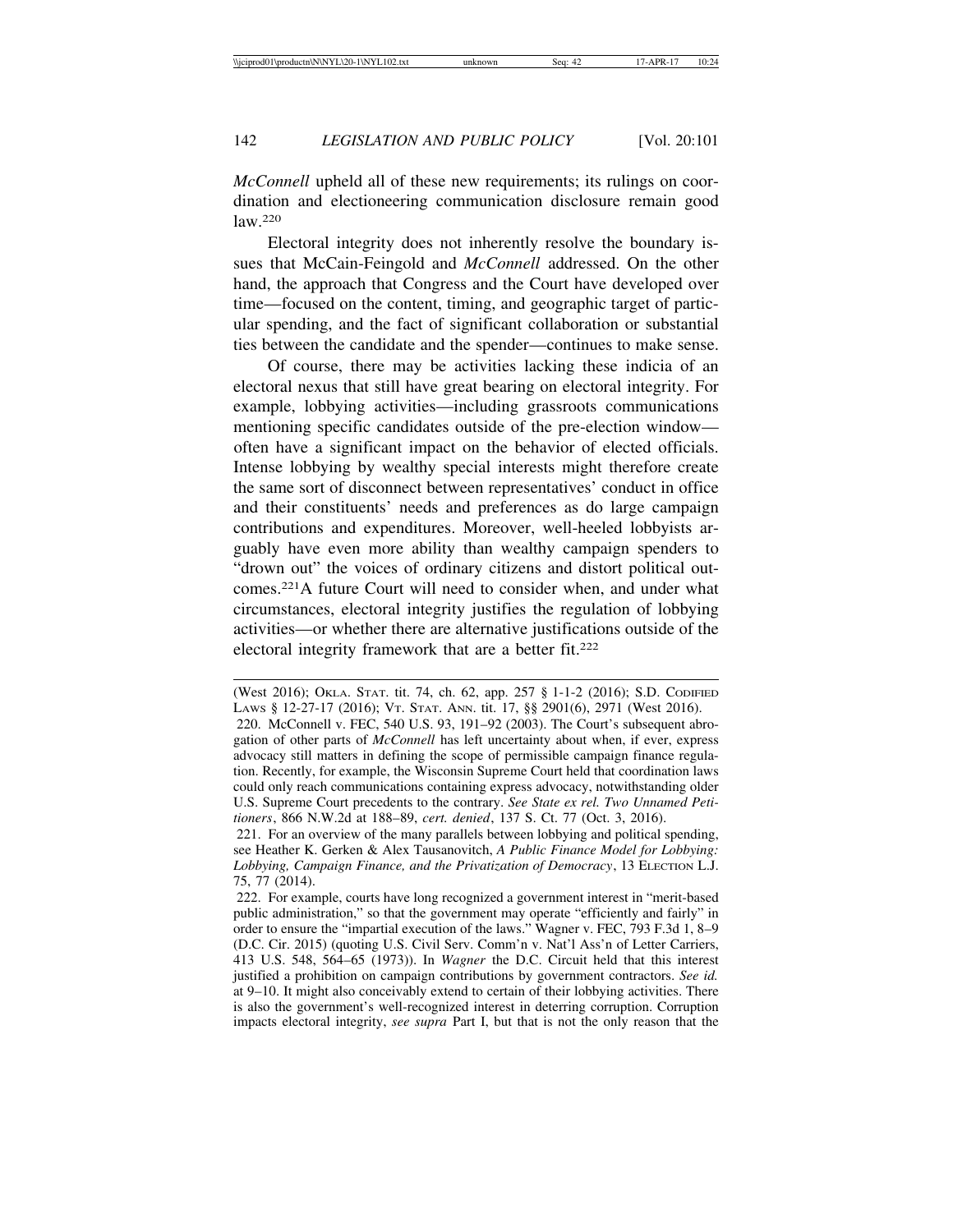Regardless, some effort to define which activities are related to the electoral process will remain necessary for electoral integrity to function as defensible and bounded government interest. This will continue to necessitate difficult and imperfect line-drawing—although that is hardly the unique province of campaign finance law.223

# *B. Policing Invidious Discrimination*

Second, while campaign finance laws necessarily limit certain types of political expression, they must be even-handed in how they do so. As Justice John Paul Stevens noted in his *Citizens United* dissent, "our First Amendment doctrine has frowned on certain identitybased distinctions, particularly those that may reflect invidious discrimination or preferential treatment of a politically powerful group."224 This thinking is an outgrowth of longstanding First Amendment concepts like content and viewpoint neutrality,<sup>225</sup> which are in turn closely related to the anti-discrimination imperative in Equal Protection jurisprudence.226 Even if the Court were to adopt the more capacious and deferential approach to campaign finance this Article outlines, it would likely continue to insist that campaign finance laws be free of invidious discrimination<sup>227</sup>

The challenge is that some invidious discrimination can be in the eye of the beholder. In *Citizens United*, the majority suggested that

government might seek to deter corrupt practices. Where lobbying of public officials (elected and unelected) is shown to be a mechanism for corruption, limits or other restrictions might be justified wholly apart from their impact on the electoral process. 223. In fact, line-drawing is a facet of almost all legal doctrine. *See* H.L.A. HART, THE CONCEPT OF LAW 121–50 (1961).

<sup>224.</sup> Citizens United v. FEC, 558 U.S. 310, 422 (2010) (Stevens, J., concurring in part and dissenting in part).

<sup>225.</sup> Ordinarily the First Amendment requires both restrictions on and subsidies for speech to be neutral as between different subjects, speakers and points of view. *See, e.g.*, Perry Educ. Ass'n v. Perry Local Educators Ass'n, 460 U.S. 37, 59 (1983). However, the Court has long recognized that strict content and viewpoint neutrality are impractical in the electoral context, since many types of electoral regulation apply to ads and other communications based on their electoral content, and have also long imposed special restrictions on certain classes of speakers—including officeholders, candidates, and artificial entities like corporations and unions. *Citizens United*, 558 U.S. at 422 (Stevens, J., concurring in part and dissenting in part).

<sup>226.</sup> *See* Janai S. Nelson, *The First Amendment, Equal Protection and Felon Disenfranchisement: A New Viewpoint*, 65 FLA. L. REV. 111, 149–51 (2013).

<sup>227.</sup> In rare instances, it may also be necessary to exempt especially unpopular groups from facially-neutral rules that have a severe disparate impact on their expressive and associational rights. For example, a long line of Cold War-era decisions granted such an exemption from mandatory disclosure requirements to the American Socialist Workers Party based on extensive evidence that the party and its members had been targeted due to their unpopular views. *See, e.g.*, Brown v. Socialist Workers '74 Campaign Comm. (Ohio), 459 U.S. 87 (1982).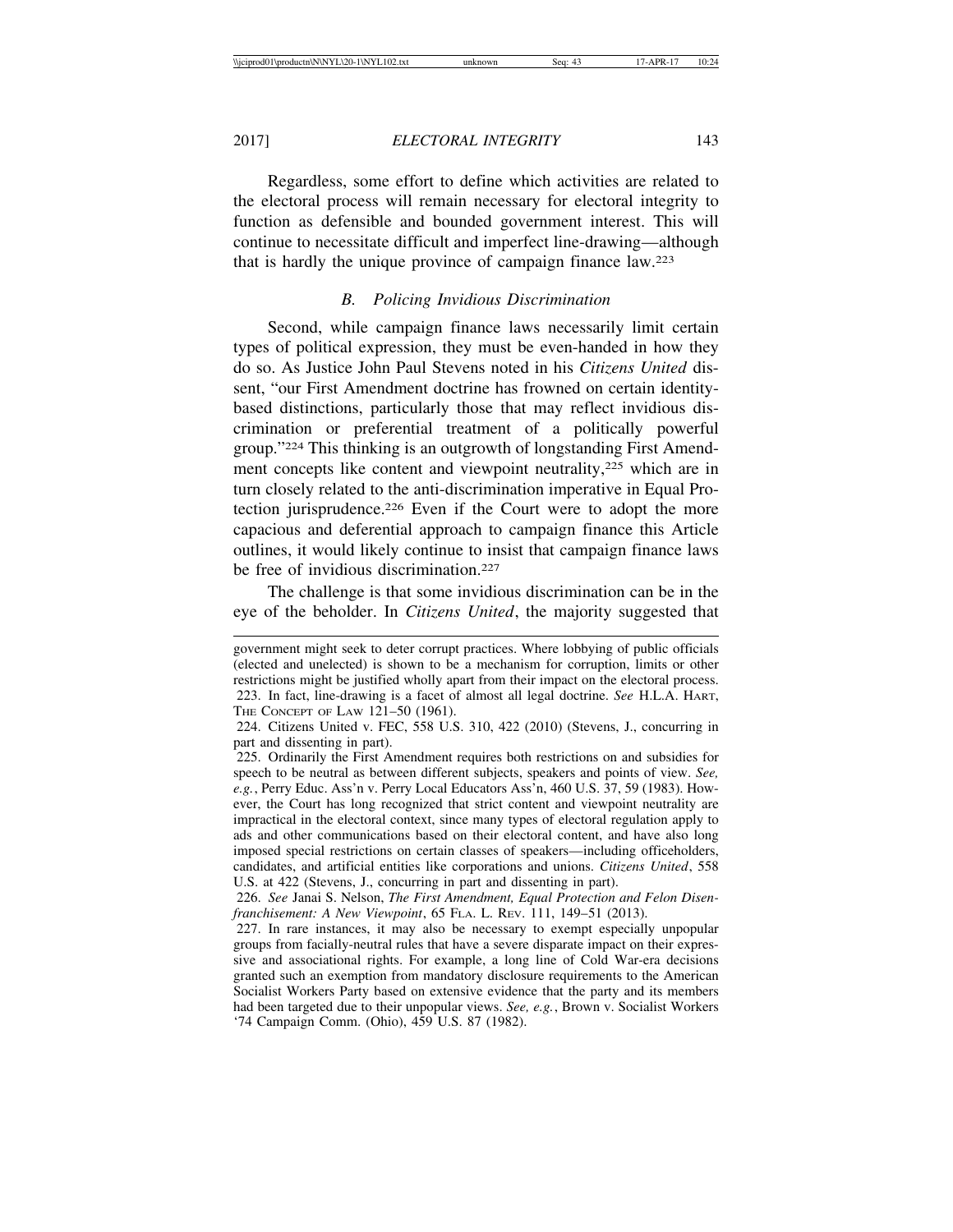restrictions on corporate political spending unfairly target the "voices that best represent the most significant segments of the economy."228 The dissent countered that there is no invidious discrimination if restrictions are applied in an even-handed fashion to all similarly-situated entities.229 Corporations, labor organizations and other artificial entities are subject to special restrictions not because of the ideas they espouse, but because of their special characteristics that enable abuse of the campaign finance system.230

Even if one agrees with the dissent, the majority was surely correct that campaign finance laws—like other types of electoral regulation—*can* be used by powerful interests to target disfavored groups and viewpoints.231 The use of campaign finance law for such a purpose is the equivalent of a discriminatory voting rule, and not only problematic under traditional First Amendment and Equal Protection principles, but incompatible with electoral integrity itself.232

Ultimately, the problem in *Citizens United* was not that the Court recognized such concerns but that there was no effort in that case to create any sort of record that would have demonstrated whether the invalidated sections of McCain-Feingold actually were invidiously discriminatory. Given the very real risks associated with political spending by artificial entities—to say nothing of the fact that the provisions at issue applied with equal force to both for-profit corporations and labor unions—there was a strong case that they were not.233 In any event, the Court never delved seriously into this question. The underlying concern that campaign finance laws could be used to target disfavored ideas or speakers remains valid, however, and courts will need to continue wrestling with how to recognize and prevent such targeting.

232. *See supra* Section II.B.

<sup>228. 558</sup> U.S. at 354 (internal quotations omitted).

<sup>229.</sup> *Id.* at 461–62 (Stevens, J., dissenting).

<sup>230.</sup> Most notably, as discussed above, such entities offer a ready means to circumvent individual limits and transparency requirements. *See supra* Section III.B. Even the current jurisprudence does not completely discount such concerns. Tellingly, although the Court has permitted corporations and unions to make independent expenditures, it has declined repeated invitations to take up cases in which lower courts upheld bans on such entities making direct campaign contributions. *See, e.g.*, Iowa Right to Life Comm., Inc. v. Tooker, 717 F.3d 576, 602 (8th Cir. 2013), *cert. denied*, 134 S. Ct. 1787 (2014); United States v. Danielczyk, 683 F.3d 611, 617 (4th Cir. 2012), *cert. denied*, 133 S. Ct. 1459 (2013).

<sup>231.</sup> Ironically, the same Court that has been so vigilant about such concerns has been much less concerned about far more blatant entrenchment efforts, such as partisan gerrymandering, which a plurality held to be non-justiciable. *See, e.g.*, Vieth v. Jubelirer, 541 U.S. 267, 305 (2004) (plurality opinion).

<sup>233.</sup> *Citizens United*, 558 U.S. at 461–62 (Stevens, J. dissenting).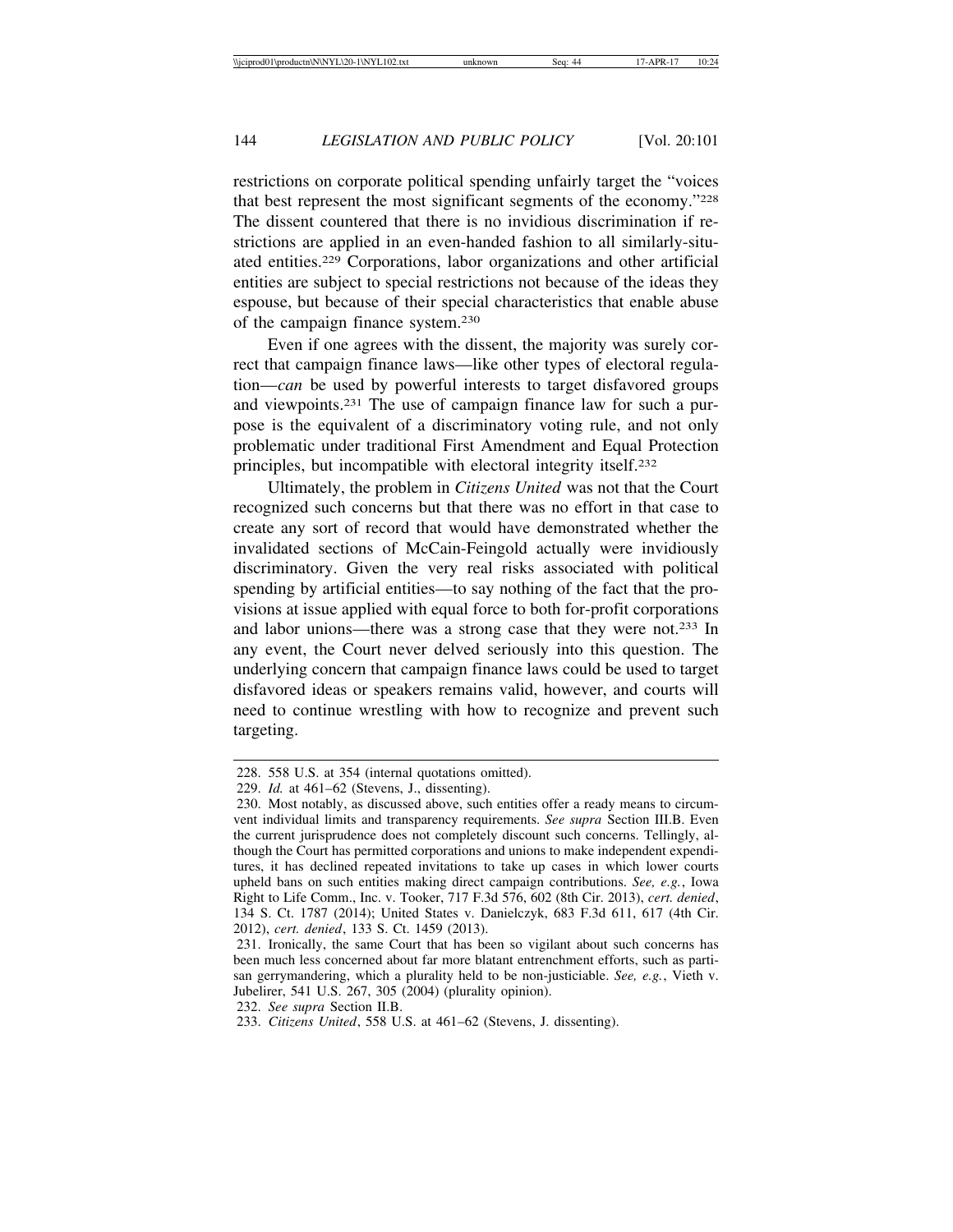# *C. The Proper Scope of Media Exemptions*

Finally, campaign finance law has long struggled with the question of how broad an exemption to create for the press. Traditional media organizations and individual members of the press frequently engage in activities like endorsing or opposing candidates that would fall within the ambit of campaign finance laws but for the existence of longstanding "media" or "press" exemptions.234 The Press Clause of the First Amendment likely compels such carve-outs to some degree.235 As the Court noted in *Mills v. Alabama*, "[t]he Constitution specifically selected the press, which includes not only newspapers, books, and magazines, but also humble leaflets and circulars . . . to play an important role in the discussion of public affairs [and] . . . to serve as a powerful antidote to any abuses of power by governmental officials."236 The government is obligated to take at least some steps to prevent campaign finance regulation from interfering with this function.

But who counts as "the press"? Some, including the dissenters in *Citizens United*, have suggested that the Press Clause mainly covers the so-called "institutional press"237—the people and entities who together make up the "organs of professional journalism."238 But the majority in *Citizens United* rejected "the proposition that the institutional press has any constitutional privilege beyond that of other speakers."239 It went on to note that "[w]ith the advent of the Internet and the decline of print and broadcast media . . . the line between the media and others who wish to comment on political and social issues becomes far more blurred."240 Building on the majority's arguments, the influential libertarian scholar Eugene Volokh has marshaled evidence to suggest that the Press Clause was actually intended to cover

<sup>234.</sup> Federal law, for example, excludes from regulation "any news story, commentary, or editorial distributed through the facilities of any broadcasting station, newspaper, magazine, or other periodical publication, unless such facilities are owned or controlled by any political party, political committee, or candidate." 52 U.S.C. § 30101(9)(B)(i) (2015).

<sup>235.</sup> U.S. CONST. amend. I (prohibiting Congress from abridging the freedom of the press).

<sup>236.</sup> Mills v. Alabama, 384 U.S. 214, 219 (1966); *see also* Austin v. Mich. State Chamber of Commerce, 494 U.S. 652, 667–68 (1990) (citing First Nat'l Bank of Bos. v. Bellotti, 435 U.S. 765, 781 (1978)), *overruled on other grounds by Citizen United*, 558 U.S. at 365.

<sup>237.</sup> *Citizens United*, 558 U.S. at 417, 431 n.57 (Stevens, J., dissenting).

<sup>238.</sup> Michael W. McConnell, *Reconsidering* Citizens United *as a Press Clause Case*, 123 YALE L.J. 412, 429 (2013).

<sup>239. 558</sup> U.S. at 352.

<sup>240.</sup> *Id.*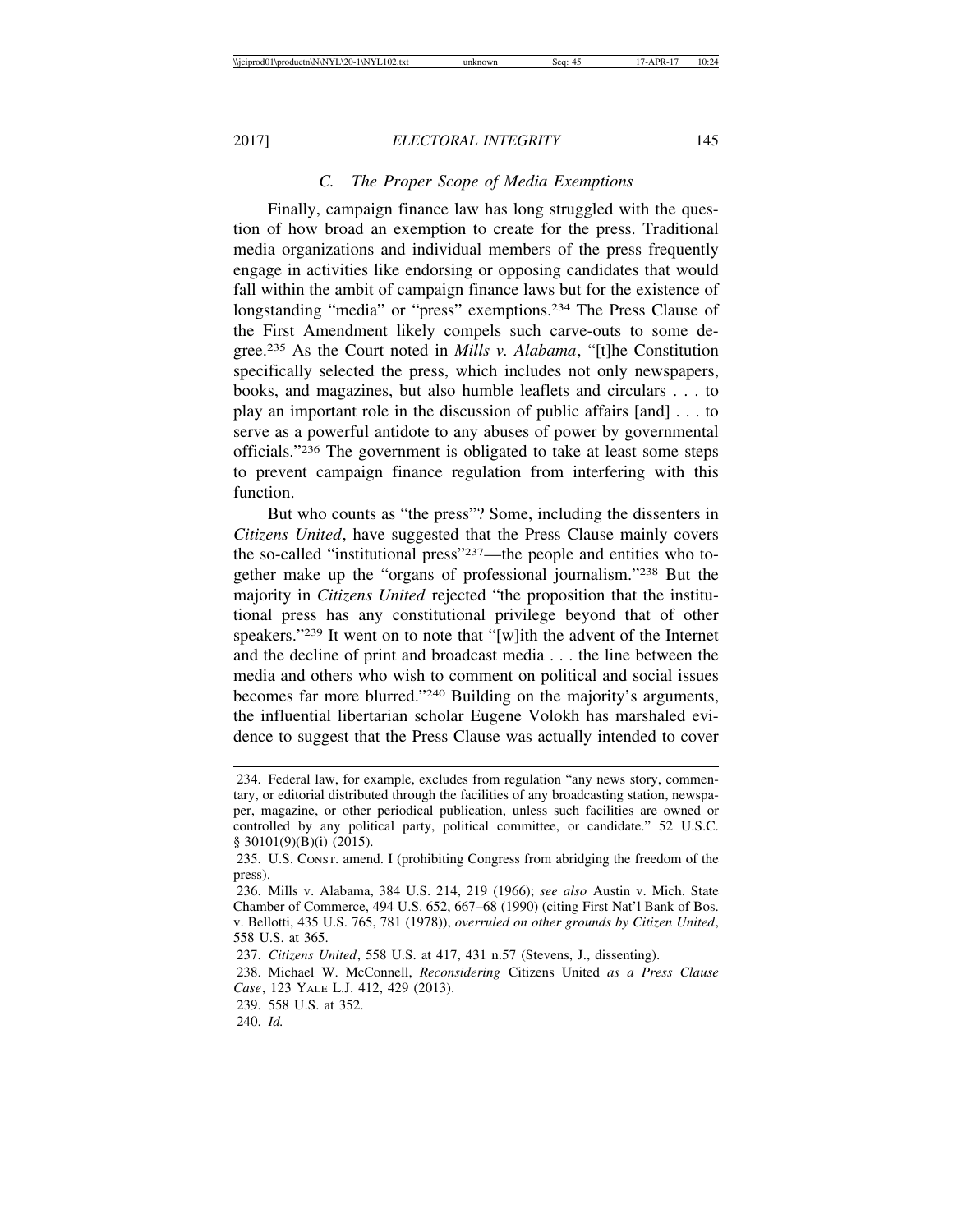all "communications technology," regardless of who was using it.241 In the Eighteenth Century that meant newspapers, books, and pamphlets, but today, Volokh argues, its protections should extend to any means of "mass communication  $\left[ \cdot \right]$ ."<sup>242</sup> The implication is that any constitutionally required press exemption is really just a limit on the general scope of campaign finance regulation.

Such a maximalist interpretation of the Press Clause in the campaign finance context suffers from the same defects as the maximalist interpretation of the Speech Clause the Court has already adopted. A free press cannot serve as an effective antidote to the abuse of government power if there is no reliable way for voters to act on the information the press uncovers. In other words, if press protections are so broad that they undermine electoral integrity and "cut[ ] the link between political thought and political action," then a free press—like the marketplace of ideas itself—loses its point.243

At the same time, the Constitution plainly does reserve a special role for the press. Nor is it satisfying to limit press freedoms to the traditionally established media. In fact, doing so is arguably contrary to key values that inform electoral integrity. An ordinary citizen who blogs on local politics, for instance, is not only participating in the democratic process herself, but her blog may also help to inform her fellow citizens and—to the extent that she covers insurgent candidates whom larger media outlets have ignored—promote political competition. There is little to be gained in terms of electoral integrity by subjecting her to campaign finance limits.

The most plausible way to balance such competing concerns is probably to adopt a "functional" approach to press exceptionalism, one that defines "the press" to include anyone whose activities correspond to roles, like that of regular watchdog or information conduit, which the press has traditionally played.<sup>244</sup> Once again, such an approach will inevitably necessitate imperfect line-drawing. But as one expert on media law recently noted, "[t]here is simply no reason to

<sup>241.</sup> Eugene Volokh, *Freedom of the Press as an Industry, or for the Press as Technology? From the Framing to Today*, 160 U. PA. L. REV. 459, 463 (2012). 242. *Id.* at 539.

<sup>243.</sup> McCutcheon v. FEC, 134 S. Ct. 1434, 1467 (2014) (Breyer, J., dissenting); *see generally supra* Part I.

<sup>244.</sup> *See* Sonja R. West, *Press Exceptionalism*, 127 HARV. L. REV. 2434, 2451 (2014). Ironically, such an approach might actually have exempted *Hillary: The Movie*, the very film at issue in *Citizens United. See McConnell, supra note 238, at* 429–30.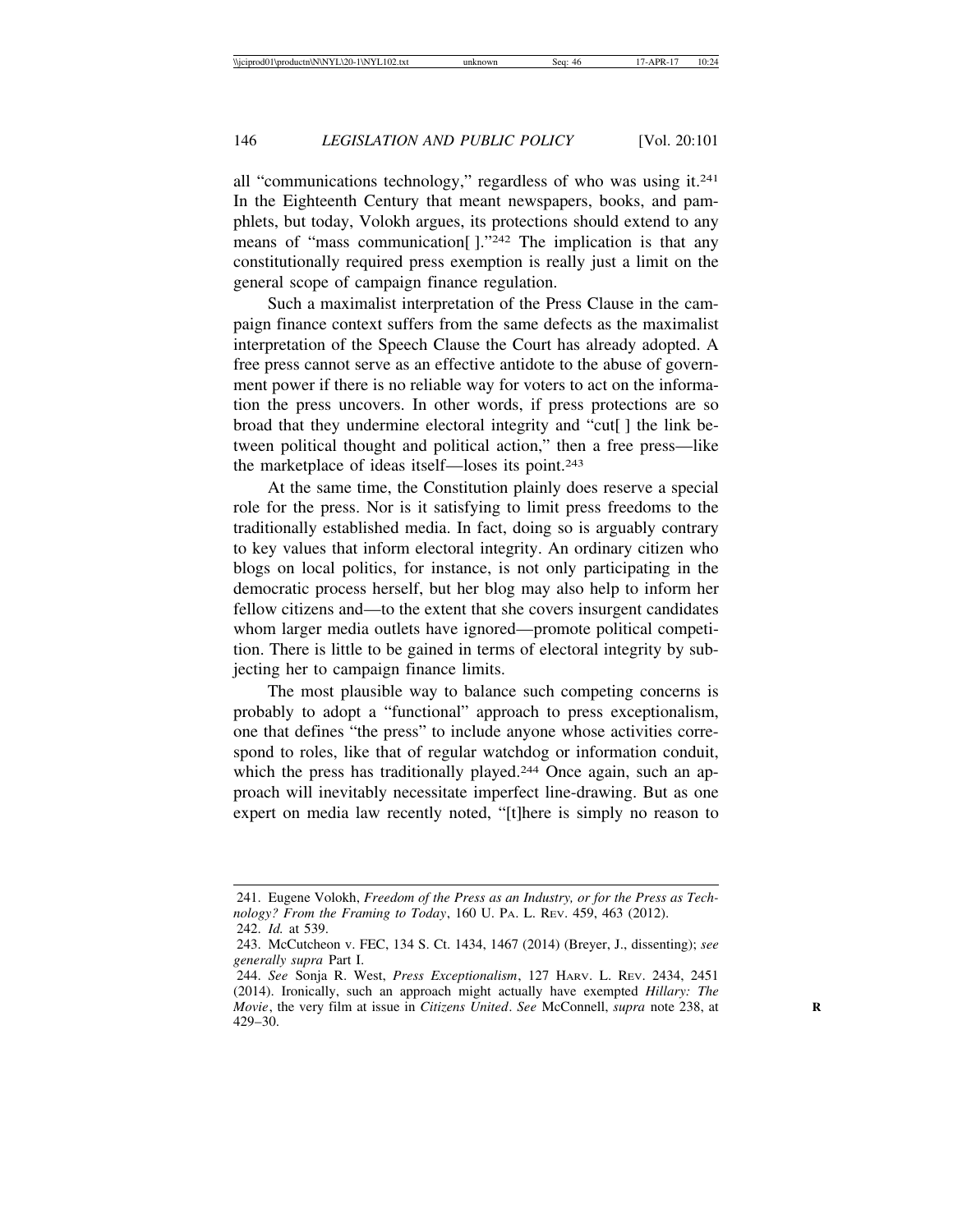assume that when it comes to defining the press, the task of constitutional interpretation is unusually difficult."245

### **CONCLUSION**

This Article has described an electoral integrity framework within which the Supreme Court could return to a more balanced, realistic, and pro-democracy approach to campaign finance law. Focusing on electoral integrity puts the spotlight on standards for judging the electoral process that the Supreme Court has long embraced, and encourages courts to analyze how the political process actually works rather than relying on unsupported assumptions and empty rhetoric. Such an approach would be a substantial improvement over the increasingly rigid anti-corruption paradigm to which the Court currently adheres.

Importantly, the goal of this Article has not been to make the case that policymakers should always, or even usually, take a maximalist approach to regulating money in politics. It is no doubt true, in fact, that political reformers have sometimes ignored the practical downsides of their favored policies, leading to some heavy-handed rules that have proved ineffectual or worse.246 But the Court's eagerness to wade into these debates has not helped. It is hard to judge whether certain rules are inherently ineffective and in need of revision when those rules are never given a chance to operate as intended—as was the case, for example, with many provisions of McCain-Feingold.<sup>247</sup> A more restrained Court could help foster more robust trial-and-error, leading to fewer burdensome and ineffective rules over the long-term. That prospect should leave even skeptics of regulation with much to gain.

Few would deny that courts play an important role in ensuring that our society lives up to its highest democratic commitments. But that role does not give them license to routinely second-guess the people and their elected leaders. The Supreme Court has been quite cogni-

<sup>245.</sup> Sonja R. West, *The Media Exemption Puzzle of Campaign Finance Laws*, 164 U. PA. L. REV. ONLINE 253, 258 (2016), https://www.pennlawreview.com/online/164- U-PA-L-Rev-Online-253.pdf.

<sup>246.</sup> Legal scholar Bruce Cain, for instance, has criticized reformers for failing to grapple with the realities of limited citizen engagement and interest group politics. BRUCE CAIN, DEMOCRACY MORE OR LESS 11 (2015).

<sup>247.</sup> Many have argued, for example, that the law's soft money restrictions overreached and weakened political parties relative to outside groups. But the law was actually designed to place new limits on *both* political parties and outside groups; the Supreme Court simply eliminated the latter set of rules. *See VANDEWALKER & WEI-*NER, *supra* note 197, at 6. **R**